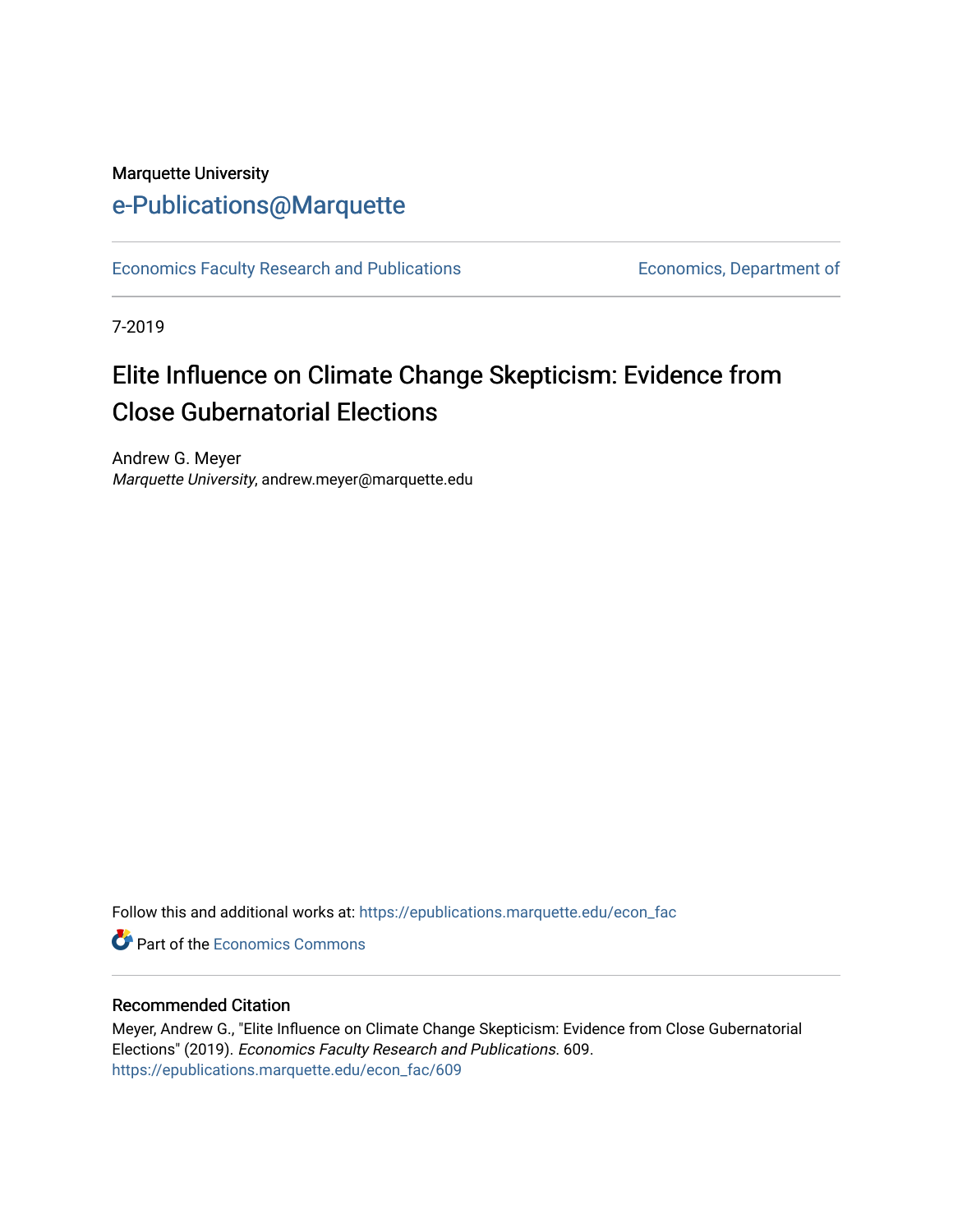**Marquette University**

# **e-Publications@Marquette**

# *Department of Economics Faculty Research and Publications/College of Business*

#### *This paper is NOT THE PUBLISHED VERSION***.**

Access the published version via the link in the citation below.

*Journal of the Association of Environmental and Resource Economists*, Vol. 6, No. 4 (2019, July): 783- 822. [DOI.](http://doi.org/10.1086/703744) This article is © University of Chicago Press and permission has been granted for this version to appear in [e-Publications@Marquette.](http://epublications.marquette.edu/) University of Chicago Press does not grant permission for this article to be further copied/distributed or hosted elsewhere without express permission from University of Chicago Press.

# Elite Influence on Climate Change Skepticism: Evidence from Close Gubernatorial Elections

Andrew G. Meyer Department of Economics, Marquette University, Milwaukee, WI

## Abstract

Many theorize that public opinion follows political elite on climate change skepticism, yet evidence of a causal link is lacking. I use a regression discontinuity design to establish the impact of the political party of a governor on constituents' global warming beliefs. I find that, relative to the election of a Democratic governor, the election of a Republican governor significantly decreases the probability of a Republican constituent believing in global warming by approximately 11–15 percentage points; there is no significant impact on Democratic constituents. I also find a negative effect of a Republican governor on belief in human-caused global warming that does not differ by constituent partisan affiliation. These results provide one explanation for the increased political polarization in global warming beliefs despite the scientific consensus. Belief formation often plays an important role in political economy models, so these findings also have implications for implementing climate change policy.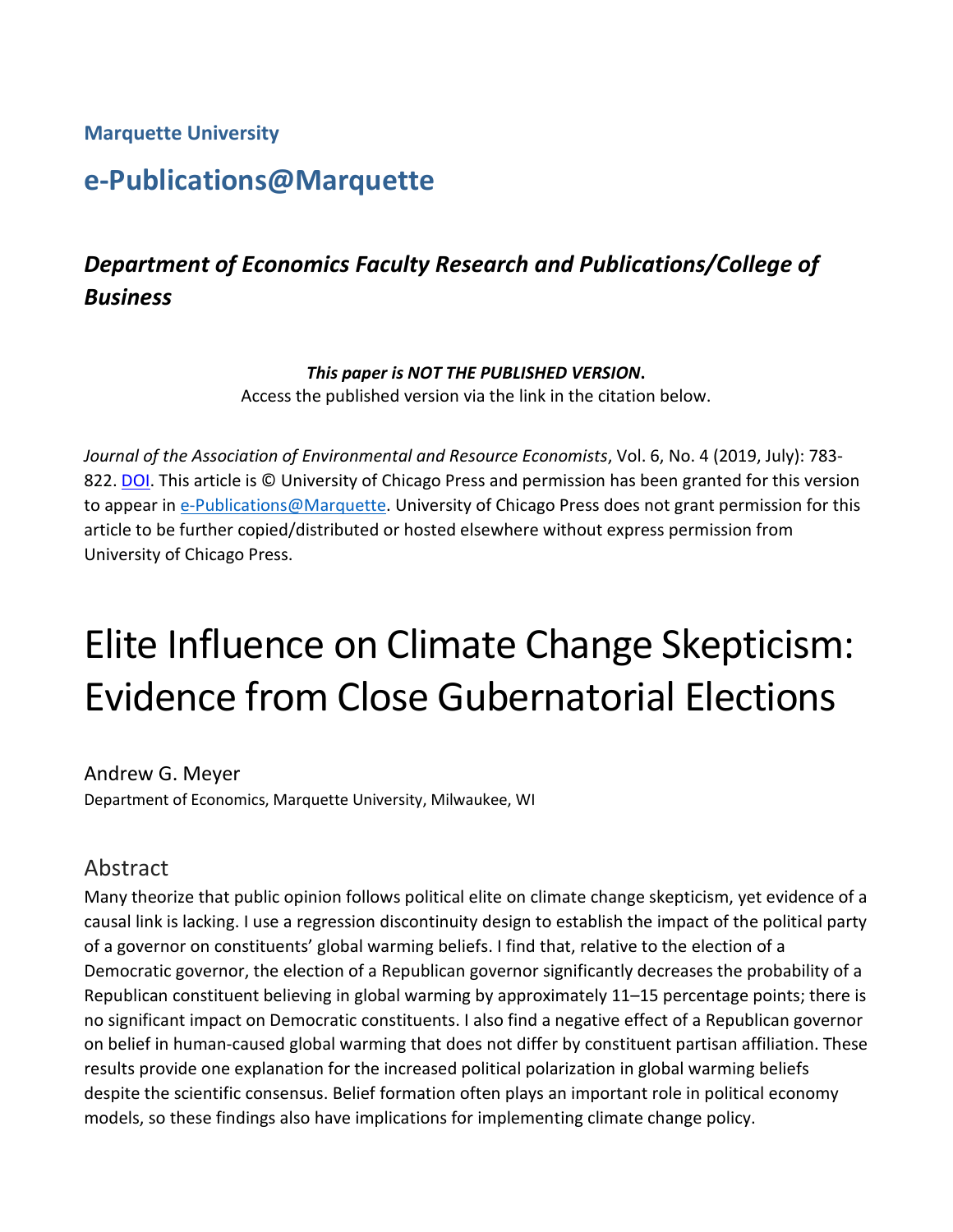Recent polls reveal that a majority of US adults are concerned about climate change. $1$  For example, a March 2016 Gallup poll finds that 64% of US adults say they are worried a "great deal" or "fair amount" about global warming (Gallup 2016) and a 2016 Pew Research Poll finds that 74% of US adults care "a great deal" or "some" about the issue of global climate change (Pew Research Center 2016). Yet, there are substantial differences in climate change beliefs and concern across segments of US society; individual party affiliation is recognized as one of the particularly strong predictors of climate change beliefs (e.g., Borick and Rabe 2010; Hornsey et al. 2016; Egan and Mullin 2017). Moreover, research suggests that political polarization on climate change has increased over recent years (e.g., Dunlap and McCright 2008; McCright and Dunlap 2011).<sup>2</sup> In contrast to the political polarization, there is a strong consensus in the scientific community that climate change is real. According to the Intergovernmental Panel on Climate Change (IPCC), climate change has caused widespread impacts on human and natural systems, continued greenhouse gas emissions will cause further warming and changes to the climate system, $3$  and limiting climate change risks would require substantial reductions in greenhouse gas emissions (IPCC 2014).

Why is it that political polarization on climate change has increased when the scientific consensus is clear? In this paper, I provide one potential explanation; climate change platforms and policies of the political elite impact the climate change beliefs of their constituents. Specifically, I find that party affiliation of political leaders differentially affects the climate change beliefs of individuals identifying with the Republican versus Democratic party.<sup>4</sup> This finding is consistent with the Druckman et al. (2013) experimental evidence that elite partisan polarization—high levels of homogeneity within elected representatives of a party and high levels of ideological differences across elected representatives of parties—increases the impact of party endorsements on public opinion and lessens the importance of substantive information.

Economists have a long-standing interest in belief formation.<sup>5</sup> Beliefs often play an important role in theoretical political economy models and can specifically impact chosen levels of environmental regulation (e.g., Yu 2005). Moreover, there are efficiency implications if political communication instills inaccurate beliefs in constituents. DellaVigna and Gentzkow (2010, 644) argue that "the efficiency of market economies and democratic political systems depends on the accuracy of individuals' beliefs."<sup>6</sup> Voters will be ill equipped to judge climate change policies if their beliefs contradict the scientific evidence. As framed by Millner and Ollivier (2016, 226), "the beliefs of the general public are 'ground zero' for the battle to implement environmental policies." Furthermore, "the process of social belief formation, and its consequences for the political economy of environmental policy, should be an integral part of the positive study of environmental regulation" (Millner and Ollivier 2016, 227). Economists should therefore care about public opinion on climate change because, despite the economic arguments in favor of climate change policy, it may be difficult to enact policy against the headwind of public opposition.

Estimating the impact of political elite opinion on mass opinion is empirically challenging. Absent a credible identification strategy, we would be concerned about endogeneity because areas that vote for Republican representatives could be quite different along many unmeasured dimensions as compared to areas that vote for Democratic representatives. I circumvent these endogeneity concerns by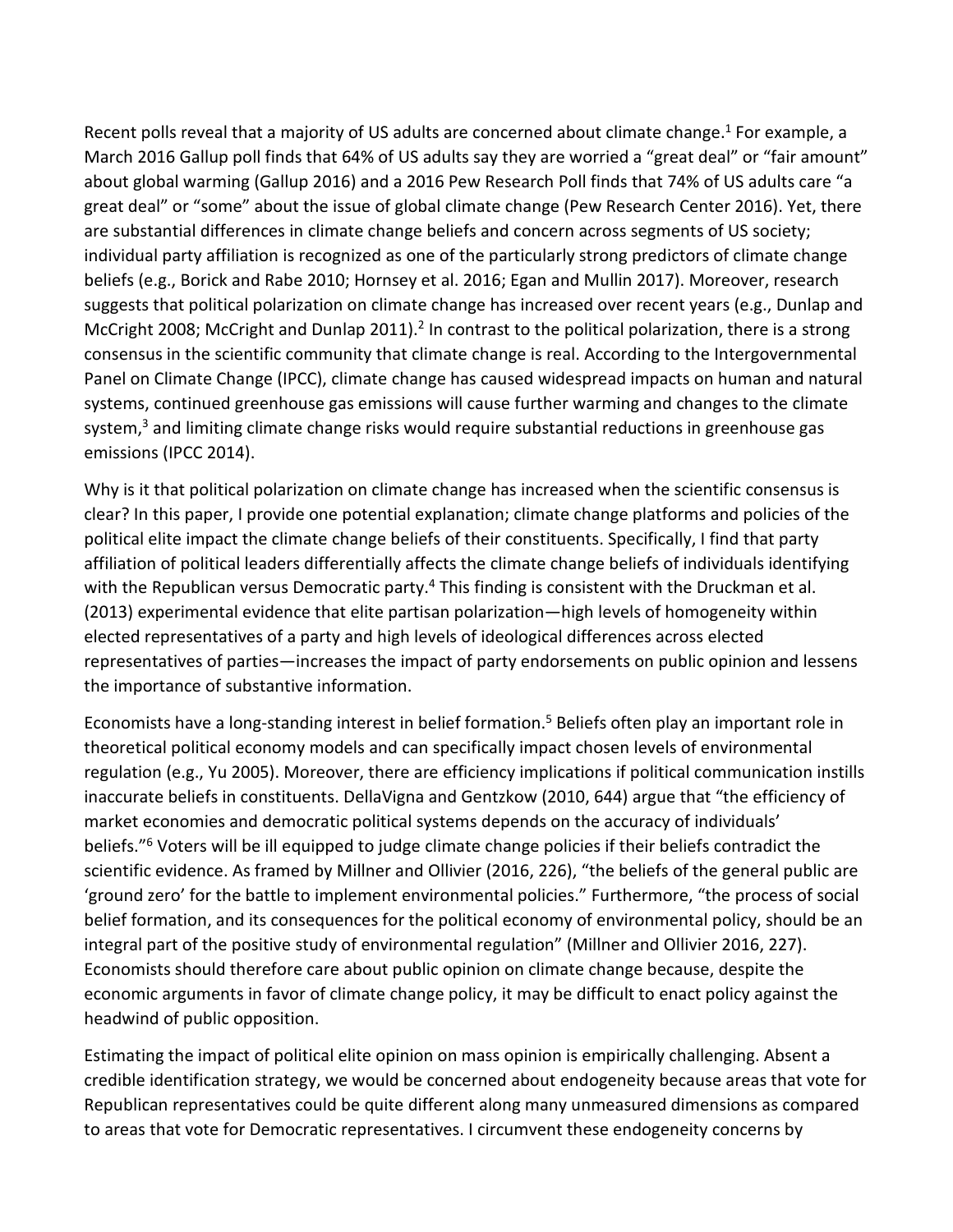leveraging close gubernatorial election outcomes to identify how the governor's political party affects mass opinion. The regression discontinuity design (RDD) estimates the causal effect of a Republican gubernatorial win on the probability that a constituent believes there is solid evidence of global warming, relative to the counterfactual of a Democratic gubernatorial win. This identification strategy originates with Lee (2001, 2008) and has been utilized elsewhere in the literature to determine the causal impact of elections (e.g., Leigh 2008; Beland 2015; Doyle et al. 2016). The intuition is that, if the political party of the winning candidate has no bearing on constituent global warming beliefs, then constituent global warming beliefs should not change discontinuously at the threshold between gubernatorial races that narrowly had Republican winners versus those that narrowly had Democrat winners.

I match multiple waves of the National Surveys on Energy and Environment (NSEE) from 2008 to 2015 with gubernatorial election results to generate a sample of US individuals from all 50 states. I first estimate local linear regressions with bias correction and optimal bandwidth, as suggested by de la Cuesta and Imai (2016), Gelman and Imbens (2017), and Skovron and Titiunik (2015). When using the overall sample, I find consistent negative point estimates for the effect of a Republican gubernatorial win on global warming beliefs of constituents, but the estimates are not statistically significant. However, I do find evidence of significant heterogeneity in the treatment effect; a Republican gubernatorial win significantly decreases the probability of a Republican constituent believing in global warming by approximately 11–15 percentage points whereas there is no significant effect of a Republican win on the global warming beliefs of Democrat constituents.<sup>7</sup> I then use several specifications to formally test for differential effects on constituents of different party affiliations. Here, I confirm that the effect of a Republican gubernatorial win on climate change beliefs is significantly stronger for Republican constituents than for Democratic constituents. In the preferred specification, Republican individuals are approximately 11 percentage points less likely to believe in climate change relative to Democratic individuals when a Republican candidate wins a close gubernatorial election. However, on the issue of anthropogenic climate change, I find a negative and significant treatment effect for the overall population; the effect of a Republican gubernatorial win on human-caused global warming beliefs does not differ by political identification of the respondent.

I make several important contributions with this paper. While some have theorized that the public follows the lead of the political elite on climate change, Egan and Mullin (2017, 220) note that "scholars have not identified a direct causal link between climate change skepticism campaigns and individual attitudes."<sup>8</sup> Thus, the most important contribution is that I provide causal evidence that the climate change stance of a political leader impacts climate change beliefs of constituents. This finding has important implications for how climate change skepticism could persist into the future despite the scientific evidence. A second contribution is that I provide new quasi-experimental evidence that political communication impacts opinion in general. Many earlier papers find a strong correlation between political communication and opinion. However, with some exceptions, most of the extant empirical evidence lacks credible identification strategies and should thus be interpreted as correlational (Gabel and Scheve 2007; DellaVigna and Gentzkow 2010).<sup>9</sup> A third contribution is to the growing literature on the impacts of political ideology; there is growing evidence that political ideology affects the extent of one's pro-environmental behavior.10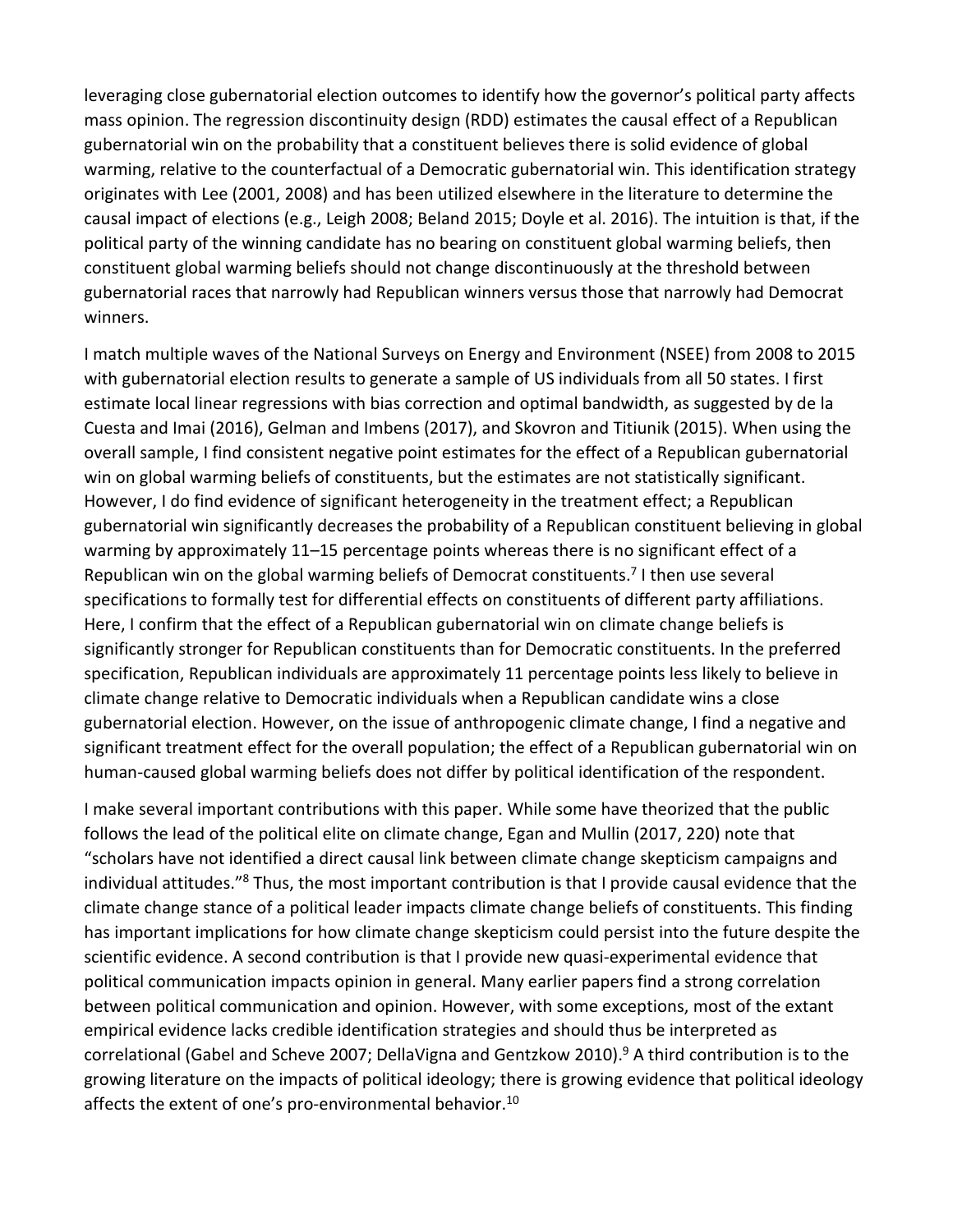There is a political divide among elected representatives along partisan lines with regard to environmental issues.<sup>11</sup> Republican governors typically deny climate change while Democratic governors accept the science of climate change. A 2014 report categorizes the nation's governors into four groups according to their climate change beliefs (Koronowski 2014). At the time of the report, only Democrats were labeled as "green" for proactively implementing climate change policies. Moreover, "fifteen out of twenty nine sitting Republican governors openly deny climate science" (Koronowski 2014). That is, over half of Republican governors in 2014 were categorized as "climate deniers." In contrast, "None of the country's Democratic governors have made public statements denying climate change" (Koronowski 2014). While there are several exceptions during the sample period, almost all Republican governors either deny climate change or remain silent on the issue.<sup>12</sup>

Given the partisan divide in climate change positions of the political elite, there must be a plausible transmission mechanism to claim that I identify the impact of political elite on constituents' climate change beliefs. More generally, there is theory and evidence that political communication influences individuals' political opinions. When confronted with a complex issue such as climate change, individuals tend to look for cues from the political elite to form an opinion.<sup>13</sup> Rugeley and Gerlach (2012) argue that individuals adopt the climate change positions of political elite to mitigate informational costs of understanding complex scientific issues. As summarized by Egan and Mullin (2017, 217), "the complex scientific content on the climate change issue can make it difficult for individuals to form their own judgments about the accuracy of climate science or the potential impacts of climate policy, leading most to look to partisan elites for information about the quality of evidence and the likely effects of policy proposals."

Although the literature on elite leadership of public opinion has not focused much on governors, previous literature does suggest that a governor's stance on an environmental issue could matter. Research dating to Hinckley et al. (1974) shows that voters are quite familiar with gubernatorial candidates. Squire and Fastnow (1994) show that governors get more media coverage than US senators and voters are more familiar with governors than US senators: "Indeed, it is likely that among elected officials, only the president and vice president are better known than the governor" (Squire and Fastnow 1994, 708). Atkeson and Partin (2001) find that, relative to US senators, governors focus more on developmental concerns such as the environment. Furthermore, previous research shows that simply adopting positions can be enough to sway voters' opinions (Broockman and Butler 2017). So, governors' positions on the environment and climate change could influence public opinion, even if governors are not regularly engaging in active debate about climate change.

Moreover, there is reason to expect that the political opinion impact may be moderated by the political affiliation of the constituent. Studies show that education and scientific knowledge positively correlate with belief in climate change for Democrats but have weak or even negative correlation for Republicans (Malka et al. 2009; McCright and Dunlap 2011; Guber 2013; Kahan 2015; Egan and Mullin 2017). The implication is that providing scientific information about climate change may have differential effects on Democrats and Republicans. Also, multiple studies find evidence of partisan contrasts in the effectiveness of communicating with different frames, with frames typically having larger impact for Republican opinion than for Democrat opinion (Hardisty et al. 2010; Gromet et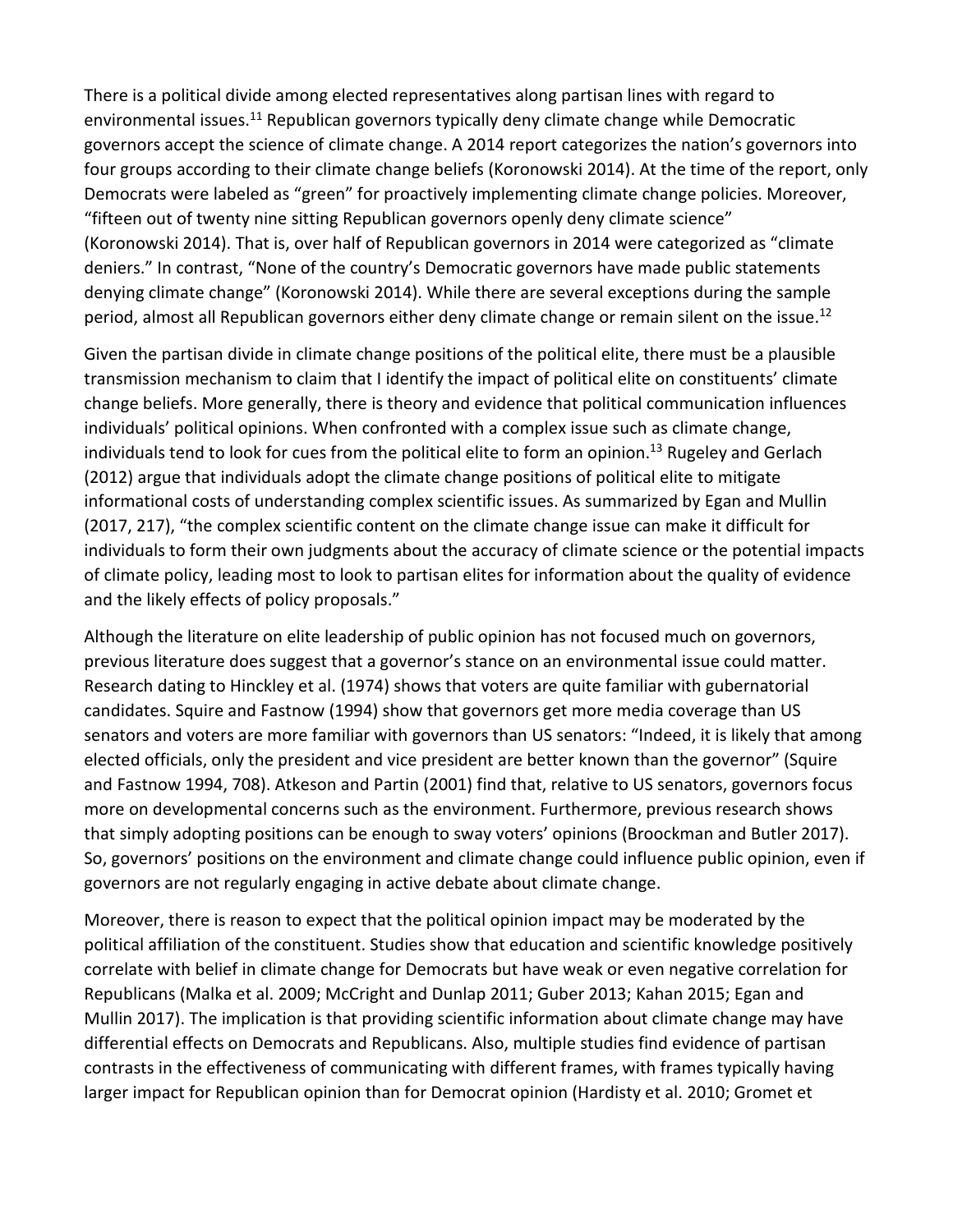al. 2013; Egan and Mullin 2017). Thus, prior evidence provides reasons why Republicans could be more susceptible to persuasion from political elite on the issue of climate change.

## 1. Data

This study requires merging survey responses on global warming beliefs with gubernatorial election information. Consistent with Beland (2015), I obtain gubernatorial election results from Leip's Atlas of US Presidential Elections (2017). I include all elections from all 50 states where either a Democrat or a Republican won; elections with an Independent winner are not included. Apart from New Hampshire and Vermont,<sup>14</sup> governors serve 4-year terms.<sup>15</sup> Gubernatorial elections typically take place in November with the winner taking office in January. Therefore, I link the election results from November of year t with global warming beliefs from individuals in that state from years  $t + 1$  to  $t +$ 4. <sup>16</sup> Governors sometimes leave office early for a variety of reasons. If their replacement takes power without an election and is of the same political party, I keep the corresponding observations in the sample. However, in the rare case that the replacement belongs to a different party, the corresponding observations are excluded from analysis. If there is a special election to determine the replacement, I use the results of the special election for the remainder of the term until the next election.

Data on individuals and their global warming beliefs come from multiple waves of the National Surveys on Energy and Environment (NSEE). The NSEE include twice per year national opinion surveys on issues related to energy, the environment, and climate change. The NSEE are a collaborative effort between the Muhlenberg Institute of Public Opinion at Muhlenberg College and the Center for Local, State, and Urban Policy (CLOSUP) at the University of Michigan's Gerald R. Ford School of Public Policy. Published in July 2017, version 12 of the NSEE project covers the time period of 9/2/2008 to 9/24/2015 (Rabe and Borick 2017).<sup>17</sup> Each of the 14 waves contain data on approximately 600–900 respondents; 87.5% of respondents provide an answer to the survey question about global warming beliefs, and 90.6% of respondents provide an answer to the survey question about political affiliation. Each wave of the NSEE surveys ask respondents, "Which of the following best describes your political party affiliation?" The options are: Democrat, Republican, Other Party, Independent, or Not Sure. Counting only individuals who provide their global warming beliefs, have a Democratic or Republican governor, and report their individual political affiliation, there are 8,756 observations from all 50 states.<sup>18</sup> A small number of individuals do not report race/ethnicity and are excluded from the main sample.<sup>19</sup> As such, the main sample for analysis contains 8,680 observations.

Table 1 provides summary statistics for the main sample and for the US population as a comparison. As seen in Table 1, all demographic groups are represented in the NSEE. However, the sample contains a relatively higher proportion of white/Caucasian respondents and relatively lower proportions of racial/ethnic minorities, as compared to the US population.<sup>20</sup> As such, I control for race/ethnicity in the regressions of section 2. Also, the NSEE sample is older and more highly educated than the US population at large; I therefore show specifications where I control for age and education.

| Variable              |      | Sample Mean   US Population |
|-----------------------|------|-----------------------------|
| Global warming belief | .709 | NA.                         |
| Race/ethnicity:       |      |                             |

#### **Table 1.** Descriptive Statistics for the NSEE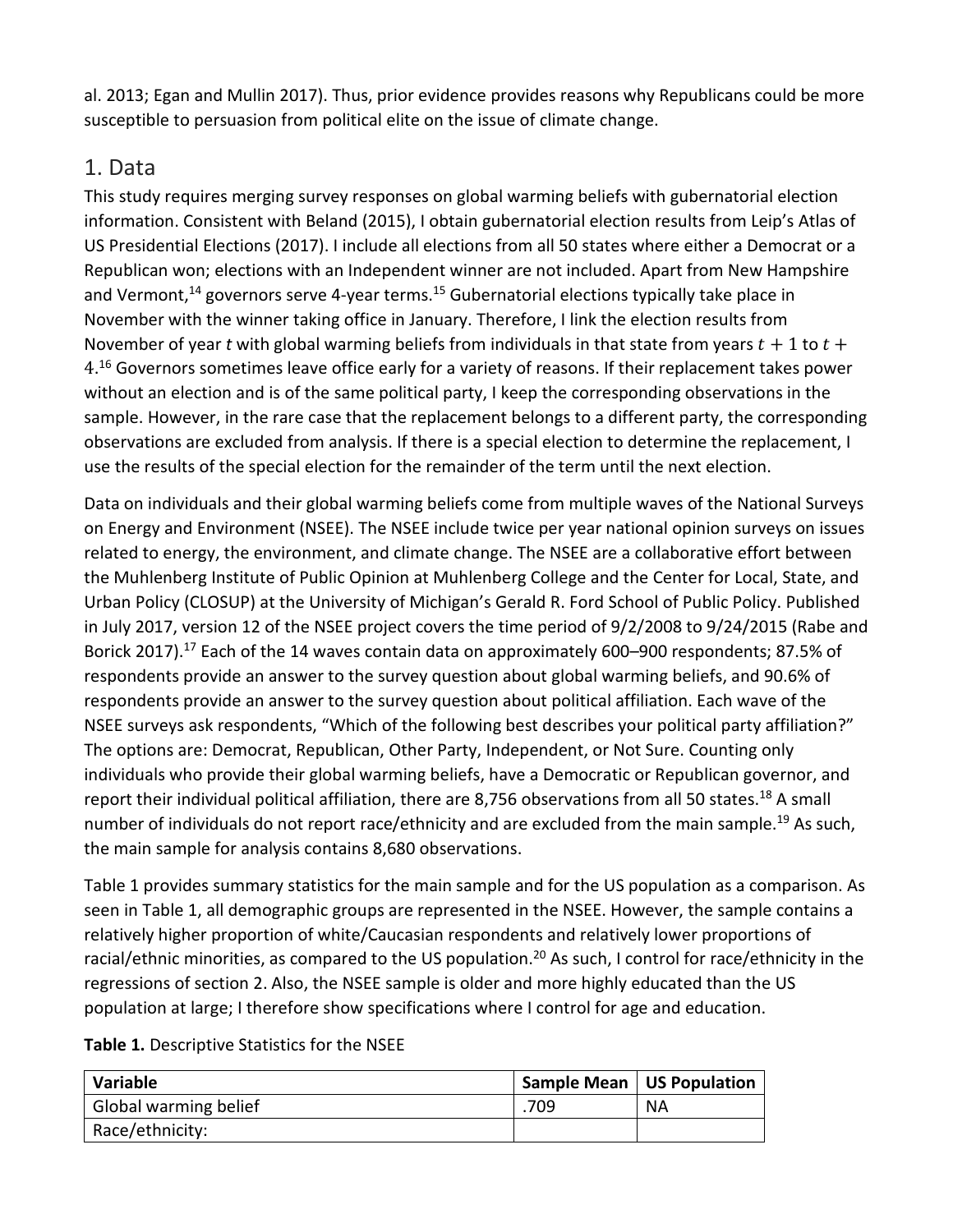| White/Caucasian                                            | .814  | .769      |
|------------------------------------------------------------|-------|-----------|
| African American                                           | .0749 | .133      |
| Asian                                                      | .0262 | .057      |
| Hispanic/Latino                                            | .0469 | .178      |
| Mixed race and other                                       | .0381 | .039      |
| Male                                                       | .482  | .492      |
| College educated                                           | .485  | .303      |
| Age 45 or older                                            | .695  | .534      |
| Governor political affiliation:                            |       |           |
| Democrat                                                   | .47   | <b>NA</b> |
| Republican                                                 | .53   | <b>NA</b> |
| Individual political affiliation:                          |       |           |
| Democrat                                                   | .385  | .29       |
| Republican                                                 | .296  | .26       |
| Independent                                                | .319  | .42       |
| Global warming belief by individual political affiliation: |       |           |
| Democrat                                                   | .853  | <b>NA</b> |
| Republican                                                 | .52   | NА        |
| Independent                                                | .711  | <b>NA</b> |

Note. Sample means are from author's calculations. US population statistics are from the US census (2016). NSEE = National Surveys on Energy and Environment.

The exact wording of the global warming belief question is "From what you've read and heard, is there solid evidence that the average temperature on earth has been getting warmer over the past four decades?" (Rabe and Borick 2017). Approximately 71% of the sample answer "yes" to this question. There is an apparent correlation between global warming belief and individual political affiliation. As shown in Table 1, over 85% of Democrats believe in global warming, around 71% of Independents believe in global warming, and 52% of Republicans believe in global warming.

# 2. Empirical Strategy and Results

This paper seeks to identify the impact of a governor's political party on the global warming beliefs of constituents. Gubernatorial election outcomes are potentially endogenous to global warming beliefs. There are many unobserved characteristics of gubernatorial candidates and states, correlated with election outcomes, that also affect constituent behavior and beliefs. Thus, I adopt the RDD identification strategy, which uses outcomes of close elections as a quasi-experiment. The use of the RDD for identification of the effects of election outcomes stems from Lee (2001, 2008) and has been applied in papers such as Lee et al. (2004), Petterson-Lidbom (2008), and Ferreira and Gyorko (2009). Beland (2015), Beland and Boucher (2015), Beland and Oloomi (2017), Beland and Unel (2018), and Leigh (2008) utilize the RDD specifically in the context of gubernatorial elections. Before presenting regression results, I first provide some graphical evidence of the discontinuity.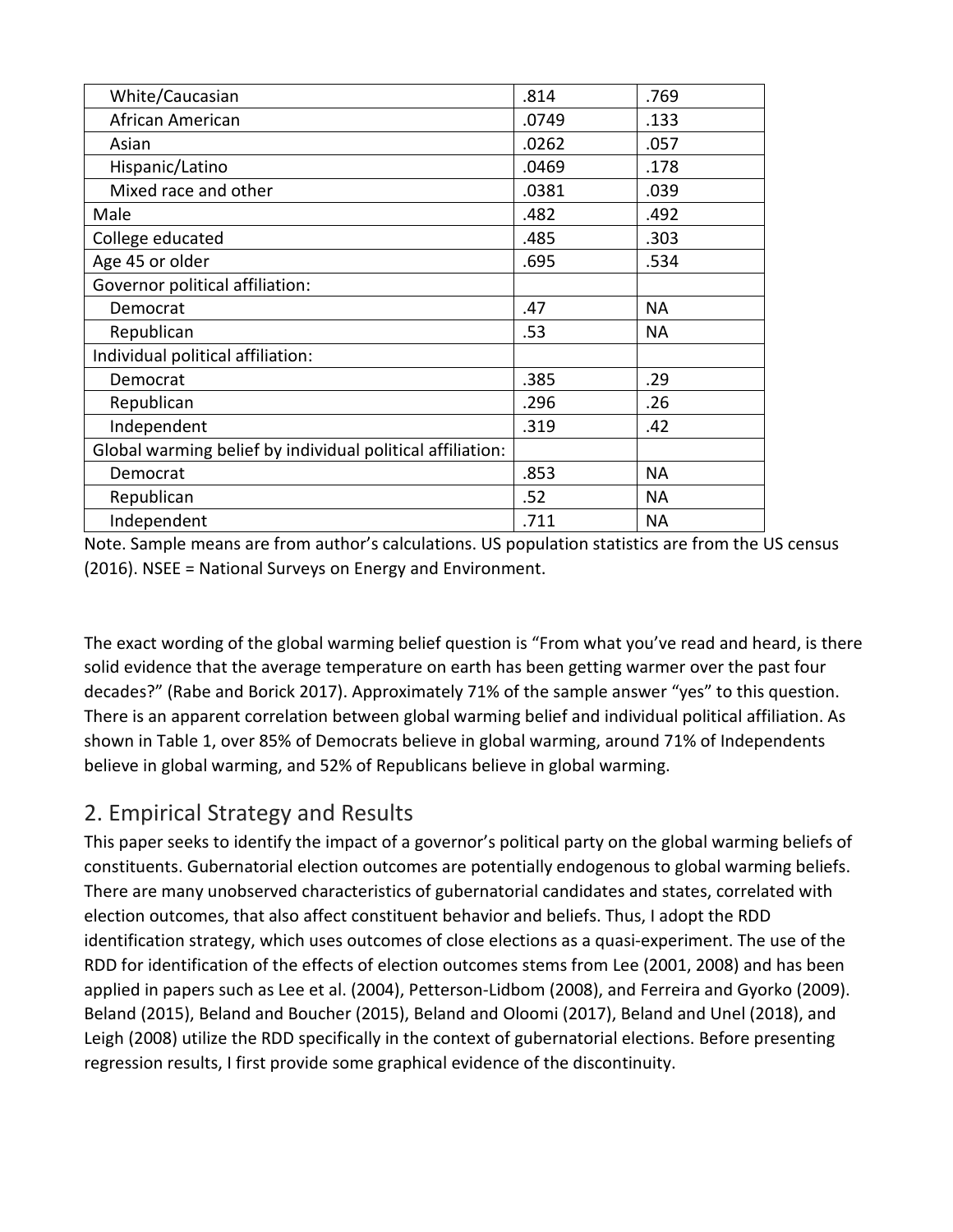#### 2.1. Graphical Evidence

Define the margin of victory as the difference between the election vote share received by the Republican and Democratic candidates. Then, a positive margin of victory signifies that the Republican candidate won the election and the RDD threshold is defined where the margin of victory for a Republican governor is 0%. Figure 1 shows RD plots for the probability that a respondent believes in global warming. Each plotted point represents the proportion of individuals who believe in global warming within each margin of victory bin. Figure 1A–1D fits linear functions on both sides of the RD threshold using only data from elections within the Calonico et al. (2018) optimal bandwidth and thus provides a graphical representation of the local linear regressions reported in the next subsection, 2.2. <sup>21</sup> Panel *A* includes all respondents, panel *B* includes only self-identified Democratic respondents, panel *C* includes only self-identified Republican respondents, and panel *D* includes only Independent respondents.





In figure 1A, there is a small discontinuity in the proportion of respondents believing in climate change when crossing the RD threshold. Visually, a Republican win decreases the probability of a respondent believing in global warming by approximately 2 percentage points for this overall sample. Figure 1B shows that there is little change in the probability of a self-identified Democrat respondent believing in global warming when a Republican governor wins. Figure 1C indicates that there is a larger drop in the probability of a self-identified Republican respondent believing in global warming when a Republican governor wins a close election; the magnitude of the discontinuity at the RD threshold is approximately 10 percentage points.

Figure 1C exhibits visual decreases in the bin averages just to the right of the threshold (close Republican wins) versus those just to the left of the threshold (close Democratic wins), so it is worth describing the states and individuals represented in these bins.<sup>22</sup> States from various geographic regions (East vs. West, North vs. South, etc.) are represented in these closest elections. Also, multiple states appear in the sample as both close Democratic wins and close Republican wins. Table A1 reports on tests for differences in proportion of male, college educated, white, older, conservative, Republican, Democrat, and Independent respondents for individuals just below the threshold (−6 ≤ vote margin < 0) versus individuals just above the threshold (0 < vote margin  $\leq$  6). I do not find any significant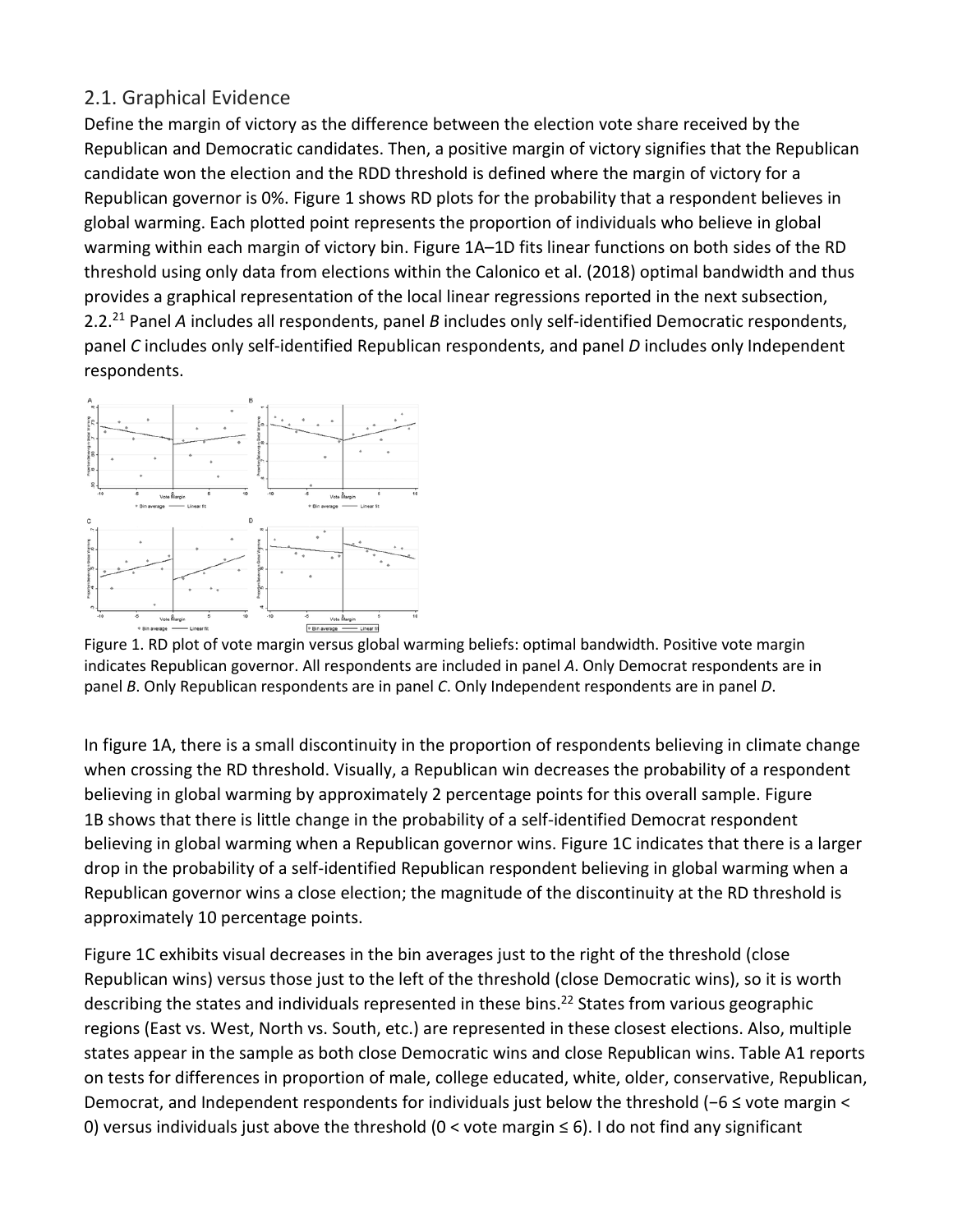differences in the proportions of individuals holding these characteristics based on treatment status. Therefore, individuals represented in the states having close vote margins appear similar on observable characteristics, suggesting that they are likely to also be similar on unobservable characteristics. As emphasized by de la Cuesta and Imai (2016) and Skovron and Titiunik (2015), the continuity assumption—necessary for the RD design in this paper—does not require covariate balance based on treatment status. It only requires that the expected potential outcome does not discontinuously jump at the threshold. Thus, the covariate balance seen in Table A1 lends additional credibility to the design but is not required for identification.<sup>23</sup>

Finally, figure 1D shows a smaller increase in the probability of a self-identified Independent respondent believing in global warming when a Republican governor wins a close election. The magnitude of the increase is about 4.5 percentage points for Independent respondents. While these plots of the raw data are informative, I next present estimates from regressions that condition on several baseline covariates and facilitate inference on the RD treatment effects of interest.

#### 2.2. Local Linear Regressions with Bias Correction

The RD treatment effect is the difference between the expected proportion of respondents believing in global warming given a Republican election win and the expected proportion of respondents believing in global warming given a Democratic election win at the RD threshold (*vm*<sub>0</sub>). However, since there are no treatment or control observations exactly at *vm*<sub>0</sub>, one must use observations close to *vm*<sub>0</sub> for estimation. The first step of local linear estimation is therefore to choose the bandwidth, *h*, for estimation; only observations within this bandwidth are used to fit linear regression functions on both sides of the threshold. As recommended in the literature, I use an optimal bandwidth that minimizes the mean squared error (MSE) of the local linear estimator (Imbens and Kalyanaraman 2012; Calonico et al. 2014b; Skovron and Titiunik 2015; de la Cuesta and Imai 2016; Gelman and Imbens 2017). As is standard, I primarily utilize a triangular kernel,<sup>24</sup> which weights observations closer to the RD threshold more heavily. Because the nonparametric local polynomial approach approximates an unknown functional form near the threshold, there is a bias that arises in the estimator.<sup>25</sup> A bias-correction procedure estimates the bias term and subtracts it from the RD point estimate. Calonico et al. (2014a, 2014b) provide methods to conduct inference on RD estimates that account for the bias term. Therefore, as recommended by de la Cuesta and Imai (2016), and Skovron and Titiunik (2015), I show results using the robust inference of Calonico et al. (2018) for all bias-corrected estimates.<sup>26</sup> For completeness and transparency, I also show conventional (not bias-corrected) parametric point estimates with standard errors clustered at the state level (conventional RD inference).<sup>27</sup> Hereafter, I refer to the bandwidth and estimation procedures of Calonico et al. (2018) as "Calonico et al."

Table 2 presents the baseline RD results.<sup>28</sup> Each of these columns include survey year fixed effects to improve precision. Columns 2, 4, and 6 also include the baseline covariates of race/ethnicity and gender. The first two columns show results for the full sample. While the point estimates suggest that Republican governors decrease the probability of a respondent believing in global warming, the estimates are not significant at conventional levels. Likewise, I do not find statistical evidence of a Republican governor impacting the global warming beliefs of Democratic respondents in columns 3 and 4. However, when limiting the sample to Republican respondents only in columns 5 and 6, I find large and statistically significant effects. The preferred bias-corrected estimate in column 6 indicates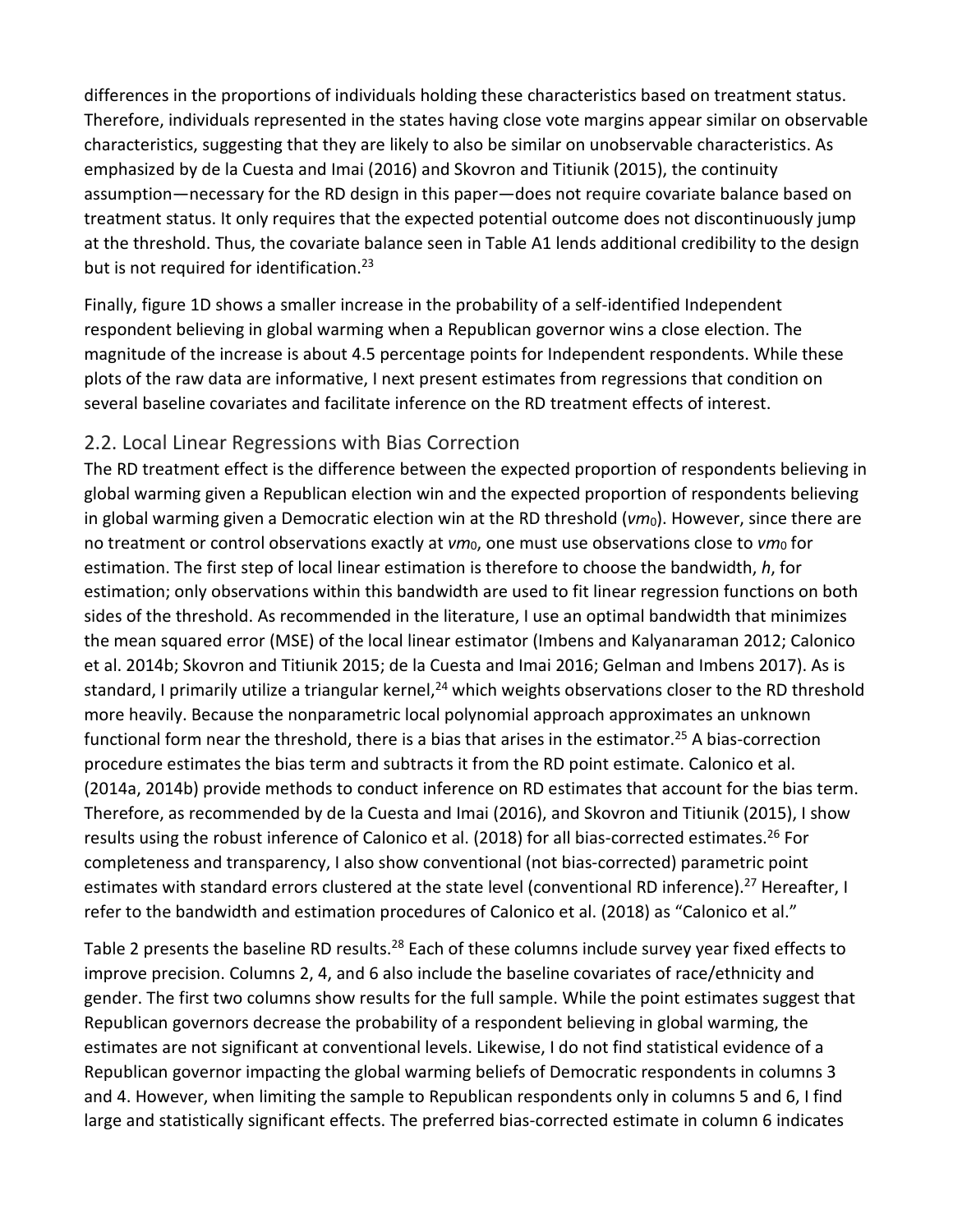that, relative to the counterfactual of a Democratic governor, a Republican governor decreases the probability of a Republican respondent believing in global warming by approximately 14.5 percentage points.

|                      | Full<br><b>Sample</b> |          | <b>Democrat</b><br><b>Respondents</b> |          | Republican<br><b>Respondents</b> |            |
|----------------------|-----------------------|----------|---------------------------------------|----------|----------------------------------|------------|
|                      | (1)                   | (2)      | (3)                                   | (4)      | (5)                              | (6)        |
| Conventional         | $-.0208$              | $-.0242$ | $-.0268$                              | $-.0246$ | $-.114**$                        | $-.128***$ |
|                      | (.0189)               | (.0184)  | (.0398)                               | (.0398)  | (.0487)                          | (.0455)    |
| Bias corrected       | $-.0212$              | $-.0251$ | $-.0259$                              | $-.0242$ | $-.131**$                        | $-.145***$ |
| robust               |                       |          |                                       |          |                                  |            |
|                      | (.0229)               | (.0222)  | (.0464)                               | (.0463)  | (.0580)                          | (.0558)    |
| Race/ethnicity and   |                       | X        |                                       | X        |                                  | X          |
| gender               |                       |          |                                       |          |                                  |            |
| <b>BW</b> estimation | 8.620                 | 8.391    | 9.298                                 | 9.230    | 9.598                            | 9.848      |
| <b>BW</b> bias       | 18.267                | 17.992   | 16.456                                | 16.596   | 18.345                           | 20.255     |
| <b>Observations</b>  | 8,680                 | 8,680    | 3,342                                 | 3,342    | 2,573                            | 2,573      |
| Effective            | 2.769                 | 2,759    | 1,214                                 | 1,174    | 923                              | 959        |
| observations         |                       |          |                                       |          |                                  |            |

**Table 2.** Baseline Local Linear RD Results: Global Warming Is Real

Note. Standard errors are in parentheses. Standard errors for conventional RD (regression discontinuity) estimates are clustered at the state level. Standard errors for bias corrected RD estimates are Calonico et al.– robust, clustered at the state level. All specifications include year fixed effects and use the triangular kernel. "Effective observations" refers to the number of observations within the estimation bandwidth (BW).

 $*_{p}$  < .1.

\*\**p* < .05.

 $***p$  < .01.

2.3. RD Specifications on the Pooled Data to Test for Differential Effects

I next present results from parametric RD specifications on the pooled data because these specifications facilitate straightforward hypothesis testing for differences between groups. In the present context, one can easily test whether the discontinuity differs for Democrat versus Republican respondents. Also, these specifications facilitate the inclusion of additional baseline covariates such as state fixed effects; this can reduce the residual variance and produce more precise estimates.

Denote the vote margin in state *s* in year *t* as VM*st*, where positive values indicate the election of a Republican governor and negative values indicate the election of a Democratic governor. The discontinuity therefore occurs at VMst=0VMst=0. The baseline RD specification is

$$
GW_{ist} = \beta_0 + \beta_1 RG_{st} + \beta_2 RP_{ist} + \beta_3 RG_{st} \cdot RP_{ist} + \beta_4 IP_{ist} + \beta_5 RG_{st} \cdot IP_{ist} + \beta_6 X_{ist} + f(VM_{st}) + f(VM_{st}) \cdot RP_{ist} + f(VM_{st}) \cdot IP_{ist} + \psi_t + \zeta_s + \varepsilon_{ist}
$$

The outcome variable, GW*ist*, is an indicator for belief in global warming. The variable RG*st* is an indicator for a Republican governor holding office in state *s* in year *t*, RP*ist* is an indicator for an individual *i* residing in state *s* in year *t* who reports a Republican party affiliation, IP*ist* is an indicator for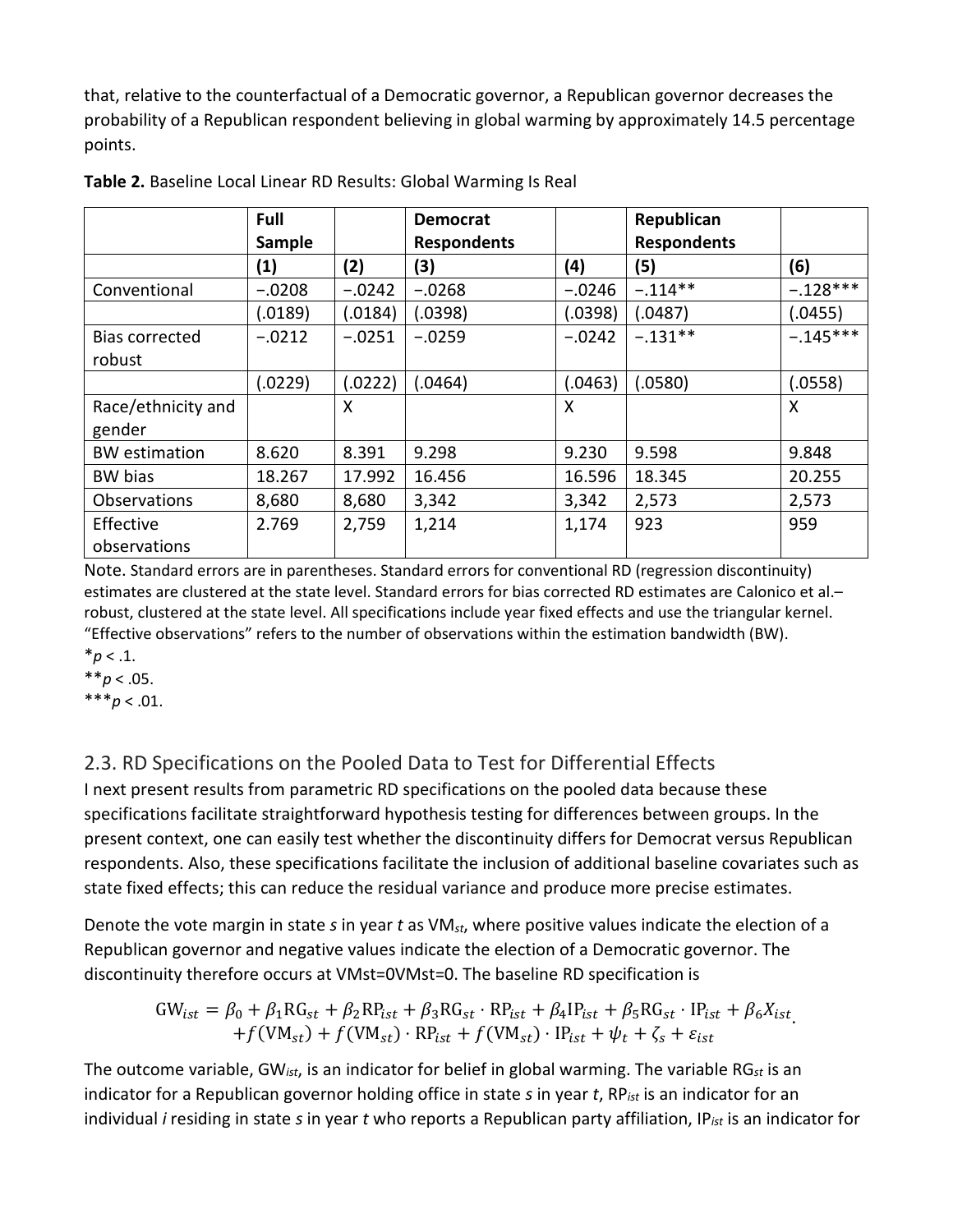an individual who self-reports as Independent in their party affiliation, *Xist* includes individual characteristics such as race/ethnicity and gender, ψ*<sup>t</sup>* are year fixed effects, and ζ*<sup>s</sup>* are state fixed effects. The continuous relationship between vote margin and global warming belief is captured with *f*(VM*st*), which is a linear function of vote margin (allowed to take on different slopes on each side of the discontinuity). The linear function of vote margin is also interacted with the individual-level political affiliation variables to allow for different trends based on self-identified political affiliation. The coefficients  $\beta_1$ ,  $\beta_3$ , and  $\beta_5$  are the main parameters of interest, as they represent the differential effects of a Republican governor on the global warming beliefs of individuals of different party affiliations. Note that, because all individuals in the sample self-report a political affiliation of Democrat, Republican, or Independent,  $\beta_1$  represents the impact of a Republican governor on the global warming beliefs of a Democratic individual. Coefficient β3 represents the differential effect of a Republican governor on the global warming beliefs of a Republican individual, relative to a Democratic individual. Likewise,  $\beta_5$  represents the differential effect of a Republican governor on the global warming beliefs of an Independent individual, relative to a Democratic individual. Therefore, the overall effect of a Republican governor on the global warming beliefs of a Republican individual is  $\beta_1 +$  $\beta_3$ , and the overall effect of a Republican governor on the global warming beliefs of an Independent individual is  $\beta_1 + \beta_5$ .

As a baseline in Table 3, I use linear controls and the Calonico et al. optimal bandwidth.<sup>29</sup> I do not find any evidence across specifications that the election of a Republican governor affects the global warming beliefs of Democratic constituents. However, consistent with the bias-corrected results on the partisan subsamples from section 2.2, I do find evidence that the election of a Republican governor has a differential effect on Republican constituents. The preferred specification (1) with state fixed effects, year fixed effects, race/ethnicity controls, and gender controls indicates that the election of a Republican governor decreases the probability of a Republican constituent believing in global warming by approximately 11 percentage points, relative to a Democrat constituent. The overall impact of a Republican governor on Republican constituents is an approximate 8.5 percentage point drop in the probability of global warming belief. Columns 2–4 show that this differential effect is not sensitive to the chosen baseline covariates and fixed effects.

|                             | (1)        | (2)        | (3)         | (4)        |
|-----------------------------|------------|------------|-------------|------------|
| Republican Governor (RG)    | .0274      | .00698     | .0247       | .0117      |
|                             | $p = .454$ | $p = .886$ | $p = .516$  | $p = .786$ |
| $RG \times Rep.$ Individual | $-.113***$ | $-.100**$  | $-.0969***$ | $-.0983**$ |
|                             | $p = .004$ | $p = .022$ | $p = .010$  | $p = .032$ |
| $RG \times Ind.$ Individual | .0129      | .0342      | .00194      | .0246      |
|                             | $p = .788$ | $p = .57$  | $p = .956$  | $p = .662$ |
| Rep. Individual             | $-.263***$ | $-.268***$ | $-.266***$  | $-.268***$ |
|                             | $p = .002$ | $p = .002$ | $p = .002$  | $p = .002$ |
| Ind. Individual             | $-.125***$ | $-.133***$ | $-.119***$  | $-.127***$ |
|                             | $p = .002$ | $p = .002$ | $p = .002$  | $p = .002$ |
| Male                        | $-.0387**$ | $-.0423**$ | $-.0443**$  | ٠          |
|                             | $p = .014$ | $p = .014$ | $p = .012$  |            |

**Table 3.** RD Specifications for Differential Effects: Global Warming Is Real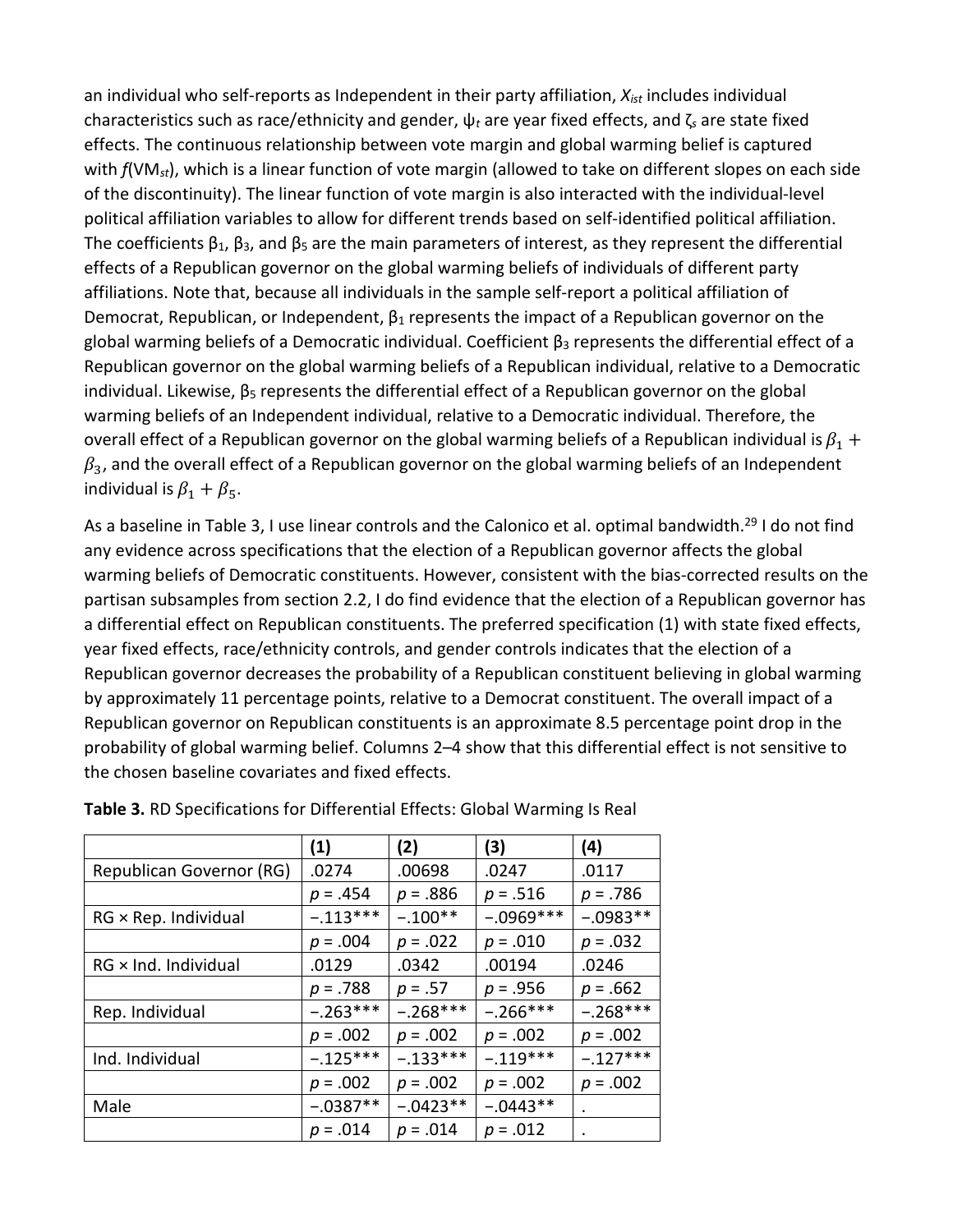| State fixed effects        |       |       |       |       |
|----------------------------|-------|-------|-------|-------|
| Year fixed effects         |       |       |       |       |
| Race/ethnicity and gender  | X     |       |       |       |
| <b>Additional controls</b> |       |       |       |       |
| <b>Observations</b>        | 3,512 | 3,512 | 3,462 | 3,512 |
| No. of clusters (states)   | 34    | 34    | 34    | 34    |

Note. *p*-values are generated using the wild bootstrap procedure from Cameron et al. (2008). Clustering is at the state level. All specifications include linear controls and use the optimal bandwidth of 10.051.

\**p* < .1.

 $*^*p < .05$ .

\*\*\**p* < .01.

While not the focus of this paper, I note that individuals reporting Republican partisan affiliation have a substantially lower baseline probability of believing in global warming relative to Democratic individuals. A Republican survey respondent is 26.3 percentage points less likely to believe in global warming as compared to Democratic respondents. For reference, the unconditional probability of a Democratic individual in the sample believing in global warming is 0.853. Thus, the election of a Republican governor serves to further decrease the likelihood of global warming belief among a subgroup that already has a significantly lower baseline probability of believing.

## 2.4. Validity Checks and Falsification Tests

Several papers have called into question the appropriateness of the RDD in the context of close elections (Snyder 2005; Caughey and Sekhon 2011; Grimmer et al. 2011). However, another set of papers argue that the assumptions behind the RDD are likely met in most close election settings and provide recommendations for researchers applying the method (Eggers et al. 2015; Skovron and Titiunik 2015; de la Cuesta and Imai 2016). Here, I conduct the validity checks and falsification tests recommended by these papers.

First, as suggested by de la Cuesta and Imai (2016), I estimate local linear regressions where I replace the dependent variable of global warming belief with other baseline covariates that should not change discontinuously at the threshold. Table 4 reports these falsification tests for the baseline covariates of white/Caucasian, age 45 or older, male, and college educated. I use the optimal bandwidth calculation from Calonico et al. for each falsification test.<sup>30</sup> As seen in Table 4, I do not find evidence of discontinuous changes in any of the predetermined covariates at the threshold; this supports the validity of the RD design. $31$ 

| <b>Outcome</b>                     | <b>White</b><br>(1)   | Age 45 or Older Male<br>(2) | (3)              | <b>College</b><br>(4) |
|------------------------------------|-----------------------|-----------------------------|------------------|-----------------------|
| Conventional                       | $-.00708$ .0165       |                             | $-0.0386$ .0321  |                       |
|                                    | $(0.0535)$ $(0.0302)$ |                             | (0.0319)(0.0388) |                       |
| Bias corrected robust -.00614.0236 |                       |                             | $-.0473$ $.0451$ |                       |

**Table 4.** Falsification Tests: Local Linear RD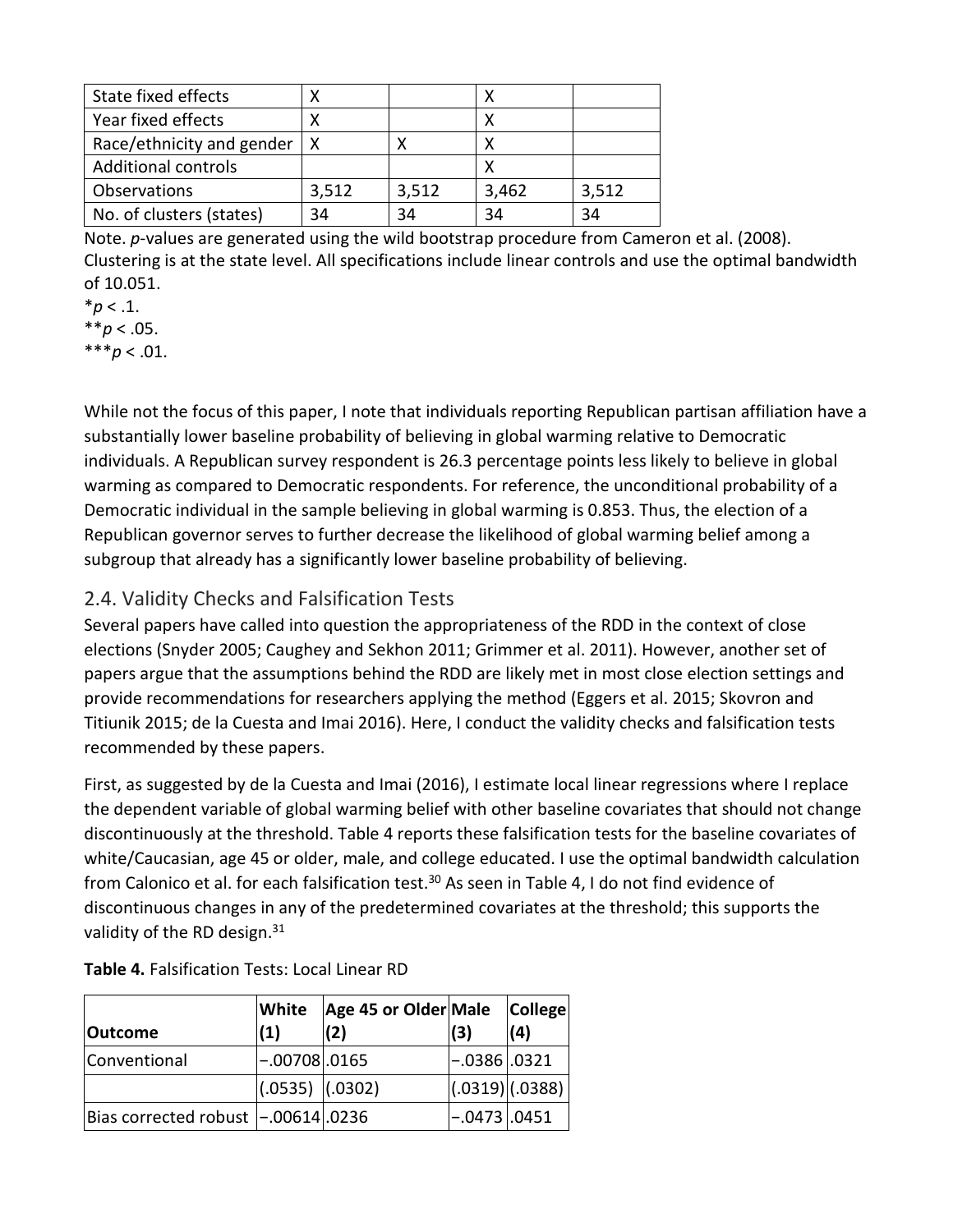| <b>Outcome</b>               | White<br>(1) | Age 45 or Older Male<br>(2) | (3)           | <b>College</b><br>(4) |
|------------------------------|--------------|-----------------------------|---------------|-----------------------|
|                              | (.0612)      | (0.0316)                    |               | (.0366) (.0417)       |
| <b>BW</b> estimation         | 10.479       | 8.724                       | 10.825 11.008 |                       |
| <b>BW</b> bias               | 17.188       | 19.806                      | 18.166 22.920 |                       |
| Observations                 | 8,680        | 8,603                       | 8,680         | 8,664                 |
| Effective observations 3,585 |              | 2,739                       | 3,676         | 3,669                 |

Note. Standard errors are in parentheses. Standard errors for conventional RD estimates are clustered at the state level. Standard errors for bias-corrected RD estimates are Calonico et al.–robust, clustered at the state level. All specifications include year fixed effects and use the triangular kernel. "Effective observations" refers to the number of observations within the estimation bandwidth (BW).

$$
^{\ast }\rho <.1.
$$

 $*$ *\*p* < .05.

 $***p$  < .01.

The null results on the local linear regressions reported in Table 4 show that there are no discontinuous changes in baseline covariates for the overall sample. However, the main result in this paper concerns differential effects for Republican versus Democratic individuals when a Republican governor is elected. Therefore, I also conduct falsification tests using the specification given in equation (1) (replacing global warming belief with the baseline covariates). As shown in Table 5, I do not find significant estimates for the coefficients on Republican Governor ( $\beta_1$ ) or Republican Governor  $\times$  Independent Individual ( $\beta_5$ ).<sup>32</sup> I do find one significant coefficient on Republican Governor  $\times$ Republican Individual ( $\beta_3$ ) when using male gender as the outcome variable. However, the sign on the coefficient indicates that a Republican individual is less likely to be male (more likely to be female) when a Republican governor wins relative to when a Democratic governor wins. But females are more likely to believe in climate change as compared to males,  $33$  so this placebo finding would tend to work in the opposite direction than the main result on the paper. That is, if anything, the estimated effect of a Republican governor on climate change beliefs of Republican individuals would be biased toward 0 due to this differential gender placebo effect. In summary, there is little evidence that baseline covariates change differentially at the RD threshold based on individual political affiliation, again adding credibility to the RD design.

| Outcome                       | White<br>(1)       | Age 45 or Older Male<br>(2) | (3)                   | <b>College</b><br>(4) |
|-------------------------------|--------------------|-----------------------------|-----------------------|-----------------------|
| Republican Governor (RG) 0149 |                    | -.0522                      | $-.0457$              | .0572                 |
|                               |                    | $p = .898$ $p = .376$       |                       | $p = .478$ $p = .366$ |
| RG × Rep. Individual          | .0314              | .0683                       | $-.0729*$ .0889       |                       |
|                               |                    | $p = .704$ $p = .428$       |                       | $p = .056$ $p = .356$ |
| RG × Ind. Individual          | $-.0413$           | .00322                      | .0769                 | .0330                 |
|                               | $p = .546 p = .98$ |                             | $p = .404$ $p = .686$ |                       |

| Table 5. Falsification Tests: RD Specifications for Differential Effects |
|--------------------------------------------------------------------------|
|                                                                          |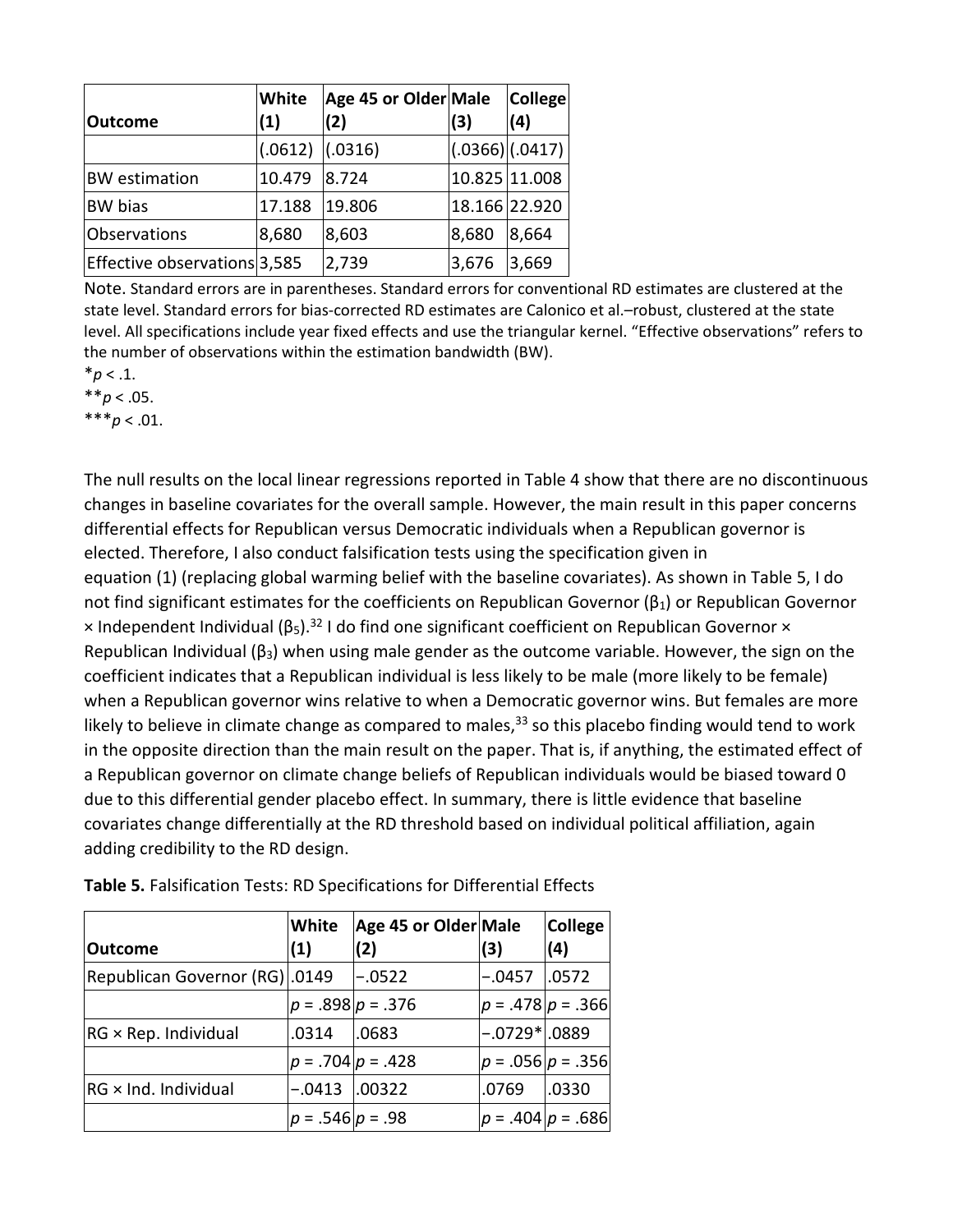| Outcome                     | White<br>(1) | Age 45 or Older Male<br>(2) | (3)    | <b>College</b><br>(4) |
|-----------------------------|--------------|-----------------------------|--------|-----------------------|
| Order polynomial controls 1 |              |                             |        |                       |
| <b>BW</b>                   | 8.691        | 9.515                       | 10.354 | 8.771                 |
| <b>Optimal BW</b>           |              |                             |        |                       |
| Observations                | 2,769        | 3,169                       | 3,543  | 2,763                 |
| No. of clusters (states)    | 31           | 33                          | 34     | 31                    |

Note. *p*-values are generated using the wild bootstrap procedure from Cameron et al. (2008). Clustering is at the state level. All specifications include controls for race/ethnicity and gender, individual partisan affiliation, state fixed effects, and year fixed effects.

 $*^*p < .05$ .

\*\*\**p* < .01.

The main potential threat to identification is that partisan affiliation is not exogenous. For example, the election of a Republican governor could cause a realignment of individual partisan affiliation based upon climate change beliefs. Previously Republican individuals who were believers in climate change could reidentify as Independent and previously Independent individuals who were climate skeptics could reidentify as Republican. I address this concern in four ways. First, I use the NSEE data to thoroughly test for any discontinuities in partisan identification. Second, I leverage repeated crosssectional data from the Cooperative Congressional Election Survey (CCES) to conduct a parallel test for a discontinuous shift in partisan affiliation. Third, I use within-individual variation in a panel from CCES to test whether individuals' partisan identification changes based upon the party of their governor. Finally, I analyze a subgroup of CCES individuals who initially reported a Republican affiliation in 2010 to see if defections from the Republican party are systematically related to the interaction of climate change beliefs and the party of the governor.

Table 6 shows the results of local linear regressions where indicators for partisan affiliation are the dependent variables. Columns 1 and 2 test for a discontinuous shift to Republican affiliation, columns 3 and 4 repeat the analysis for Democratic affiliation, and columns 5 and 6 show results for Independent affiliation.<sup>34</sup> I do not find any evidence that the election of a Republican governor discontinuously affects the partisan affiliation of constituents. Because the optimal bandwidth in columns 1 and 2 for the outcome of Republican affiliation is smaller than the bandwidths used in the main analysis of this paper, I repeat the exercise in table OA3 using larger bandwidths.<sup>35</sup> Again, I find no evidence that the election of a Republican governor discontinuously causes individuals to shift toward or away from a Republican identification. Finally, I look for heterogeneous impacts on partisan affiliation based on education in columns 4–7 of table OA3. The concern here is that more highly educated individuals tend to believe more in climate change as compared to less educated individuals; a heterogeneous impact on partisan identification based on education could drive the main results of the paper. However, I do not find evidence that a Republican governor discontinuously shifts partisan affiliation for less educated or for more highly educated individuals.36

<sup>\*</sup>*p* < .1.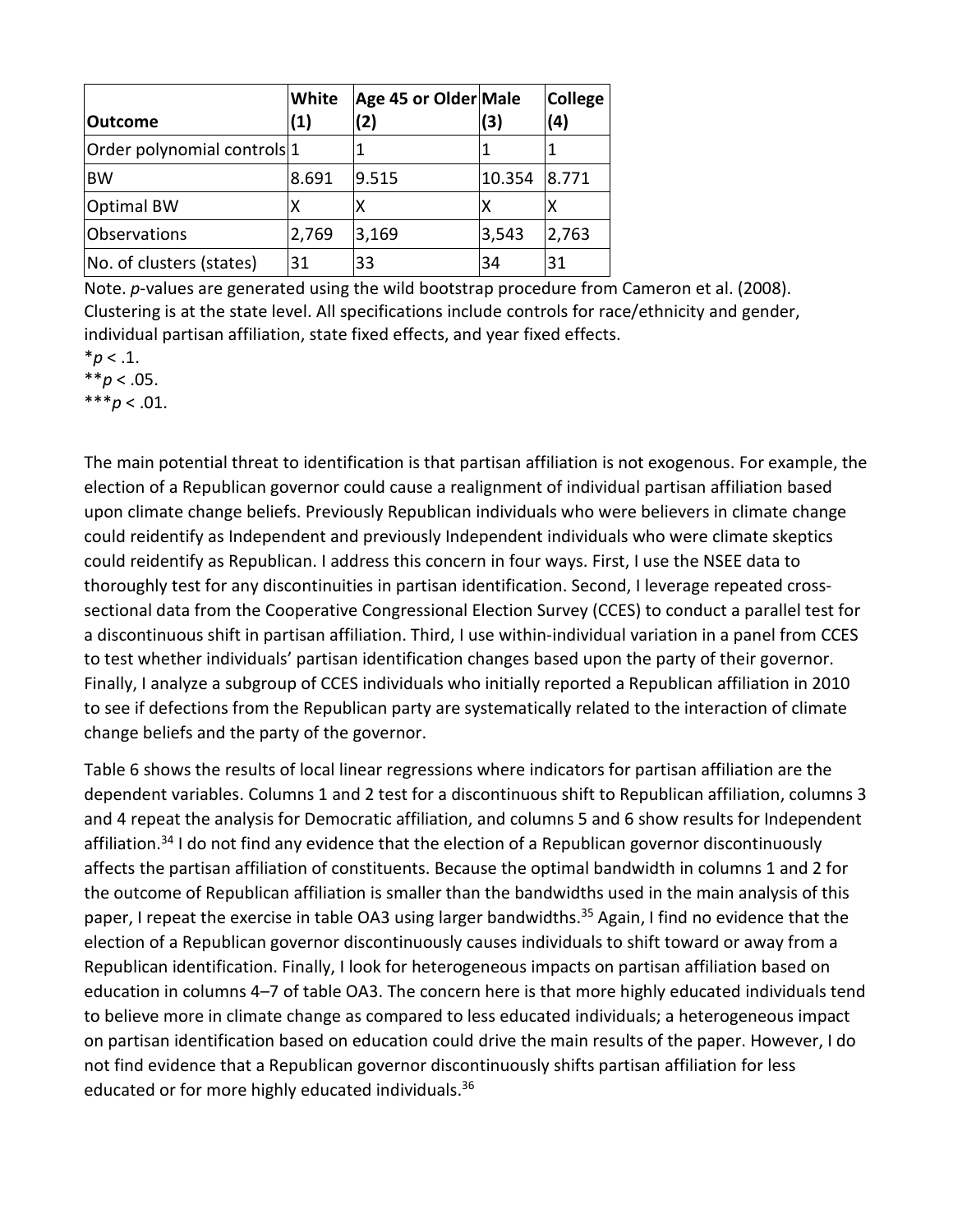| <b>Outcome</b>         | Rep.       | Rep.     | Dem.       | Dem.    | Ind.       | Ind.      |
|------------------------|------------|----------|------------|---------|------------|-----------|
|                        | (1)        | (2)      | (3)        | (4)     | (5         | (6)       |
| Conventional           | .00337     | $-.0136$ | $-.00544$  | .0074   | $-.0103$   | $-.00558$ |
|                        | (.0344)    | (.0328)  | (.0386)    | (.0451) | (.0279)    | (.0314)   |
| Bias-corrected robust  | $-.00777$  | $-.0225$ | .00444     | .00631  | $-.00692$  | $-.00348$ |
|                        | (.0427)    | (.0370)  | (.0433)    | (.0494) | (.0323)    | (.0329)   |
| Kernel                 | Triangular | Uniform  | Triangular | Uniform | Triangular | Uniform   |
| <b>BW</b> estimation   | 6.018      | 6.485    | 12.885     | 8.820   | 8.345      | 8.320     |
| BW bias                | 12.519     | 12.720   | 24.841     | 15.612  | 15.368     | 17.654    |
| Observations           | 8,680      | 8,680    | 8.680      | 8,680   | 8,680      | 8,680     |
| Effective observations | 2,144      | 2,373    | 2,739      | 2,769   | 2,759      | 2,759     |

**Table 6.** Falsification Tests for Partisan Identification: Local Linear RD

Note. Outcomes are indicators for a given partisan affiliation (Republican in cols. 1–2, Democrat in cols. 3–4, Independent in cols. 5–6). Standard errors are in parentheses. Standard errors for conventional RD estimates are clustered at the state level. Standard errors for bias-corrected RD estimates are Calonico et al.–robust, clustered at the state level. All specifications include year fixed effects. "Effective observations" refers to the number of observations within the estimation BW.

$$
*p<.1.
$$

\*\**p* < .05.

\*\*\**p* < .01.

One disadvantage of the NSEE is the relatively small sample sizes. Another source of freely available public opinion data is the Cooperative Congressional Election Survey. The CCES has substantially larger sample sizes than the NSEE. While the CCES has only sporadically asked questions about climate change, it regularly asks detailed questions about partisan identification. I therefore assemble a repeated cross-sectional data set of all publicly available common content survey data from 2006 to 2016 (Ansolabehere and Schaffner 2017). Appendix OB describes these data in more detail. Table OA4 replicates Table 6 using the CCES data. I find no evidence that the election of a Republican governor causes a discontinuous shift in constituents' partisan identification with the large CCES sample. Likewise, using the CCES data, I find no heterogeneous impacts of the party of the governor based on education level.<sup>37</sup>

The 2010–14 CCES panel study surveyed 9,500 individuals in the election years of 2010, 2012, and 2014. Some of these individuals experience a change in the party of their governor throughout the panel. I leverage this within-individual variation to estimate the impact of the election of a Republican governor on an individual's partisan identification. I first drop the 467 individuals who moved to a different state in 2012 or 2014 because these individuals could be simultaneously choosing their partisan identification and the party of their governor. I also drop the 610 individuals who do not report partisan identification in 2010, 2012, or 2014. Of the remaining 8,423 individuals, approximately 9% change their partisan identification from 2010 to 2012 and 10% change their partisan identification from 2012 to 2014. To test if the party of the governor affects individual partisan identification, I estimate the simple fixed effects specification,

$$
RP_{ist} = \beta_0 + \beta_1 RG_{ist} + \alpha_i + \varphi_t + \varepsilon_{ist},
$$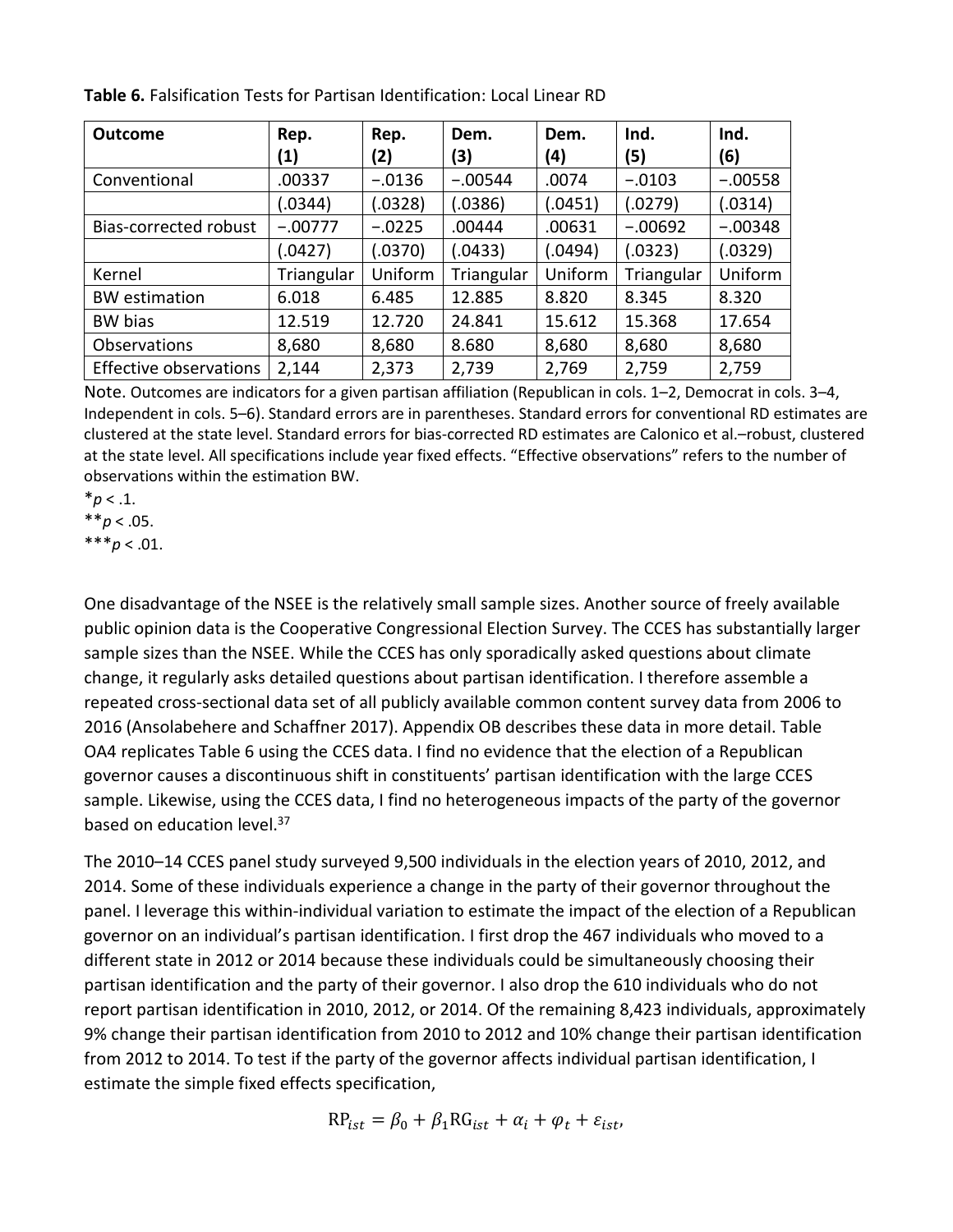where RP*ist* is an indicator for an individual *i* residing in state *s* in year *t* who reports a Republican party affiliation, RG*ist* is an indicator for a Republican governor in state *s* at time *t*, α*<sup>i</sup>* is a time-invariant individual specific fixed effect, and φ*<sup>t</sup>* is a year fixed effect. Identification in this model comes from individuals living in states that experience a change to the partisan identification of the governor. I find no significant effect of a Republican governor on a constituent's partisan identification using this within-individual variation.<sup>38</sup>

Finally, I again use the 2010–14 CCES panel but restrict attention to the 2,573 individuals who report a Republican partisan identity in 2010. Of these 2,573 initially reporting a Republican partisan identity, 154 switch to report either a Democratic or Independent identity in 2012. I then test for differential affiliation switching with the linear probability model,

$$
Switch_{is} = \beta_0 + \beta_1 RG_{is} + \beta_2 GW_{is} + \beta_3 RG_{is} \cdot GW_{is} + \varepsilon_{is},
$$

(3)

where Switch*is* is an indicator for individual *i* residing in state *s* who changed their partisan identity from Republican in 2010 to either Democrat or Independent in 2012, RG*is* is an indicator for a Republican governor in state *s* (in 2012), and GW*is* is an indicator for global warming belief (in 2012). A positive and significant  $\beta_3$  could indicate that Republican voters who believe in climate change are more likely to leave the Republican party when the governor is Republican compared to when the governor is Democrat. However, I find a negative and statistically insignificant differential effect on switching.<sup>39</sup> In summary, I see no evidence that individuals change their reported partisan identity in response to changes in the party of their governor.

Next, I look for manipulation in the vote margin by examining the density near the threshold. A discontinuous change in the density of the forcing variable at the threshold could be indicative of manipulation. If, for example, the Republican party could precisely forecast a close gubernatorial election outcome and divert enough resources to just move a potential loser over the threshold, there could be a violation of the continuity assumption of the RD design. As the treatment status is defined at the state-year level, I first follow literature in showing the density of state-year level election outcomes. As shown in figure 2, I do not find evidence of manipulation in election outcomes using the state-year-level data.<sup>40</sup> However, because the main result of the paper concerns differential effects among individuals, I also examine the density of the individual-level observations. Figure 3A shows the McCrary (2008) density plot for the entire sample; the McCrary test statistic is −0.0785 with a standard error of 0.0629.<sup>41</sup> Recalling the earlier concern that individuals could shift their reported partisan identification based on the gubernatorial winner, I also show density plots when restricting the sample to Democrats (fig. 3B), Republicans (fig. 3C), and Independents (fig. 3D). Again, the density appears continuous through the threshold for these subsamples.<sup>42</sup> I therefore fail to reject the null of continuous density at the threshold with the individual-level data.

(2)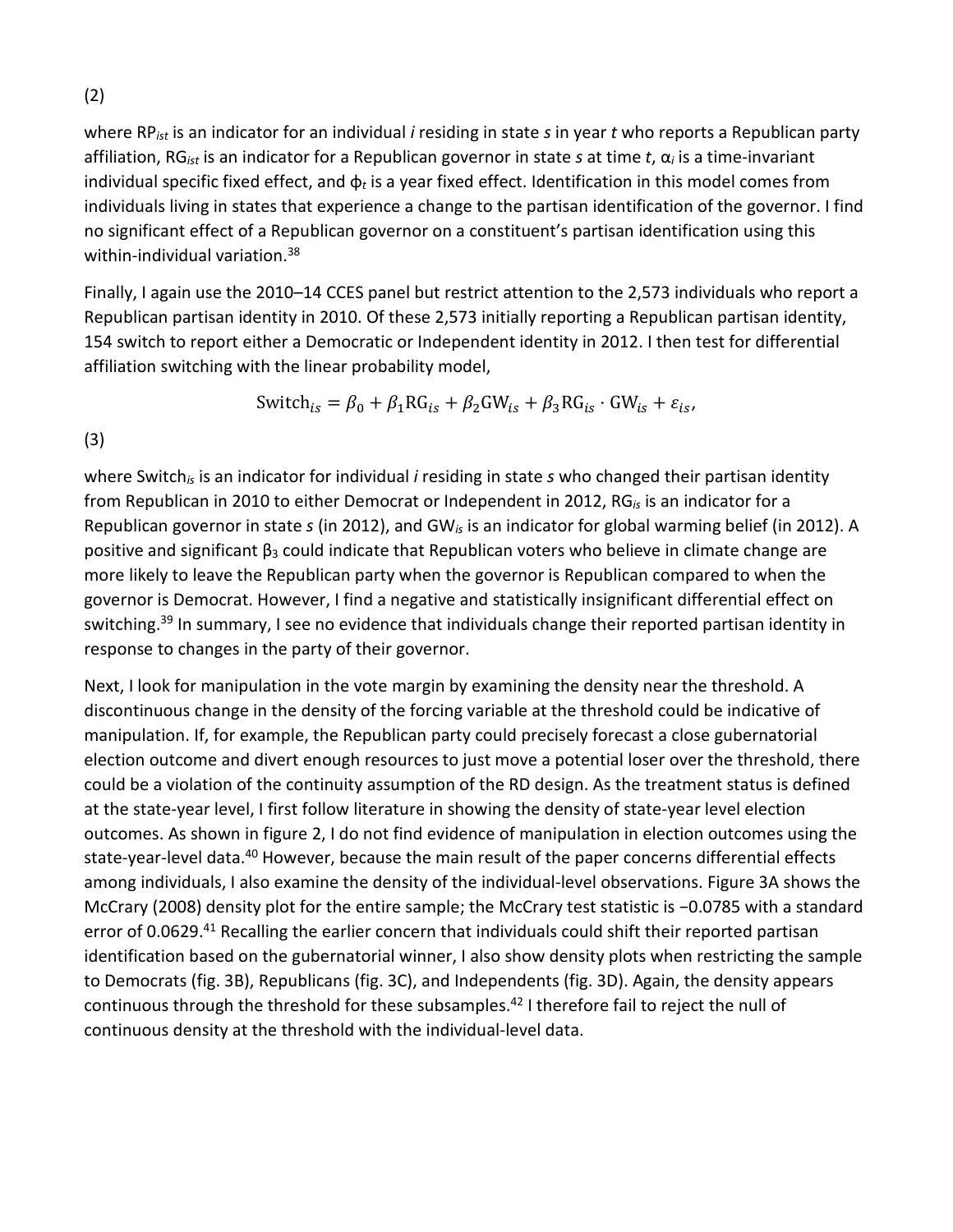

Figure 2. McCrary density plot of vote margin, state-year-level observations. This figure shows the density plot of state-year election outcomes.



Figure 3. McCrary density plots of vote margin, individual-level observations. Panel *A* shows the density plot for all respondents. Panel *B* includes only Democrat respondents. Panel *C* includes only Republican respondents. Panel *D* includes only Independent respondents.

Finally, I test for placebo effects of the Republican Governor treatment on the lagged outcome of global warming belief. Specifically, I estimate specifications where I use the global warming beliefs in the years prior to an election. For example, a gubernatorial election took place in Minnesota in 2010. Mark Dayton (Democrat) won the election and took office in January 2011. I pair this election result with the individual-level data on global warming beliefs in Minnesota during the 4 years prior to this election (2007–10). The intuition is that the messaging/policy position for a governor taking office in 2011 should not affect the global warming beliefs of individuals in the prior years. Table A2 shows local linear results for the overall sample, and Table A3 shows results for the specification that tests for differential effects by individual political affiliation, as given by equation (1). I find no evidence that present election outcomes affect past global warming beliefs for the overall sample in Table A2. Furthermore, I find no evidence that present election outcomes differentially affect past global warming beliefs of individuals identifying with different political parties in Table A3. Overall, these validity and falsification tests lend credibility to the claim that I am identifying effects from an exogenous quasi-experiment.

#### 2.5. Robustness Checks

Table OA5 shows results for several alternative samples to demonstrate the stability of the estimates.<sup>43</sup> I first show results with two narrower bandwidths (BW) in column 1 (50% of optimal BW)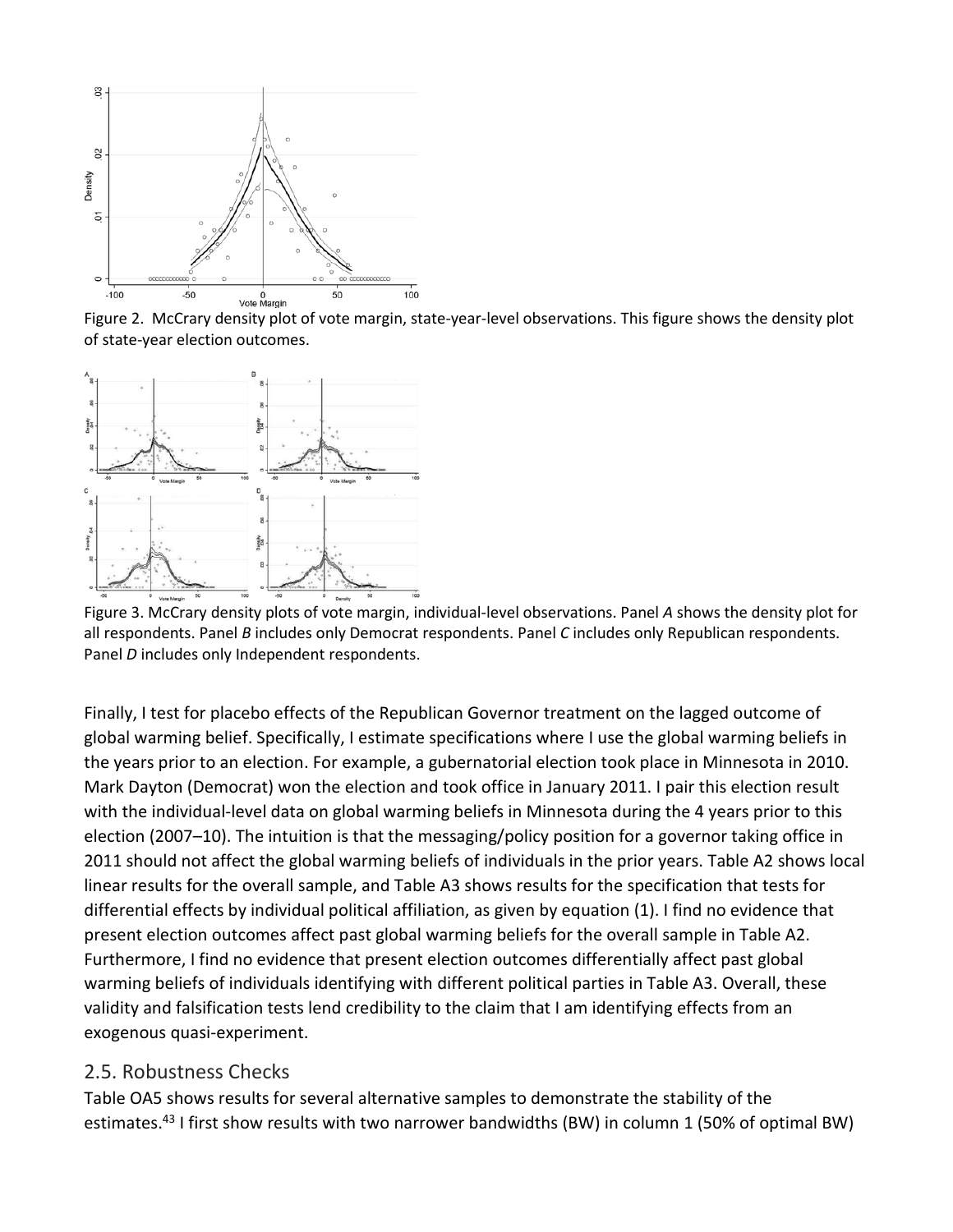and column 2 (75% of optimal BW). The results for these narrower bandwidths are qualitatively unchanged from the baseline results in Table 3. In column 3 of table OA5, I limit the sample to only include observations where the governor has been in power for at least a year. The rationale is that there is a potential delay between when the governor takes office and when the governor's policies and/or messaging are internalized by constituents. Again, the results are quite similar. Table OA6 shows local linear results when I limit the sample to observations where the governor has been in the position for at least a year. Point estimates are larger in absolute value when limiting the sample in this way than for the overall sample. In this case, I also find a statistically significant effect for the overall sample; it appears that this is driven by the strong effect on Republican constituents. Therefore, if anything, the effect of interest gets stronger when I limit the sample to exclude the first year that a governor is in power.

I also widen the bandwidth to use more data further away from the discontinuity. Widening the bandwidth requires adding higher levels of polynomial controls to the RD specification to control for the smooth relationship between vote margin and global warming beliefs. However, there are an infinite combination of bandwidths and parametric controls that one could choose. It is best to avoid choosing bandwidth and order of the polynomial controls in an ad hoc manner. I therefore show results for polynomial controls ranging from order 2 up to order 5, each time using the Calonico et al. optimal-bandwidth calculation. Table OA7 shows that the main qualitative results are unchanged when using higher-order polynomial controls.

The main question of analysis only asks whether an individual believes average temperatures have been rising. As a policy concern, we may also be concerned with belief in anthropogenic climate change. By definition, we have a larger potential influence on anthropogenic climate change as compared to naturally occurring climate change.<sup>44</sup> I therefore leverage the additional survey question, "Is the earth getting warmer because of human activity such as burning fossil fuels, or mostly because of natural patterns in the earth's environment?" (Rabe and Borick 2017). I define a dichotomous dependent variable as: 1 = human activity or combination of human activity and natural patterns, 0 = natural patterns or does not believe in any global warming. For reference, approximately 58.7% of the sample believes in anthropogenic climate change (74.7% of Democrats, 37.1% of Republicans, and 59.4% of Independents). Table 7 presents local linear results; columns 7–9 show that a Republican governor affects the anthropogenic global warming beliefs of a Republican individual much the same as found previously in Table 2 for general global warming beliefs. However, Table 7 also suggests that there is a stronger effect of a Republican governor on Democratic individuals for anthropogenic global warming beliefs as compared to the effect in Table 2 for general global warming beliefs of Democratic individuals. Results for parametric specifications testing for differential effects on anthropomorphic global warming beliefs based on individual political ideology are shown in Table 8; here I do not find significant differential effects. I discuss the divergence in estimated effects on anthropogenic global warming and general global warming beliefs and provide a potential explanation for the difference in section 3.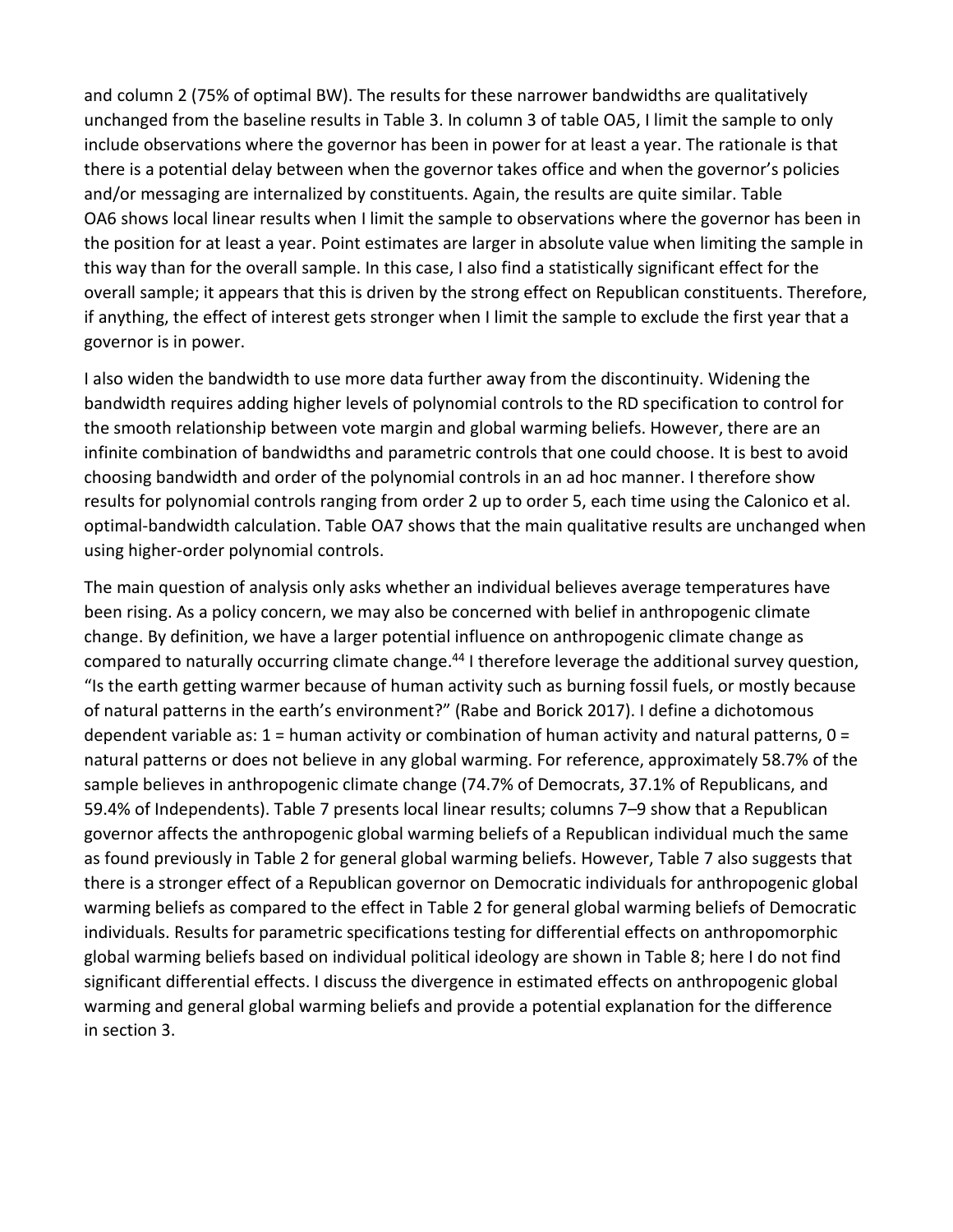|                               | Full       |            |          | <b>Democrat</b>    |            |            | Republican         |            |            |
|-------------------------------|------------|------------|----------|--------------------|------------|------------|--------------------|------------|------------|
|                               | Sample     |            |          | <b>Respondents</b> |            |            | <b>Respondents</b> |            |            |
|                               | (1)        | (2)        | (3)      | (4)                | (5)        | (6)        | (7)                | (8)        | (9)        |
| Conventional                  | $-.0553**$ | $-.0607**$ | $-.0349$ | $-.102**$          | $-.113**$  | $-.0767**$ | $-.118***$         | $-.130***$ | $-.0982**$ |
|                               | (.0273)    | (.0282)    | .0309)   | (0473)             | (.0459)    | (.0385)    | (.0379)            | (.0359)    | (.0423)    |
| Bias-corrected robust         | $-.0599*$  | $-.0660**$ | $-.0229$ | $-.113**$          | $-.124***$ | $-.0873*$  | $-.133***$         | $-.145***$ | $-.0972*$  |
|                               | (.0321)    | (.0334)    | (.0388)  | (.0478)            | (.0475)    | (.0447)    | (.0462)            | (.0440)    | (.0547)    |
| Race/ethnicity and            |            | X          | X        |                    | х          | X          |                    | X          | X          |
| gender                        |            |            |          |                    |            |            |                    |            |            |
| Kernel                        | Triangular | Triangular | Uniform  | Triangular         | Triangular | Uniform    | Triangular         | Triangular | Uniform    |
| <b>BW</b> estimation          | 8.163      | 8.043      | 7.647    | 7.560              | 6.923      | 7.409      | 7.701              | 7.520      | 9.399      |
| BW bias                       | 16.951     | 16.335     | 17.591   | 14.946             | 14.250     | 13.663     | 17.204             | 17.613     | 17.807     |
| Observations                  | 8,680      | 8,680      | 8,680    | 3,342              | 3,342      | 3,342      | 2,573              | 2,573      | 2,573      |
| <b>Effective observations</b> | 2,759      | 2,759      | 2,657    | 997                | 937        | 997        | 732                | 728        | 923        |

**Table 7.** Additional Local Linear RD Results: Global Warming Is Due to Humans

Note. Standard errors are in parentheses. Standard errors for conventional RD estimates are clustered at the state level. Standard errors for biascorrected RD estimates are Calonico et al.–robust, clustered at the state level. All specifications include year fixed effects. "Effective observations" refers to the number of observations within the estimation BW.

 $*_{p < .1.}$ 

 $*$ *\*p* < .05.

\*\*\**p* < .01.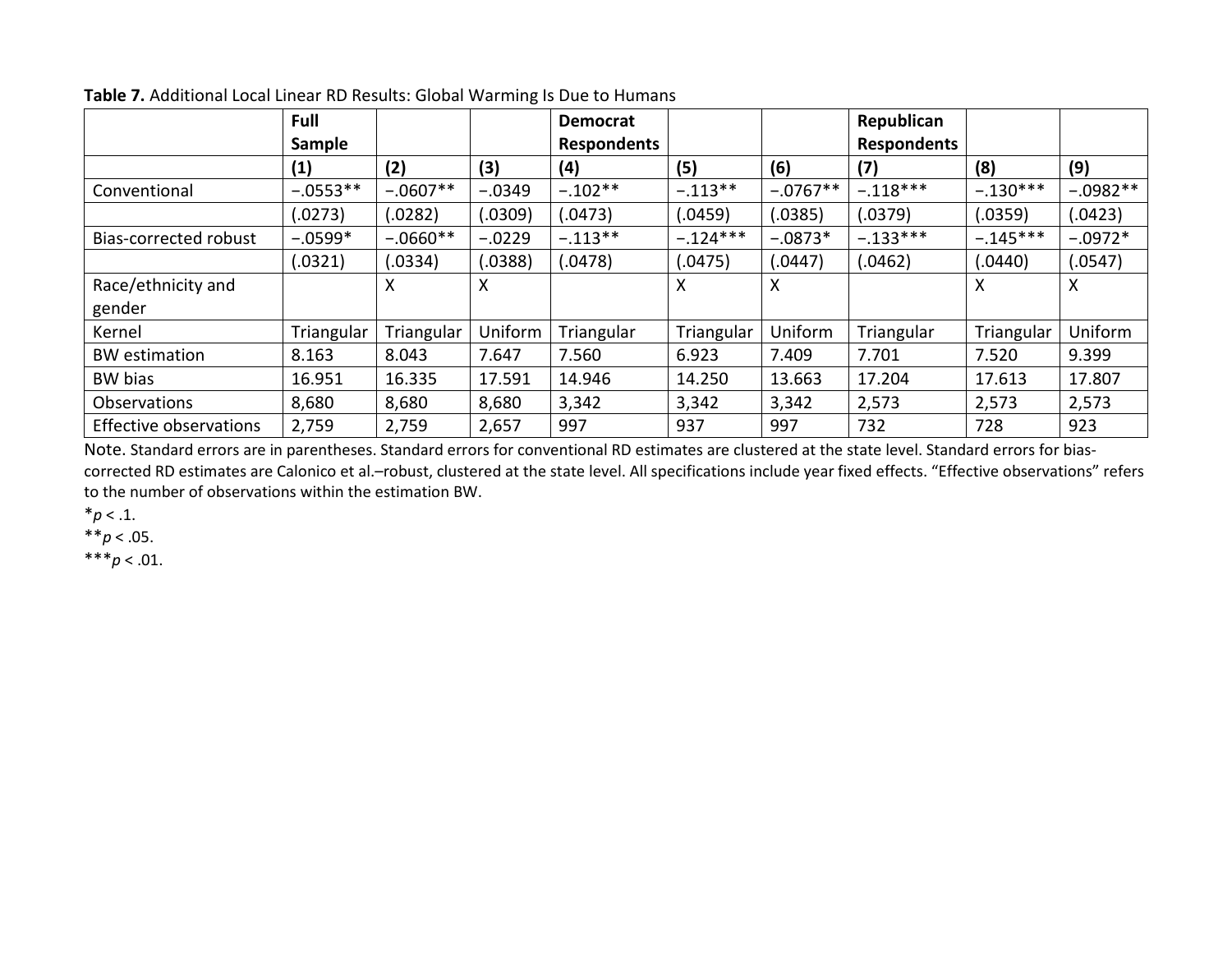|                             | (1)        | (2)        | (3)        |
|-----------------------------|------------|------------|------------|
| Republican Governor (RG)    | $-.0679$   | $-.0643$   | $-.0757**$ |
|                             | $p = .262$ | $p = .112$ | $p = .042$ |
| $RG \times Rep.$ Individual | $-.0476$   | $-.0335$   | $-.0109$   |
|                             | $p = .274$ | $p = .400$ | $p = .848$ |
| $RG \times Ind.$ Individual | .0386      | .0670      | .0796      |
|                             | $p = .576$ | $p = .348$ | $p = .248$ |
| Rep. Individual             | $-.331***$ | $-.334***$ | $-.338***$ |
|                             | $p = .002$ | $p = .002$ | $p = .002$ |
| Ind. Individual             | $-.150***$ | $-.163***$ | $-.161***$ |
|                             | $p = .002$ | $p = .002$ | $p = .002$ |
| Order polynomial controls   | 1          | 1          | 1          |
| <b>BW</b>                   | 8.360      | 8.360      | 7.409      |
| <b>Optimal BW</b>           | x          | x          |            |
| State fixed effects         | X          |            |            |
| Year fixed effects          | X          |            |            |
| Observations                | 2,759      | 2,759      | 2,640      |
| No. of clusters (states)    | 29         | 29         | 29         |

**Table 8.** Additional RD Specifications for Differential Effects: Global Warming Is Due to Humans

Note. *p*-values are generated using the wild bootstrap procedure from Cameron et al. (2008). Clustering is at the state level. All specifications include controls for race/ethnicity and gender. All specifications include linear controls.

 $*p < .1$ .

 $*^*p < .05$ .

\*\*\**p* < .01.

The CCES does contain a question about climate change in some years. As discussed in appendix OB, there are several reasons why the CCES data could violate the continuity assumption of the RD design and are not ideal for this application. Nonetheless, the CCES has many more observations and is a wellknown survey, so I briefly discuss RD results only for comparison purposes. Appendix OB describes the CCES climate change question in more detail; I note that the question is not directly comparable to the NSEE climate change question because the CCES bundles action together with belief while the NSEE only inquires about belief. Estimating the preferred specification analogous to column 2 of Table 2, I find a significant treatment effect. The election of a Republican governor is associated with a 6.8 percentage point decrease in the probability of believing that climate change is an issue that requires action.<sup>45</sup> Therefore, while less reliable than the NSEE analysis, I find a similar overall effect when conducting a parallel analysis on the CCES climate change data.

As a final robustness check, I also use the 2010–14 CCES panel to estimate the fixed effects specification given by equation (2) (replacing Republican partisan identification with an indicator for climate change being an issue that requires action). Again, individuals living in states that experience a change to the partisan identification of their governor provide the identifying variation in this model. I estimate the model first including all individuals and then separately on subsamples of Democrat and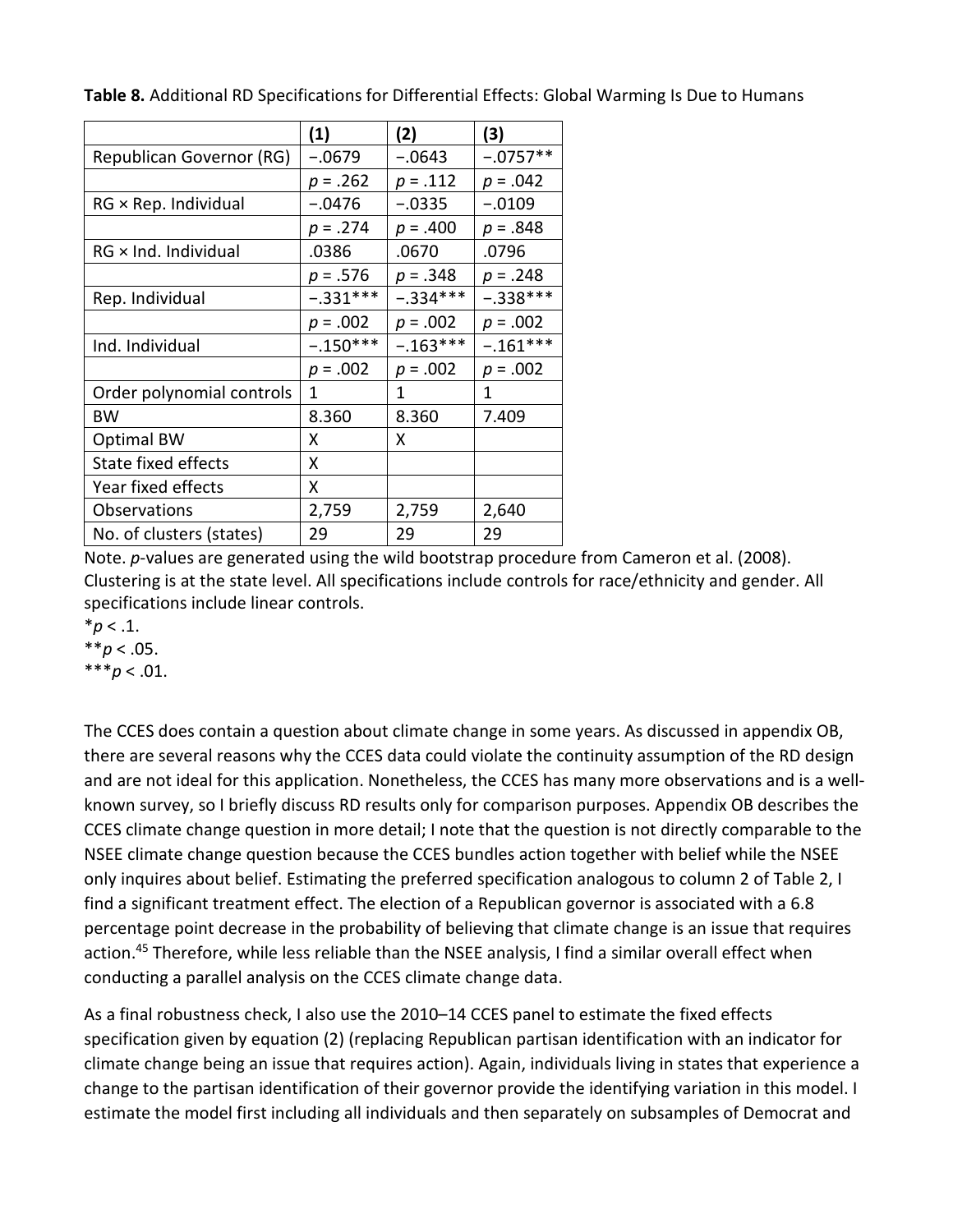Republican individuals, as defined by reported 2010 partisan affiliation. As shown in Table A4, I find results that qualitatively agree with the main RD results. For the overall sample and for the subsample of Democrat respondents, there is no statistical effect of a Republican governor on an individual's belief that climate change is an issue that requires action. But, for Republican respondents, there is a negative effect that is marginally significant (p-value=.086p-value=.086). A Republican governor decreases the probability that a Republican individual believes climate change is an issue that requires action by approximately 3.7 percentage points, providing some external validation of the NSEE RD results.

## 3. Discussion

To summarize the results of section 2, the election of a Republican governor significantly impacts global warming beliefs, relative to the election of a Democratic governor. Focusing on the primary question of whether one believes that global warming is real, the effect is significant for Republican individuals but is not for Democratic individuals. However, on the issue of anthropogenic climate change, the effect is significant for the overall population and does not differ by political identification of the respondent. Here, I provide some possible mechanisms to explain these results.

First, it is possible that there is an overall shift toward conservative values with the election of a Republican governor. If this shift is stronger among Republican individuals than Democratic individuals, it could be an explanation for the differential effects found in section 2. There is a question about political ideology (ranging from very conservative to very liberal) on some waves of the NSEE.46 Estimating a local linear regression analogous to those described in section 2.2 (with "conservative" as the dependent variable), I find no evidence that there is an overall shift toward conservatism with the election of a Republican governor. In the preferred specification analogous to column 2 of Table 2, I find a bias-corrected point estimate of −0.0195 with a standard error of 0.0345. On the other hand, I find a positive and significant effect in the full CCES sample. There, the election of a Republican governor is associated with an approximate 5 percentage point increase in the probability of a respondent identifying as conservative (significant at the 5% level). However, as described in appendix OB, results from the CCES sample should be interpreted cautiously because there are some discontinuities in baseline covariates. Nonetheless, it is possible that an overall shift toward conservative values occurs with the election of a Republican governor, relative to the election of a Democrat governor. Future research using other data could help determine to what extent governors affect overall political ideology.

I also estimate equation (1), replacing global warming beliefs with an indicator for conservative. Column 1 of Table A5 shows results for the NSEE sample, and column 2 shows results for the full CCES sample. There is an insignificant effect of a Republican gubernatorial win on the likelihood of a conservative ideology for Democrat individuals. Therefore, shifting ideology is unlikely to explain the significant anthropogenic climate change results for Democratic individuals. Moreover, I do not find any evidence that Republican individuals differentially shift toward more conservative political views relative to Democrat individuals when a Republican governor wins a close election. The coefficient on the differential effect ( $\beta_3$  from eq. [1]) is negative and statistically insignificant at conventional levels; if anything, Republican individuals are less prone to shifting toward conservative values with the election of a Republican governor. However, I note that Republican individuals display a substantially higher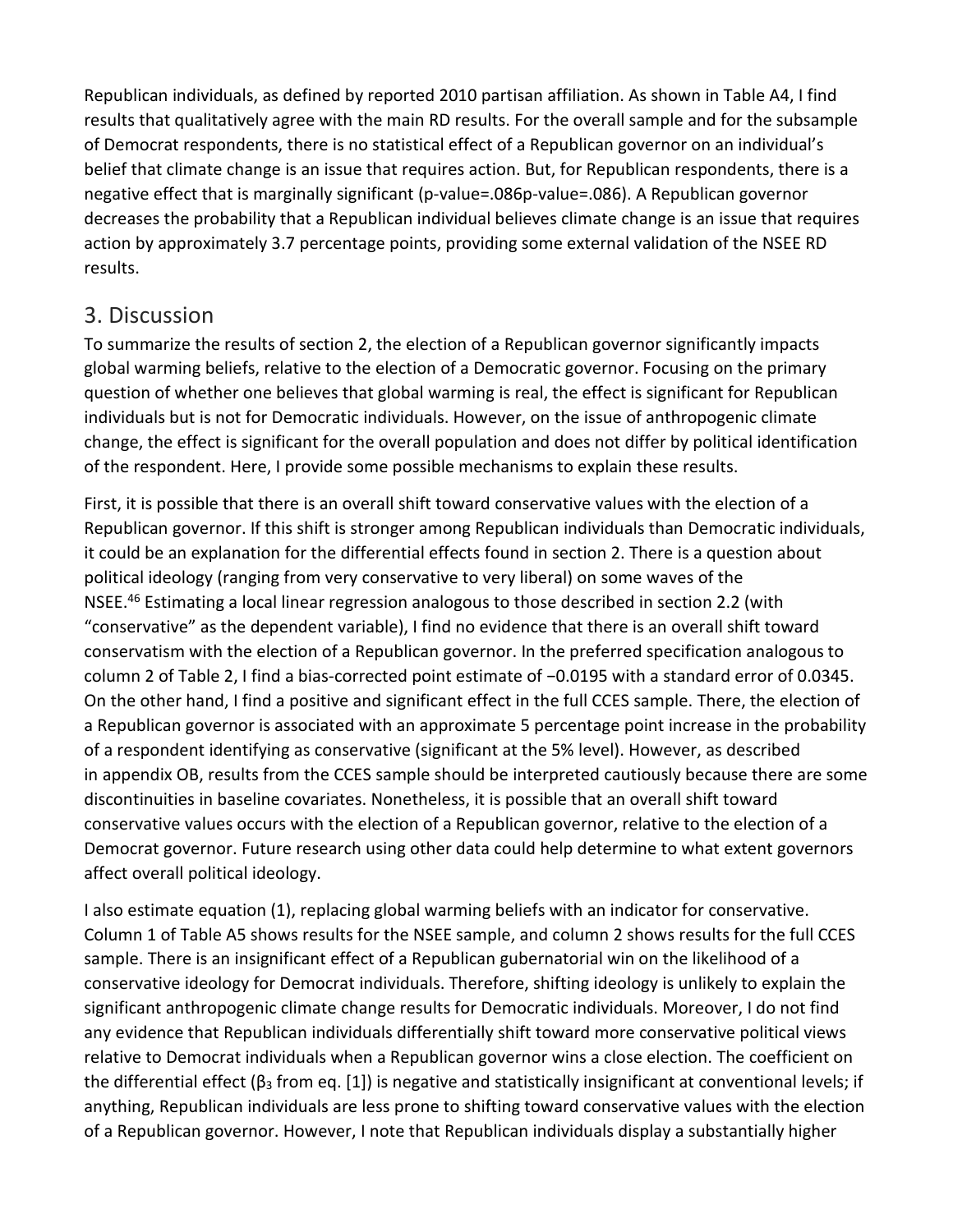baseline level of conservatism as they are approximately 70 percentage points more likely to report conservative political views relative to a Democrat individual.

Evidence is growing that the media affects individuals' pro-environmental beliefs and behavior. For example, Jacobsen (2011) finds that the climate change documentary, *An Inconvenient Truth*, substantially increased carbon offset purchases, and Beattie (2017a) finds that consumers become more skeptical about climate change when the tone of newspaper coverage becomes more skeptical about the issue. Relatedly, Beattie (2017b) finds that recent newspaper coverage with an environmental tone causes households to be more environmentally friendly in their driving behavior. Thus, differential engagement with local news based on partisan identification could partially explain differential impacts of a Republican governor on climate change beliefs. CCES asks a question about how informed respondents are about the news. Table A6 shows the results of a descriptive ordinary least squares (OLS) regression of news engagement on observable characteristics. Interestingly, relative to the omitted partisan category of Democrat, Republican individuals are 2.4 percentage points more likely to report being well informed on the news, and Independent individuals are 1.8 percentage points less likely to report being well informed on the news. While not a causal explanation, these correlations suggest that engagement with the news could partially explain why Republican individuals are more susceptible to changing their climate change beliefs.

Finally, that results differ among Democrat individuals for general global warming beliefs versus anthropogenic global warming beliefs is somewhat puzzling. Why would communication from a governor matter more for anthropogenic global warming beliefs than for general global warming beliefs for Democrat respondents? Within the optimal bandwidth for Democrat individuals from the main specification in column 4 of Table 2, 85.4% of Democrat respondents believe average temperatures have been rising over the past 4 decades and 76.0% believe warming is occurring and at least partially human caused. And, within the optimal bandwidth for Republican individuals from the main specification in column 6 of Table 2, 50.4% of Republican respondents believe average temperatures have been rising over the past 4 decades and 35.1% believe warming is occurring and at least partially human caused. Table A7 summarizes observable characteristics for these four groups of respondents, along with observable characteristics for individuals of both parties who do not believe in any global warming. The numbers in each cell represent the proportion of respondents falling into a given belief category that displays a certain characteristic.<sup>47</sup> For Republicans, average observable characteristics look quite similar across the three belief categories. However, for Democrats, observable characteristics correlate with the global warming belief category. Democrats who believe in only natural global warming are more likely to be nonwhite, female, and non-college-educated relative to those who believe in human-caused global warming. The difference in the proportion of collegeeducated individuals is particularly striking. Also, there is a Republican governor in office 68% of the time when a Democrat individual believes only in naturally caused global warming. These descriptive differences suggest that the election of a Republican governor is not likely to cause a Democratic global warming believer to completely deny global warming, but it could sway a marginal, especially lowereducated, Democrat to deny human causes of global warming. Interestingly, education does not seem to play a similar role in the case of Republican individuals, which is consistent with prior findings in the literature.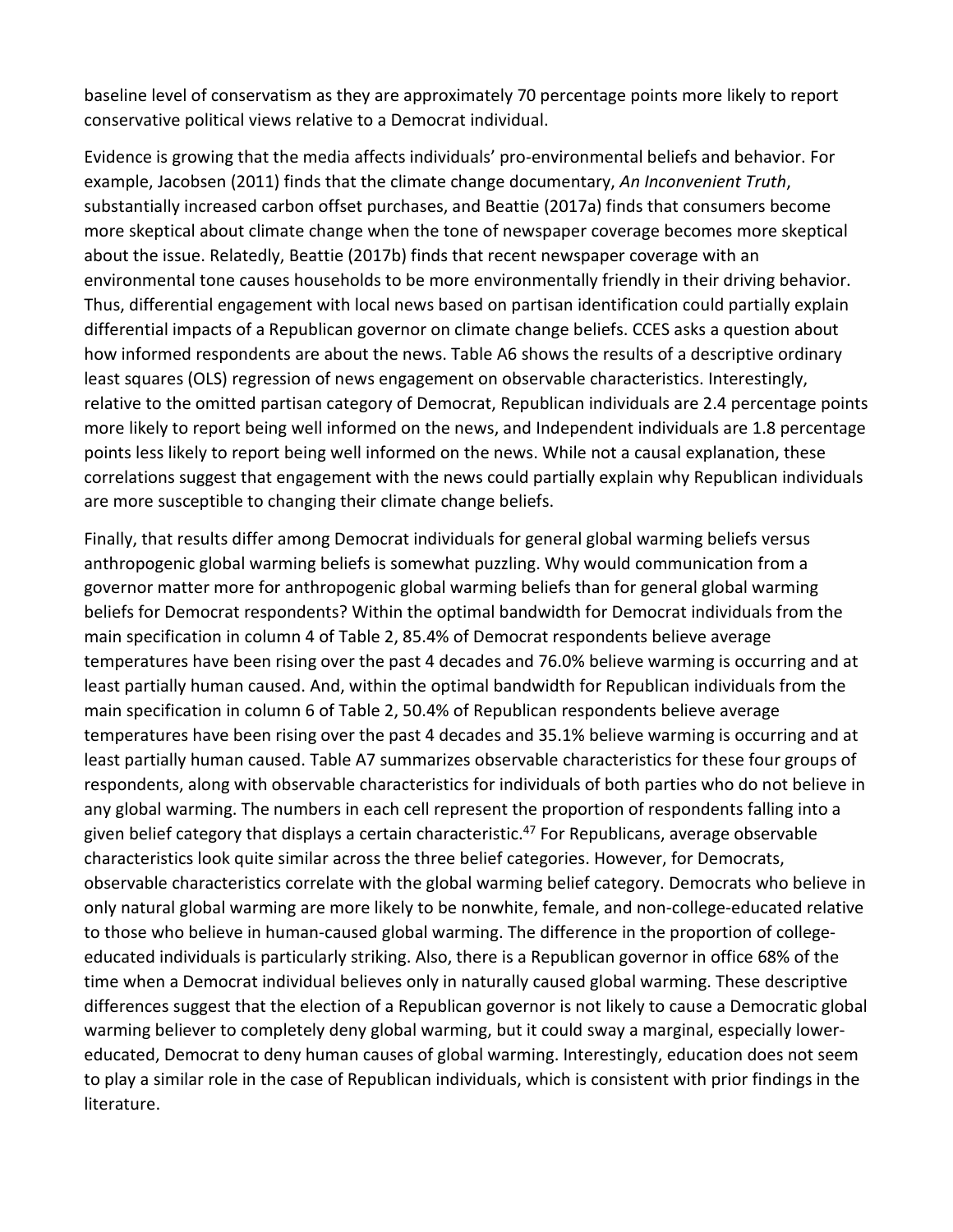### 4. Conclusion

In summary, this paper provides evidence that political leaders' messaging and policies can affect global warming beliefs of constituents, and the effect is strongest among Republican individuals. I use survey data from the United States to establish the causal effect of the political party of a governor on the climate change beliefs of constituents. In a local linear RD specification on the subset of Republican individuals, the election of a Republican governor decreases the absolute probability of a Republican constituent believing in global warming by approximately 14 percentage points.<sup>48</sup> Additional specifications on the pooled data find evidence that a Republican governor differentially affects the probability of global warming beliefs for individuals affiliated with different political parties; Republican individuals become approximately 11 percentage points less likely to state that global warming is real compared to Democratic individuals. These findings are robust to alternative specifications and sample selection criteria.

Research suggests that individuals look to their political leaders to develop opinions on complex issues such as climate change. Additionally, previous literature provides reason to expect that the political party of the governor could differentially affect the global warming beliefs of Democratic and Republican constituents. Political affiliation has been shown to be one of the most important predictors of climate change beliefs, and political affiliation moderates the impact of scientific information on climate change beliefs. It is also established that experimentally manipulating the frame of how global warming information is conveyed to constituents typically has larger impacts on Republican individuals than on Democratic individuals.

While this previous research helps justify why we may expect to find differential impacts on Democratic and Republican individuals, the specific channel by which the political party of the governor affects global warming beliefs remains largely an open question. One possibility is that individuals listen to informational communication from the elected official when forming their climate change beliefs. Another possibility, consistent with Broockman and Butler (2017), is that the simple position adoption of the elected official is what sways opinion; the content of the message does not matter. Future research focused on the specific mechanism(s) by which governors sway public opinion on climate change would be valuable, especially considering the rather large estimated effect size for Republican individuals. More generally, it would also be useful to further explore what other types of public opinion governors may affect. Regardless of the transmission mechanism, the policy implication is clear. It will likely remain difficult to convert climate change skeptics so long as their political leaders publicly exhibit skeptical positions.

Previous research documents a growing polarization in climate change beliefs between Democrats and Republicans. This paper provides one explanation why this could happen even as the scientific consensus on the existence and impacts of climate change becomes stronger. Furthermore, in addition to the scientific consensus, there is growing consensus around the economic argument for reducing carbon emissions.49 As long as the political elite maintain skepticism of these economic arguments, public opinion will likely continue to polarize, and meaningful climate policy may remain elusive.

## Appendix. Additional Results Tables

**Table A1.** Tests for Differences in Proportion of Observable Characteristics by Treatment Status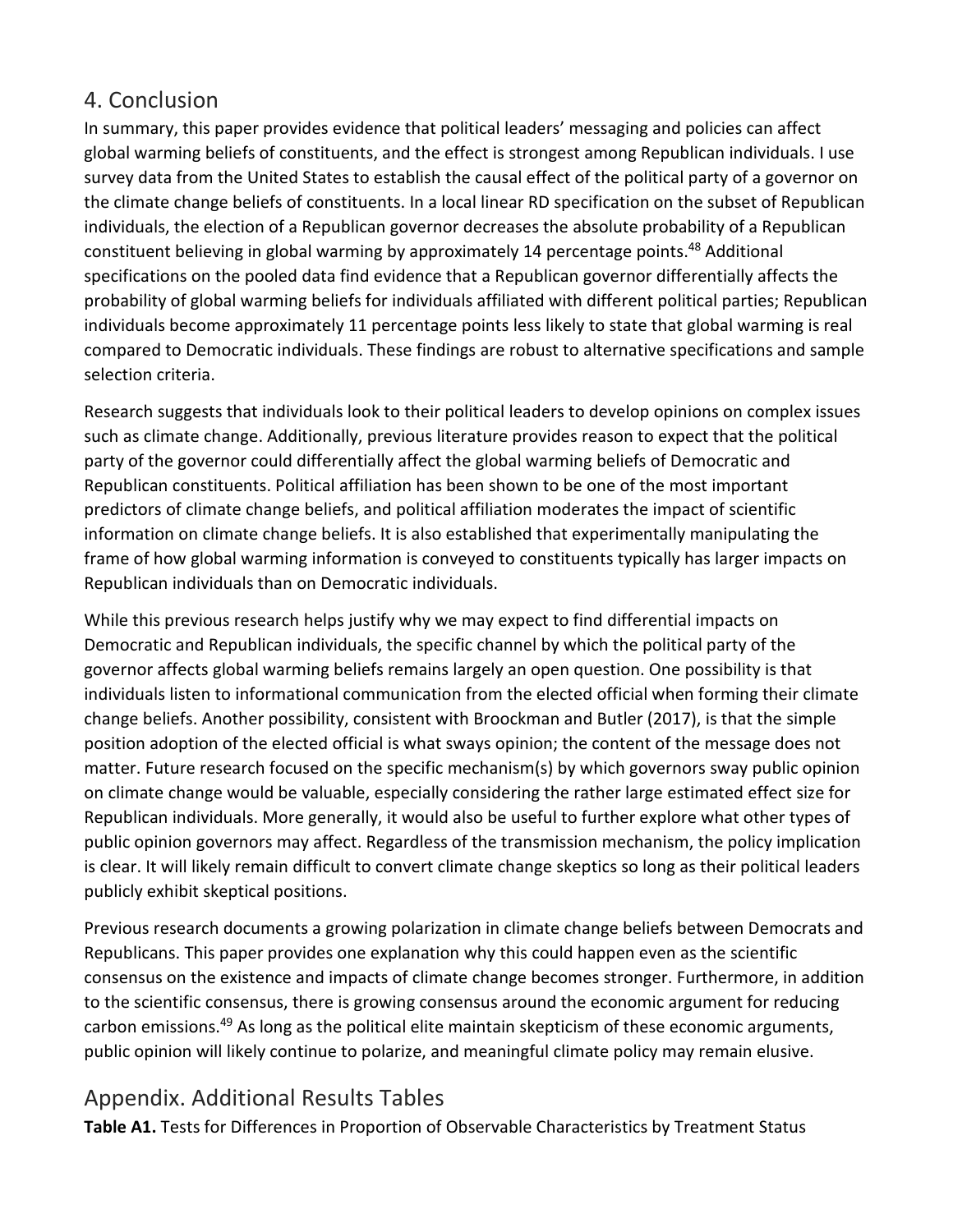| Characteristic  | Proportion, Left of the | Proportion, Right of the | Difference in        | $\mathbf n$ |
|-----------------|-------------------------|--------------------------|----------------------|-------------|
|                 | <b>RD Threshold</b>     | <b>RD Threshold</b>      | Proportion (p-value) |             |
| Male            | .488                    | .477                     | .0109                | 2,144       |
|                 |                         |                          | $(p=.618)$           |             |
| College         | .474                    | .479                     | $-.00468$            | 2,140       |
| educated        |                         |                          |                      |             |
|                 |                         |                          | $(p=.830)$           |             |
| White           | .858                    | .843                     | .0153                | 2,144       |
|                 |                         |                          | $(p=.326)$           |             |
| Age 45 or older | .732                    | .729                     | .00325               | 2,123       |
|                 |                         |                          | $(p=.868)$           |             |
| Conservative    | .417                    | .408                     | .00970               | 1,930       |
|                 |                         |                          | $(p=.668)$           |             |
| Republican      | .273                    | .296                     | $-.0226$             | 2,144       |
|                 |                         |                          | $(p=.251)$           |             |
| Democrat        | .379                    | .363                     | .0164                | 2,144       |
|                 |                         |                          | $(p=.437)$           |             |
| Independent     | .348                    | .342                     | .00626               | 2,144       |
|                 |                         |                          | $(p = .763)$         |             |

Note. This table reports tests for differences in proportion of male, college educated, white, older, conservative, Republican, Democrat, and Independent respondents for individuals just below the threshold (−6 ≤ vote margin < 0) versus individuals just above the threshold (0 < vote margin ≤ 6).

**Table A2.** Falsification Test for Lagged Global Warming Beliefs: Local Linear RD

|                               | (1)        | (2)     |
|-------------------------------|------------|---------|
| Conventional                  | $-.0180$   | .0150   |
|                               | (.0196)    | (.0276) |
| <b>Bias-corrected robust</b>  | $-.0254$   | .00701  |
|                               | (.0222)    | (.0297) |
| Kernel                        | Triangular | Uniform |
| <b>Optimal BW</b>             | X          | x       |
| <b>BW</b> estimation          | 7.351      | 6.844   |
| <b>BW</b> bias                | 15.674     | 15.911  |
| Observations                  | 7,679      | 7,697   |
| <b>Effective observations</b> | 2,819      | 2,819   |

Note. Standard errors are in parentheses. Standard errors for conventional RD estimates are clustered at the state level. Standard errors for bias-corrected RD estimates are Calonico et al.–robust, clustered at the state level. All specifications include year fixed effects. "Effective observations" refers to the number of observations within the estimation BW.

 $*$ *p* < .1.  $*$ *\*p* < .05. \*\*\**p* < .01.

**Table A3.** Falsification Test for Lagged Global Warming Beliefs: RD Specifications for Differential Effects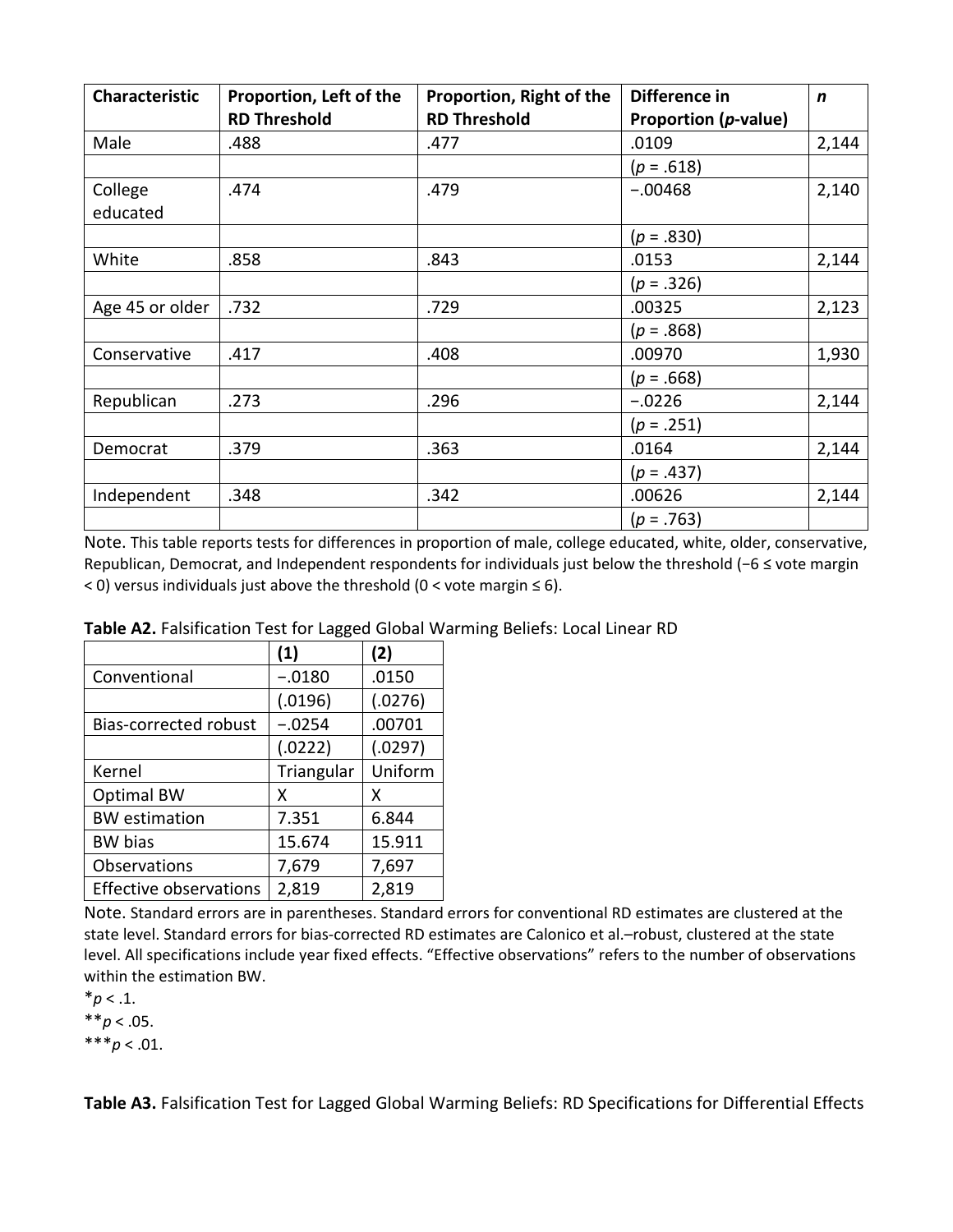|                             | (1)        | (2)        |
|-----------------------------|------------|------------|
| Republican Governor (RG)    | .0620      | .0391      |
|                             | $p = .454$ | $p = .748$ |
| RG × Republican Individual  | $-.0690$   | $-.0542$   |
|                             | $p = .498$ | $p = .584$ |
| RG × Independent Individual | $-.0824$   | $-.0518$   |
|                             | $p = .11$  | $p = .356$ |
| BW                          | 7.479      | 10.051     |
| <b>Optimal BW</b>           | x          |            |
| Observations                | 2,819      | 3,748      |
| No. of clusters (states)    | 25         | 29         |

Note. *p*-values are generated using the wild bootstrap procedure from Cameron et al. (2008). Clustering is at the state level. All specifications include controls for race/ethnicity and gender, individual partisan affiliation, state fixed effects, and year fixed effects. All specifications include linear controls.

 $*_{p}$  < .1.

 $*^*p < .05$ .

\*\*\**p* < .01.

|                          | <b>Full Sample</b> | <b>Democrat Respondents</b> | <b>Republican Respondents</b> |
|--------------------------|--------------------|-----------------------------|-------------------------------|
|                          | (1)                | (2)                         | (3)                           |
| Republican Governor (RG) | $-.00802$          | .0115                       | $-.0366*$                     |
|                          | $p = .644$         | $p = .532$                  | $p = .0860$                   |
| Observations             | 24,940             | 9,531                       | 7,601                         |
| Individuals              | 8,407              | 3,195                       | 2,573                         |
| No. of clusters (states) | 50                 | 50                          | 50                            |

**Table A4.** Panel Fixed-Effects Results for Global Warming Action, CCES Data

Note. *p*-values are generated using the wild bootstrap procedure from Cameron et al. (2008). Clustering is at the state level. See app. OB for a description of the CCES global warming data.  $*$ *p* < .1.

 $*^*p < .05$ .

\*\*\**p* < .01.

| Table A5. Effects on Conservative Ideology: RD Specifications for Differential Effects |  |
|----------------------------------------------------------------------------------------|--|
|----------------------------------------------------------------------------------------|--|

|                             | <b>NSEE</b><br>(1)    | <b>CCES</b><br>(2)    |
|-----------------------------|-----------------------|-----------------------|
| Republican Governor (RG)    | .0183                 | .0242                 |
|                             | $p = .906$ $p = .314$ |                       |
| $RG \times Rep.$ Individual | $-.0896$              | $-.0625$              |
|                             | $p = .190 p = .118$   |                       |
| $RG \times Ind.$ Individual | -.103                 | $-.0348$              |
|                             |                       | $p = .126$ $p = .336$ |
| Rep. Individual             |                       | .698*** .685***       |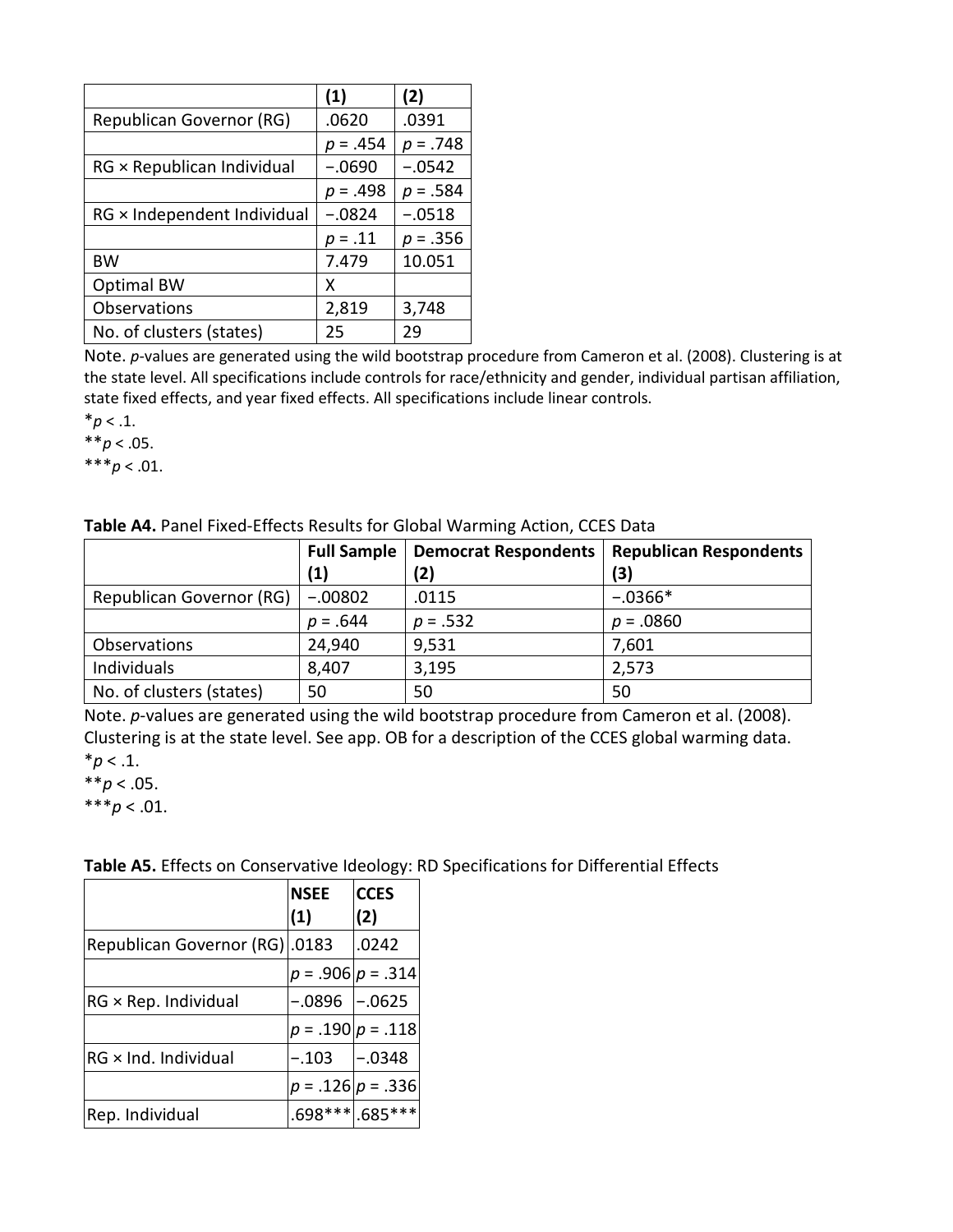|                             | <b>NSEE</b><br>(1) | <b>CCES</b><br>(2)    |
|-----------------------------|--------------------|-----------------------|
|                             |                    | $p < .001$ $p < .001$ |
| Ind. Individual             |                    | $.217***$ .178***     |
|                             |                    | $p < .001$ $p < .001$ |
| Order polynomial controls 1 |                    | 1                     |
| <b>BW</b>                   | 10.698             | 7.108                 |
| <b>Optimal BW</b>           | x                  | x                     |
| Observations                | 2,949              | 98,526                |
| No. of clusters (states)    | 32                 | 38                    |

Note. The dependent variable in this table is an indicator for self-reported conservative ideology. *p*-values are generated using the wild bootstrap procedure from Cameron et al. (2008). Clustering is at the state level. All specifications include controls for race/ethnicity and gender, state fixed effects, and year fixed effects.

 $*_{p}$  < .1.

\*\**p* < .05.

\*\*\**p* < .01.

#### **Table A6.** News Engagement: Descriptive OLS Results, CCES Data

|                            | <b>Informed on News</b><br>(1) |
|----------------------------|--------------------------------|
| Rep. Individual            | $.0243***$                     |
|                            | (.00378)                       |
| Ind. Individual            | $-.0178***$                    |
|                            | (.00356)                       |
| Male                       | $.0840***$                     |
|                            | (.00233)                       |
| College educated           | $.120***$                      |
|                            | (.00274)                       |
| Age 45 and older           | $.149***$                      |
|                            | (.00312)                       |
| African American           | $-.0724***$                    |
|                            | (.00569)                       |
| Asian                      | $-.102***$                     |
|                            | (.00701)                       |
| Hispanic/Latino            | $-.126***$                     |
|                            | (.0132)                        |
| Mixed race and other       | .00736                         |
|                            | (.00681)                       |
| <b>State fixed effects</b> | Χ                              |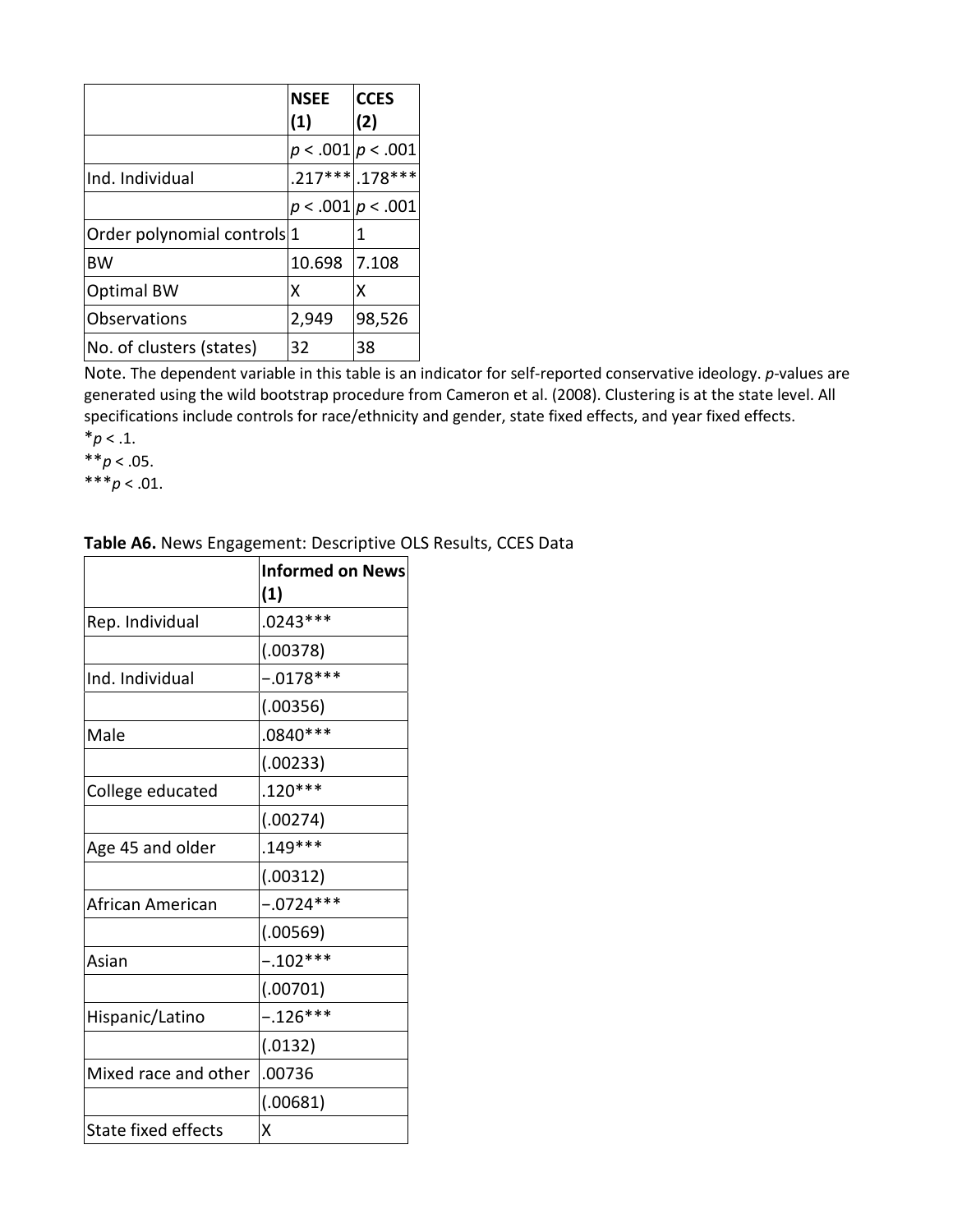|                             | Informed on News<br>(1) |
|-----------------------------|-------------------------|
| Year fixed effects          |                         |
| Observations                | 291,794                 |
| No. of clusters (states) 50 |                         |

Note. The dependent variable in this table is an indicator for self-reported conservative ideology. Standard errors in parentheses are clustered at the state level. CCES = Cooperative Congressional Election Survey.

 $*_{p}$  < .1.  $*^*p < .05$ . \*\*\**p* < .01.

**Table A7.** Description of Observable Characteristics by Partisan Affiliation and Global Warming Belief Category

|                     | Democrat<br>Individual                                 |                                       |                                    | Republican<br>Individual                       |                          |                                    |
|---------------------|--------------------------------------------------------|---------------------------------------|------------------------------------|------------------------------------------------|--------------------------|------------------------------------|
| <b>Variable</b>     | Human<br><b>Caused Global Global</b><br><b>Warming</b> | <b>Only Natural</b><br><b>Warming</b> | <b>No Global</b><br><b>Warming</b> | Human Caused Only Natural<br>Global<br>Warming | Global<br><b>Warming</b> | <b>No Global</b><br><b>Warming</b> |
| White/Caucasian.819 |                                                        | .631                                  | .737                               | .940                                           | .954                     | .933                               |
| Male                | .458                                                   | .320                                  | .444                               | .457                                           | .496                     | .517                               |
| College<br>educated | .551                                                   | .243                                  | .271                               | .507                                           | .450                     | .447                               |
| Age 45 or older     | .715                                                   | .757                                  | .760                               | .691                                           | .744                     | .787                               |
| Rep. governor       | .546                                                   | .680                                  | .550                               | .619                                           | .641                     | .647                               |

Note. This table shows the proportion of respondents falling into a given belief category that display a certain observable characteristic.

### **Notes**

Andrew G. Meyer is at Marquette University, Department of Economics, 1225 W. Wisconsin Avenue, Milwaukee, WI 53233 (andrew.g.meyer@marquette.edu). I thank two anonymous reviewers for comments that greatly improved the quality of the paper. I also thank conference participants at the 2018 AERE sessions of the MEA meetings in Evanston, IL, and seminar participants at the University of Wisconsin—Milwaukee for helpful comments.

1. I use the terms "climate change" and "global warming" interchangeably throughout the paper. Global warming was the more popular term in the 1970s and 1980s but continues to appear in the lexicon. "Climate change" often implies a wider range of impacts, such as increased climate variability and sea level rise. The question on the survey that I analyze uses the term "global warming."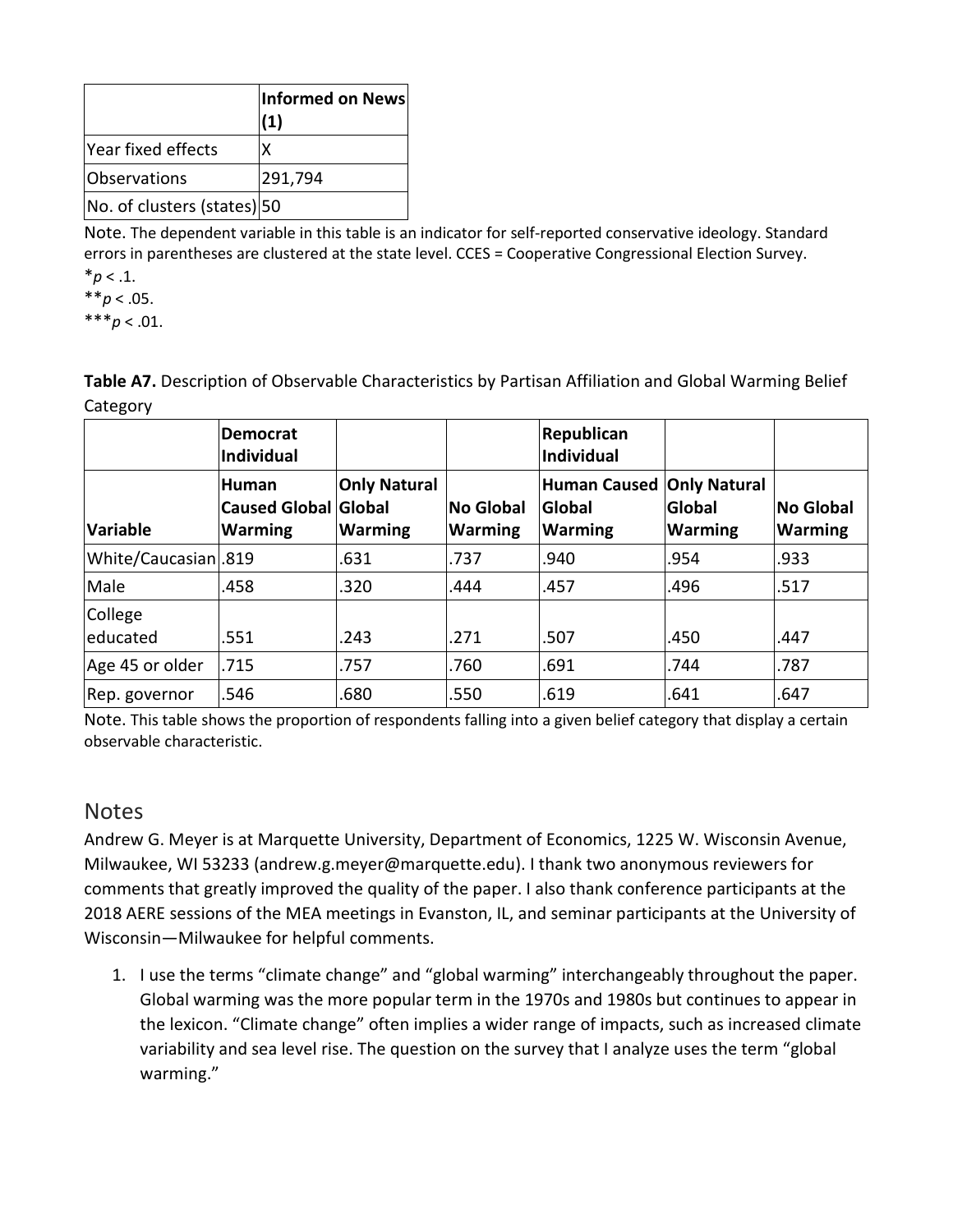- 2. Political polarization is not limited to climate change. A literature documents growing political polarization on a variety of economic and social issues (Evans 2003; Brewer 2005; Abramowitz and Saunders 2008; Baldassarri and Gelman 2008).
- 3. A growing literature seeks to quantify the economic effects of climate change. Dell et al. (2014) provide a review of studies using weather shocks over time to identify economic impacts. Examples of papers using this approach are Deschênes and Greenstone (2007, 2011), Schlenker and Roberts (2009), Barreca (2012), Dell et al. (2012), Fisher et al. (2012), Barreca et al. (2016), and Graff Zivin et al. (2018). Cragg and Kahn (1997) and Sinha et al. (2018) use discrete choice models of locational choice to estimate willingness to pay for climate amenities. Similarly, Albouy et al. (2016) use a hedonic framework to estimate household welfare losses due to changing temperatures. A recent review on the economic costs of climate change is provided by Tol (2018).
- 4. Similar to Costa and Kahn (2013b), I take political ideology as a set of prior beliefs. Given their political affiliation/ideology, individuals are "treated" with a gubernatorial election result. I provide evidence in sec. 2.4 to support this stance.
- 5. For a recent example with an application to climate change beliefs, see Shapiro (2016).
- 6. Kahn and Zhao (2017) examine how climate skepticism affects market outcomes including, innovation, migration, and real estate prices.
- 7. One could recast the causal effect into an equivalent statement that a Democratic gubernatorial win significantly increases the probability of a Republican constituent believing in global warming. It is not possible to separate these two interpretations of the results. For clarity in exposition, I maintain the interpretation of the causal effect of a close Republican gubernatorial win throughout the paper.
- 8. Kousser and Tranter (2018) provide recent experimental evidence that Australian political leaders can influence survey respondents. I am not aware of any prior quasi-experimental research that identifies the impact of political elite on climate change beliefs.
- 9. Several notable exceptions that use quasi-experiments to identify the effect of elite positions on public beliefs include Broockman (2009), Lenz (2009), and Carlsson et al. (2016). Some experimental papers do control elite communication in a laboratory or field experiment setting to establish causality (e.g.. Druckman 2004; Gerber et al. 2009, 2011; Druckman et al. 2013; Broockman and Butler 2017). While such experimental studies have high internal validity, the external validity of the results remains an open question.
- 10. For example, Costa and Kahn (2013b) show that political ideology matters for the response to a electricity conservation "nudge," Costa and Kahn (2013a) find that liberal households consume less electricity, and Kahn (2007) finds that members of the Green Party make more environmentally friendly transportation choices.
- 11. Cragg et al. (2013) highlight that the average League of Conservation Voters score (a popular measure of how pro-environment a member of Congress is in their voting positions) for the leadership of the Democrats in 2009 was 93% and that of the Republican leadership was 0%. Multiple academic articles have detailed the history of climate change denial within the conservative movement (e.g., McCright and Dunlap 2003; Jacques et al. 2008; Elsasser and Dunlap 2013; Egan and Mullin 2017).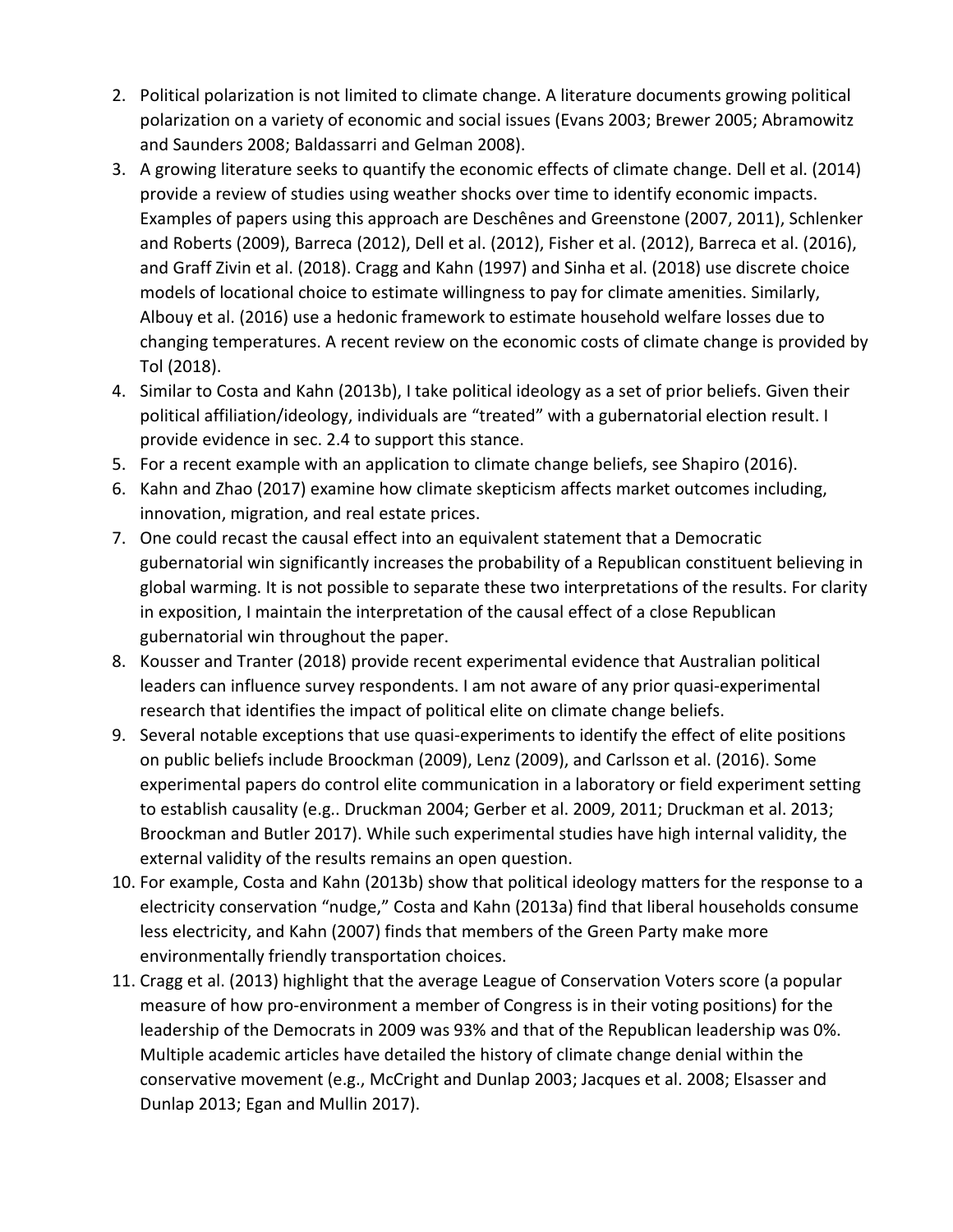- 12. Perhaps the most well-known exceptions, Arnold Schwarzenegger (Republican governor of California from November 17, 2003, to January 3, 2011) and Charlie Crist (Republican governor of Florida from January 2, 2007, to January 4, 2011) advocated for policies to address climate change. Observations from Florida in 2010 are not included in any of the analyses because Crist switched to Independent in early 2010. Crist later switched to the Democatic Party in 2012. Results are not sensitive to the exclusion of California under Schwarzenegger or Florida under Crist.
- 13. There is an entire literature devoted to theories and evidence concerning the impact of elite behavior on mass opinion. Some examples include Carmines and Stimson (1989), Brody (1991), Zaller (1992), Hetherington (2001), Kam (2005), and Levendusky (2010).
- 14. Governors serve 2-year terms in these two states.
- 15. Governors are the elected executive heads of each US state. As detailed by Beland (2015), governors wield considerable political power in the US political system as the head of the executive branch. "The governor sets policies, prepares and administers a budget, recommends legislation, signs laws, and appoints department heads. … Governors can veto state bills, which gives them considerable control over policies" (Beland 2015, 199).
- 16. For New Hampshire and Vermont, *t* + 1 to *t* + 2 because of the 2-year terms.
- 17. Respondents were interviewed in English on landlines and cell phones (only landlines in 2008). Phone numbers were chosen randomly from US numbers provided by a marketing company. Both landlines and cell phones were called up to 10 times to reach a representative sample of adult Americans (Rabe and Borick 2017). Other commonly utilized survey data sources are the American National Election Studies (ANES) and the Cooperative Congressional Election Survey (CCES). The ANES Time Series Study only asks global warming questions in 2012 and 2016 and is hence not an appropriate data source for this research question. I present results using CCES data as a robustness check in sec. 2.5 but discuss reasons why these data may be unreliable for RD analysis in app. OB.
- 18. Of the respondents, 9,137 individuals provide global warming beliefs and have a Democratic or Republican governor, 377 individuals report "other party" and are excluded, and 4 individuals report "not sure" and are excluded. Thus, all respondents in the sample report Democrat, Republican, or Independent for their political party affiliation. There are no other questions concerning party affiliation in the NSEE.
- 19. Results are not sensitive to the inclusion of individuals who do not report race/ethnicity.
- 20. Note that Hispanics may be of any race in the census data, so they are also included in the race percentages. In contrast, race/ethnicity categories in the NSEE are mutually exclusive.
- 21. I use a bin size of 1 and an integer bandwidth of 10, which is approximately equal to the optimal bandwidth of the local linear regressions of the next subsection.
- 22. The states represented in the bins nearest the threshold are as follows: −6 ≤ vote margin ≤ −3: Colorado, Delaware, Louisiana, Minnesota, Montana, North Carolina, Oregon, Rhode Island, Virginia, West Virginia, Washington. −3 ≤ vote margin < −0: Connecticut, Illinois, Minnesota, Montana, North Carolina, Oregon, Virginia, Vermont, Washington. 0 ≤ vote margin < 3: Florida, Indiana, Maine, Massachusetts, Minnesota, Missouri, New Hampshire, Ohio, Rhode Island. 3 ≤ vote margin < 6: Illinois, Indiana, Kansas, Maine, Maryland, Michigan, Missouri, Nevada, New Jersey, South Carolina.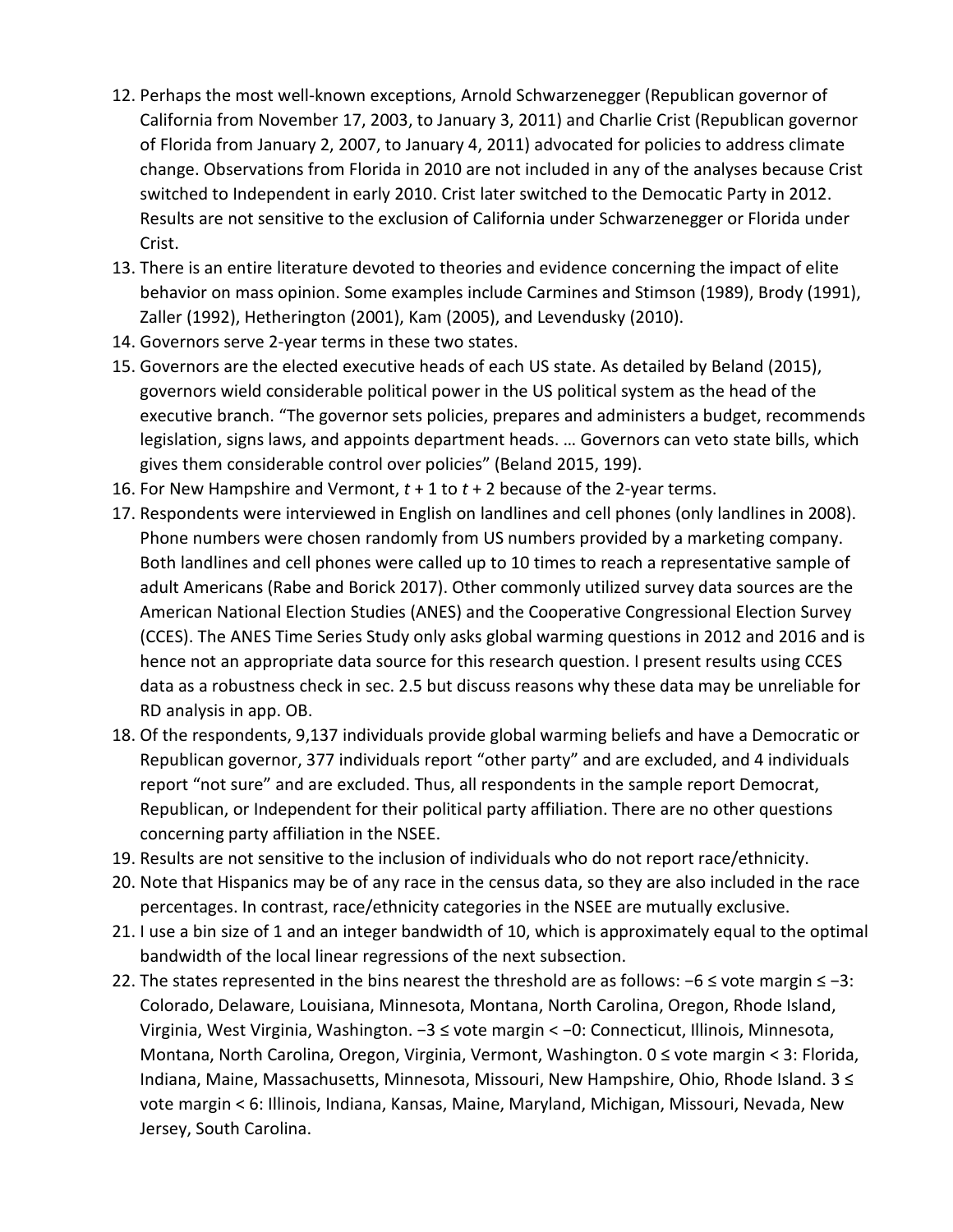- 23. I present evidence in sec. 2.4 to support the continuity assumption.
- 24. I also show results using a uniform kernel in table OA1.
- 25. When viewing RD as a nonparametric estimation problem, local linear regressions allow for an arbitrary relationship between the running variable (vote margin) and the outcome (belief in global warming) near the RD threshold. In contrast, point estimates and inference in the parametric view of RD assume that the functional form of the regression relationship is a known polynomial (possibly also linear). As noted by Lee and Lemieux (2010, 284), "the main difference, then, between a parametric and nonparametric approach is not in the actual estimation but rather in the discussion of the asymptotic behavior of the estimator as sample sizes tend to infinity." In practice, this means that bias correction of the RD treatment effect should be used when viewing RD as a nonparametric problem. In contrast, conventional parametric RD approaches would ignore the bias.
- 26. Calonico et al. (2018) expand the methods of Calonico et al. (2014b) to allow for covariates and clustered data. I use the rdrobust package (Calonico et al. 2017) within Stata for all local linear regressions, incorporating the default MSE-optimal bandwidth for clustered standard errors. I use the "cluster" option for all local linear regressions, as described in Calonico et al. (2017, 2018). See Bartalotti and Brummet (2017) for more detail on RD bandwidth selection and estimation with clustered data.
- 27. For example, the conventional RD estimator with linear controls is given by the specification, GWist=α+β⋅RGst+φ⋅VMst+λ⋅RGst⋅VMst+γXist+εistGWist=α+β⋅RGst+φ⋅VMst+λ⋅RGs t⋅VMst+γXist+εist, where GW*ist* is an indicator for belief in global warming, VM*st* is vote margin, RG*st* is an indicator for a Republican governor holding office, and *Xist* includes baseline covariates for individual *i* residing in state *s* in year *t*.
- 28. These results use the triangular kernel. Results using the uniform kernel are similar and shown in table OA1. Results excluding year fixed effects are similar to those reported in Table 2 and are available upon request. When limiting the sample to Independent respondents only, I find positive coefficients that are statistically insignificant. The bias-corrected point estimates for Independent respondents are 0.0459 (with a standard error of 0.0386) when using only year effects as baseline controls and 0.0561 (with a standard error of 0.0355) when conditioning on year effects, race/ethnicity, and gender. Because of these positive point estimates, I check extensively for the possibility of endogenous partisan affiliation in sec. 2.4.
- 29. I use the rdrobust package to find the optimal bandwidth for the overall sample, conditioning on survey year fixed effects, race/ethnicity, gender, and partisan affiliation. I use the uniform kernel and cluster standard errors at the state level for the optimal bandwidth calculation. All *p*values in this section are calculated using the wild cluster bootstrap with 1,000 replications. The wild cluster bootstrap is recommended for cluster-robust inference with a small number of clusters (Cameron et al. 2008; Cameron and Miller 2015). I use the cgmwildboot command from Judson Caskey's website (https://sites.google.com/site/judsoncaskey/data) to obtain *p*values based on the bootstrap distribution of *t*-statistics.
- 30. Skovron and Titiunik (2015) recommend recalculating the optimal bandwidth for each placebo outcome.
- 31. I also conduct a placebo test where I first regress global warming beliefs on all baseline controls, generate fitted values for predicted beliefs, and then test for discontinuous predicted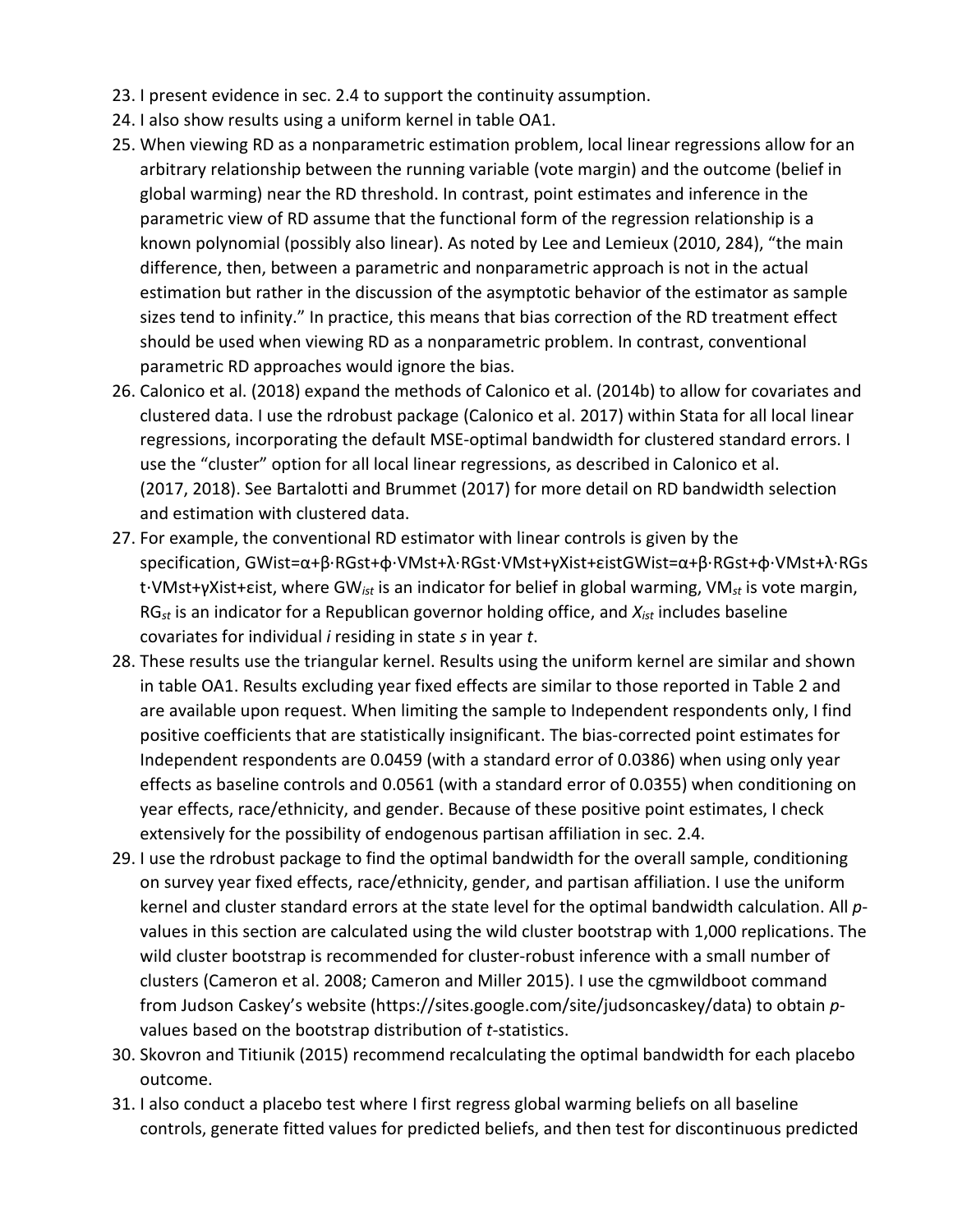beliefs (using the Calonico et al. optimal bandwidth). I find no evidence of discontinuous predicted beliefs. These results appear in table OA2.

- 32. For each outcome in Table 5, I use the Calonico et al. optimal bandwidth. I use linear controls and the uniform kernel. I use race/ethnicity, gender, and year fixed effects as covariates for the bandwidth calculation.
- 33. See Table 3, for example.
- 34. In each case, individuals identifying with the corresponding outcome party of interest are coded as 1 and all others are coded as 0. I use the Calonico et al. optimal bandwidth in all specifications.
- 35. Columns 1–3 use the optimal bandwidths from the analogous specifications for the outcome of global warming belief.
- 36. While not statistically significant, signs on the point estimates in cols. 4–5 of table OA3 run counter to the argument that less educated individuals are pushed to the Republican party and more educated individuals are pushed away from the Republican party with the election of a Republican governor.
- 37. Point estimates are small in magnitude and never statistically significant. These results are available by request.
- 38. The coefficient β<sub>1</sub> is estimated at −0.00725 with a *p*-value of 0.27 (using the wild cluster bootstrap with 1,000 replications).
- 39. I condition on race/ethnicity, gender, and education. The coefficient β<sub>3</sub> is estimated at −0.0844 with a standard error of 0.0872 (clustered at the state level).
- 40. The McCrary test statistic is −0.0827 with a standard error of 0.120.
- 41. Consistent with fig. 1, I use a bandwidth of 10 and a bin size of 1 for the McCrary density plots shown in fig. 3. I use the user-written DCdensity command in Stata (McCrary 2008).
- 42. The relevant McCrary test statistics (with standard errors in parentheses) are: −0.125 (0.102) for Democrats, −0.0827 (0.120) for Republicans, and −0.0243 (0.107) for Independents.
- 43. Each of these specifications uses linear controls. Additional results using higher-order polynomial controls are similar and available upon request.
- 44. A policy to decrease naturally occurring global warming would require geoengineering solutions. Moreover, it is not clear that the public would support costly policies to address natural warming.
- 45. The bias-corrected point estimate is −0.0678 with a standard error of 0.0213 (clustered at the state level). As discussed in app. OB, there is a discontinuous change in partisan affiliation in the CCES climate change data at the RD threshold. Therefore, it is not advisable to examine heterogeneity by partisan affiliation in these data.
- 46. Political ideology appears on the NSEE beginning in the fall 2010 survey wave. I create an indicator for "conservative," which equals 1 if the respondent identifies as "very conservative" or "somewhat conservative" and 0 if the respondent identifies as "moderate," "somewhat liberal," or "very liberal."
- 47. For example, among Democrats who believe in human caused global warming, 81.9% are white.
- 48. Again, an equivalent statement is "the election of a Democratic governor increases the absolute probability of a Republican constituent believing in global warming by approximately 14 percentage points."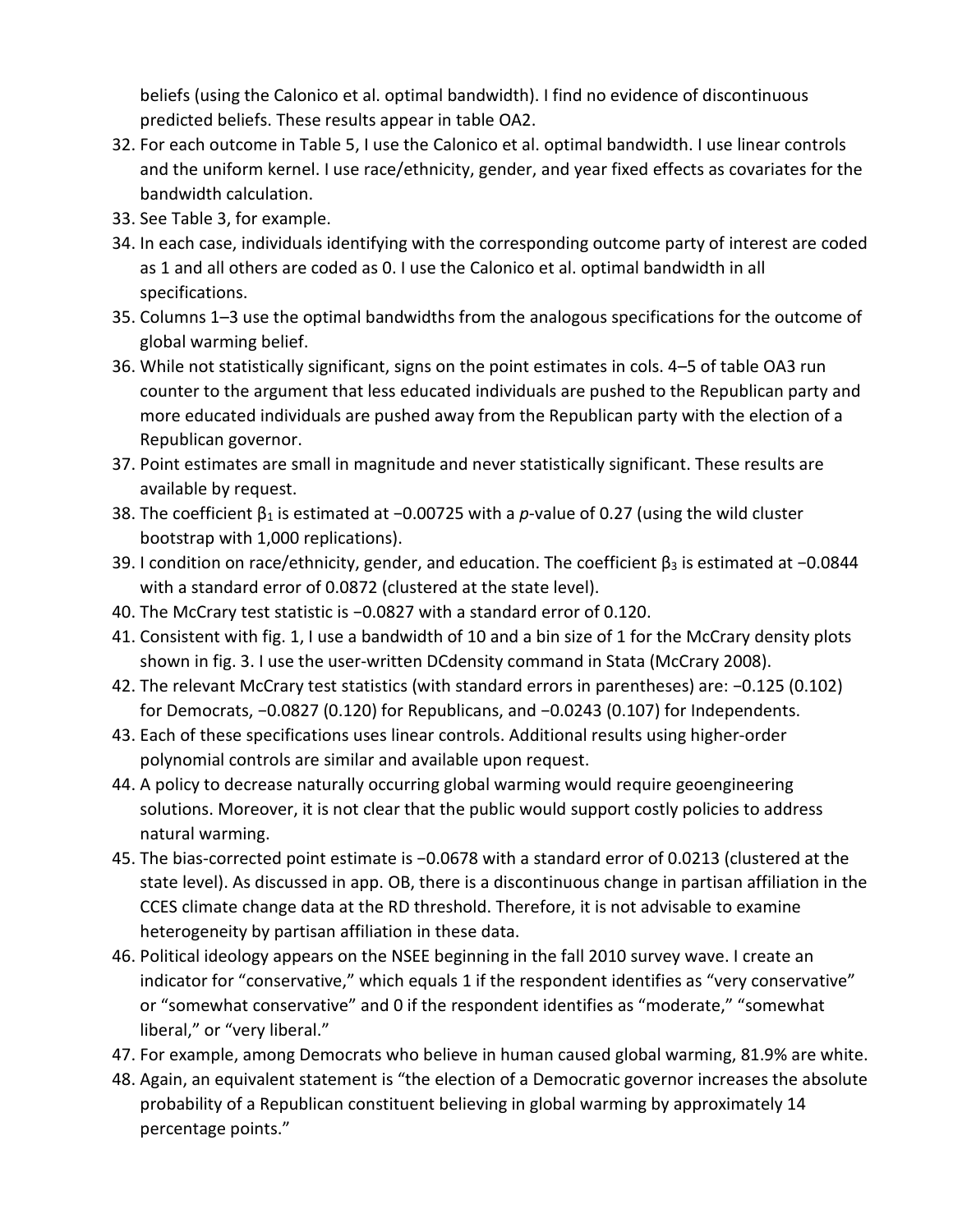49. Economists typically favor placing a price on carbon via a tax or tradable permit system. For an example of survey evidence of climate change economics experts, see Howard and Sylvan (2015).

#### References

- Abramowitz, Alan I., and Kyle L. Saunders. 2008. Is polarization a myth? *Journal of Politics* 70 (2): 542–55. doi:10.1017/S0022381608080493.
- Albouy, David, Walter Graf, Ryan Kellogg, and Hendrik Wolff. 2016. Climate amenities, climate change, and American quality of life. *Journal of the Association of Environmental and Resource Economists* 3 (1): 205– 46. doi:10.1086/684573.
- Ansolabehere, Stephen, and Brian F. Schaffner. 2017. CCES common content, 2016. doi:10.7910/DVN/GDF6Z0, Harvard Dataverse, V4.
- Atkeson, Lonna Rae, and Randall W. Partin. 2001. Candidate advertisements, media coverage, and citizen attitudes: The agendas and roles of senators and governors in a federal system. *Political Research Quarterly* 54 (4): 795–813. doi:10.1177/106591290105400406.
- Baldassarri, Delia, and Andrew Gelman. 2008. Partisans without constraint: Political polarization and trends in American public opinion. *American Journal of Sociology* 114 (2): 408–46. doi:10.1086/590649.
- Barreca, Alan I. 2012. Climate change, humidity, and mortality in the United States. *Journal of Environmental Economics and Management* 63 (1): 19–34. doi:10.1016/j.jeem.2011.07.004.
- Barreca, Alan, Karen Clay, Olivier Deschênes, Michael Greenstone, and Joseph S. Shapiro. 2016. Adapting to climate change: The remarkable decline in the US temperature-mortality relationship over the twentieth century. *Journal of Political Economy* 124 (1): 105–59. doi:10.1086/684582.
- Bartalotti, Otávio, and Quentin Brummet. 2017. Regression discontinuity designs with clustered data. In *Regression discontinuity designs*. Vol. 38, 383–420. Emerald. doi:10.1108/S0731- 905320170000038017.
- Beattie, Graham. 2017a. Advertising, media capture, and public opinion: The case of climate change. Unpublished manuscript, Loyola Marymount University.
- ———. 2017b. The social cost of "fake news": How media coverage of climate change affects behavior. Unpublished manuscript.
- Beland, Louis-Philippe. 2015. Political parties and labor-market outcomes: Evidence from US states. *American Economic Journal: Applied Economics* 7 (4): 198–220.
- Beland, Louis-Philippe, and Vincent Boucher. 2015. Polluting politics. *Economics Letters* 137:176–81. doi:10.1016/j.econlet.2015.11.007.
- Beland, Louis-Philippe,, and Sara Oloomi. 2017. Party affiliation and public spending: Evidence from U.S. governors. *Economic Inquiry* 55 (2): 982–95. doi:10.1111/ecin.12393.
- Beland, Louis-Philippe, and Bulent Unel. 2018. The impact of party affiliation of US governors on immigrants' labor market outcomes. *Journal of Population Economics* 31 (2): 627–70. doi:10.1007/s00148-017- 0663-y.
- Borick, Christopher P., and Barry G. Rabe. 2010. A reason to believe: Examining the factors that determine individual views on global warming. *Social Science Quarterly* 91 (3): 777–800. doi:10.1111/j.1540- 6237.2010.00719.x.
- Brewer, Mark D. 2005. The rise of partisanship and the expansion of partisan conflict within the American electorate. *Political Research Quarterly* 58 (2): 219–29. doi:10.1177/106591290505800203.
- Brody, Richard A. 1991. *Assessing the president: The media, elite opinion, and public support*. Stanford, CA: Stanford University Press.
- Broockman, David E. 2009. Do congressional candidates have reverse coattails? Evidence from a regression discontinuity design. *Political Analysis* 17 (4): 418–34. doi:10.1093/pan/mpp013.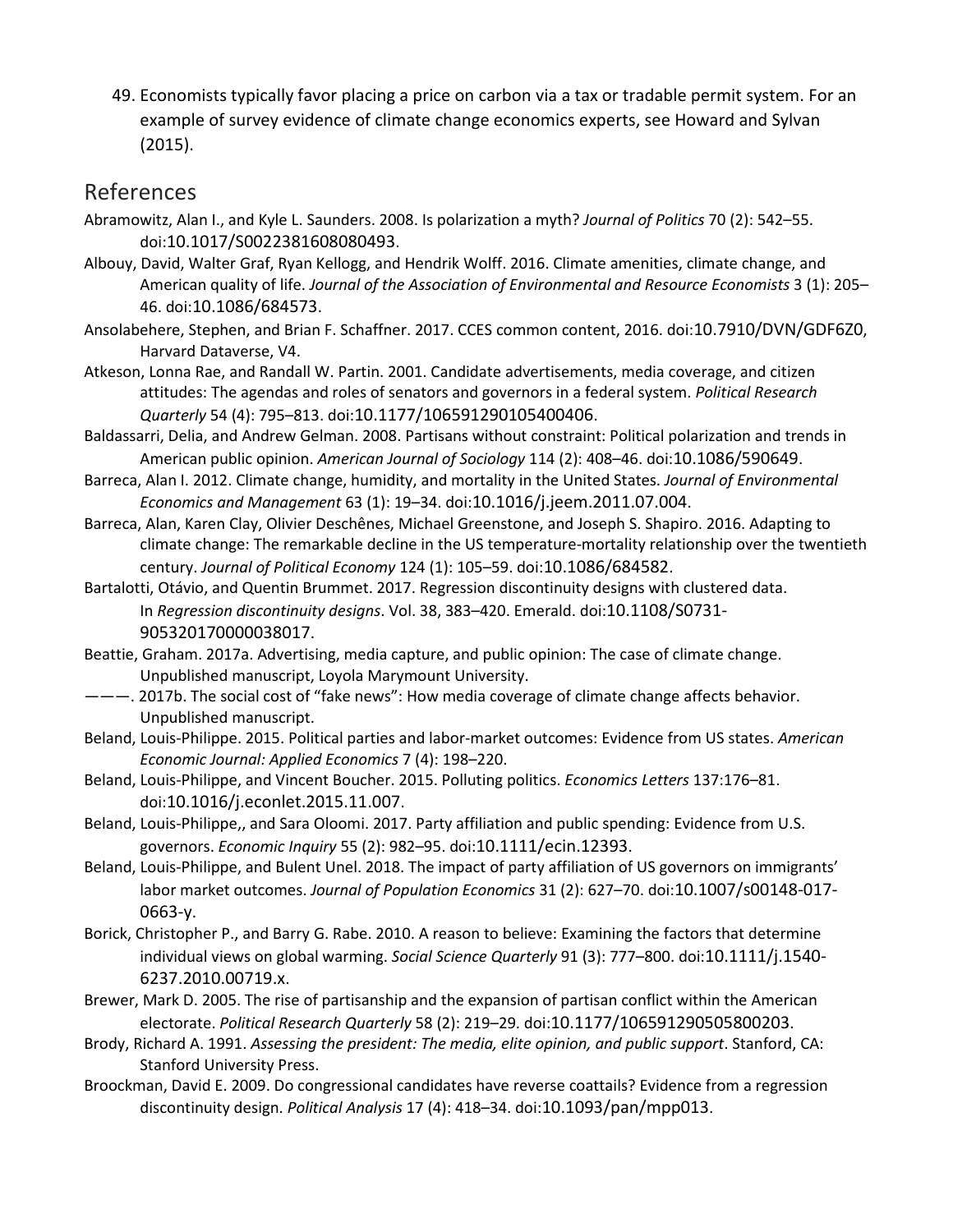- Broockman, David E,. and Daniel M. Butler. 2017. The causal effects of elite position-taking on voter attitudes: Field experiments with elite communication. *American Journal of Political Science* 61 (1): 208–21. doi:10.1111/ajps.12243.
- Calonico, Sebastian, Matias D. Cattaneo, Max H. Farrell, and Rocio Titiunik. 2017. Rdrobust: Software for regression-discontinuity designs. *Stata Journal* 17 (2): 372–404.
- ———. 2018. Regression discontinuity designs using covariates. *Review of Economics and Statistics*, forthcoming.
- Calonico, Sebastian, Matias D. Cattaneo, and Rocio Titiunik. 2014a. Robust data-driven inference in the regression-discontinuity design. *Stata Journal* 14 (4): 909–46.
- ———. 2014b. Robust nonparametric confidence intervals for regression-discontinuity designs. *Econometrica* 82 (6): 2295–2326. doi:10.3982/ECTA11757.
- Cameron, A. Colin, Jonah B. Gelbach, and Douglas L. Miller. 2008. Bootstrap-based improvements for inference with clustered errors. *Review of Economics and Statistics* 90 (3): 414–27.
- Cameron, A. Colin, and Douglas L. Miller. 2015. A practitioner's guide to cluster-robust inference. *Journal of Human Resources* 50 (2): 317–72.
- Carlsson, Magnus, Gordon B. Dahl, and Dan-Olof Rooth. 2016. Do politicians change public attitudes? Unpublished manuscript, Centre for Labour Market and Discrimination Studies, Linnaeus University.
- Carmines, Edward G., and James A. Stimson. 1989. *Issue evolution: Race and the transformation of American politics*. Princeton, NJ: Princeton University Press.
- Caughey, Devin, and Jasjeet S. Sekhon. 2011. Elections and the regression discontinuity design: Lessons from close U.S. House races, 1942–2008. *Political Analysis* 19 (4): 385–408.
- Costa, Dora L., and Matthew E. Kahn. 2013a. Do liberal home owners consume less electricity? A test of the voluntary restraint hypothesis. *Economics Letters* 119 (2): 210–12. doi:10.1016/j.econlet.2013.02.020.
- ———. 2013b. Energy conservation "nudges" and environmentalist ideology: Evidence from a randomized residential electricity field experiment. *Journal of the European Economic Association* 11 (3): 680–702. doi:10.1111/jeea.12011.
- Cragg, Michael, and Matthew Kahn. 1997. New estimates of climate demand: Evidence from location choice. *Journal of Urban Economics* 42 (2): 261–84. doi:10.1006/juec.1996.2027.
- Cragg, Michael I., Yuyu Zhou, Kevin Gurney, and Matthew E. Kahn. 2013. Carbon geography: The political economy of congressional support for legislation intended to mitigate greenhouse gas production. *Economic Inquiry* 51 (2): 1640–50. doi:10.1111/j.1465-7295.2012.00462.x.
- de la Cuesta, Brandon, and Kosuke Imai. 2016. Misunderstandings about the regression discontinuity design in the study of close elections. *Annual Review of Political Science* 19 (1): 375–96. doi:10.1146/annurevpolisci-032015-010115.
- Dell, Melissa, Benjamin F. Jones, and Benjamin A. Olken. 2012. Temperature shocks and economic growth: Evidence from the last half century. *American Economic Journal: Macroeconomics* 4 (3): 66–95.
- ———. 2014. What do we learn from the weather? The new climate economy literature. *Journal of Economic Literature* 52 (3): 740–98.
- DellaVigna, Stefano, and Matthew Gentzkow. 2010. Persuasion: Empirical evidence. *Annual Review of Economics* 2 (1): 643–69. doi:10.1146/annurev.economics.102308.124309.
- Deschênes, Olivier, and Michael Greenstone. 2007. The economic impacts of climate change: Evidence from agricultural output and random fluctuations in weather. *American Economic Review* 97 (1): 354–85.
- ———. 2011. Climate change, mortality, and adaptation: Evidence from annual fluctuations in weather in the US. *American Economic Journal: Applied Economics* 3 (4): 152–85.
- Doyle, Matthew, Corrado Di Maria, Ian A. Lange, and Emiliya Lazarova. 2016. Electoral incentives and firm behavior: Evidence from U.S. power plant pollution abatement. CESifo Working paper series 6127, CESifo Group Munich.
- Druckman, James N. 2004. Political preference formation: Competition, deliberation, and the (ir)relevance of framing effects. *American Political Science Review* 98 (4): 671–86. doi:10.1017/S0003055404041413.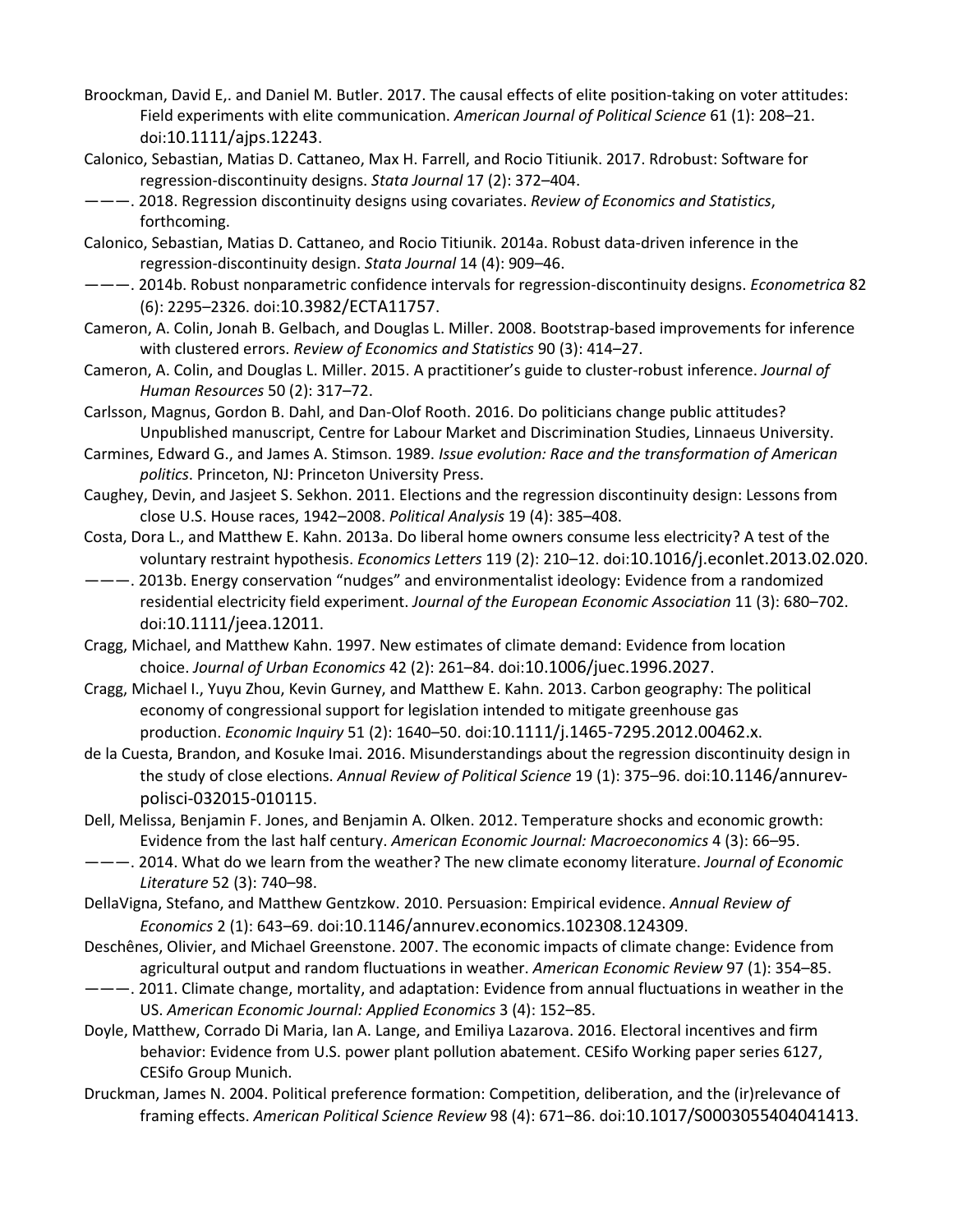- Druckman, James N., Erik Peterson, and Rune Slothuus. 2013. How elite partisan polarization affects public opinion formation. *American Political Science Review* 107 (1): 57–79. doi:10.1017/S0003055412000500.
- Dunlap, Riley E., and Aaron M. McCright. 2008. A widening gap: Republican and Democratic views on climate change. *Environment: Science and Policy for Sustainable Development* 50 (5): 26–35. doi:10.3200/ENVT.50.5.26-35.
- Egan, Patrick J., and Megan Mullin. 2017. Climate change: US public opinion. *Annual Review of Political Science* 20 (1): 209–27. doi:10.1146/annurev-polisci-051215-022857.
- Eggers, Andrew C., Anthony Fowler, Jens Hainmueller, Andrew B. Hall, and James M. Snyder. 2015. On the validity of the regression discontinuity design for estimating electoral effects: New evidence from over 40,000 close races. *American Journal of Political Science* 59 (1): 259–74. doi:10.1111/ajps.12127.
- Elsasser, Shaun W., and Riley E. Dunlap. 2013. Leading voices in the denier choir: Conservative columnists' dismissal of global warming and denigration of climate science. *American Behavioral Scientist* 57 (6): 754–76. doi:10.1177/0002764212469800.
- Evans, John H. 2003. Have Americans' attitudes become more polarized? An update. *Social Science Quarterly* 84 (1): 71–90. doi:10.1111/1540-6237.8401005.
- Ferreira, Fernando, and Joseph Gyourko. 2009. Do political parties matter? Evidence from U.S. cities. *Quarterly Journal of Economics* 124 (1): 399–422. doi:10.1162/qjec.2009.124.1.399.
- Fisher, Anthony, W. Michael Hanemann, Michael Roberts, and Wolfram Schlenker. 2012. The economic impacts of climate change: Evidence from agricultural output and random fluctuations in weather; Comment. *American Economic Review* 102 (7): 3749–60.
- Gabel, Matthew, and Kenneth Scheve. 2007. Estimating the effect of elite communications on public opinion using instrumental variables. *American Journal of Political Science* 51 (4): 1013–28. doi:10.1111/j.1540- 5907.2007.00294.x.
- Gallup. 2016. U.S. concern about global warming at eight-year high (March 16). http://news.gallup.com/poll/190010/concern-global-warming-eight-year-high.aspx.
- Gelman, Andrew, and Guido Imbens. 2017. Why high-order polynomials should not be used in regression discontinuity designs. *Journal of Business and Economic Statistics*. doi:10.1080/07350015.2017.1366909.
- Gerber, Alan S., James G. Gimpel, Donald P. Green, and Daron R. Shaw. 2011. How large and long-lasting are the persuasive effects of televised campaign ads? Results from a randomized field experiment. *American Political Science Review* 105 (1): 135–50.
- Gerber, Alan S., Dean Karlan, and Daniel Bergan. 2009. Does the media matter? A field experiment measuring the effect of newspapers on voting behavior and political opinions. *American Economic Journal: Applied Economics* 1 (2): 35–52.
- Graff Zivin, Joshua, Solomon M. Hsiang, and Matthew Neidell. 2018. Temperature and human capital in the short and long run. *Journal of the Association of Environmental and Resource Economists* 5 (1): 77–105. doi:10.1086/694177.
- Grimmer, Justin, Eitan Hersh, Brian Feinstein, and Daniel Carpenter. 2011. Are close elections random? Unpublished manuscript, Department of Political Science, Stanford University.
- Gromet, Dena M., Howard Kunreuther, and Richard P. Larrick. 2013. Political ideology affects energy-efficiency attitudes and choices. *Proceedings of the National Academy of Science USA* 110 (23): 9314.
- Guber, Deborah Lynn. 2013. A cooling climate for change? Party polarization and the politics of global warming. *American Behavioral Scientist* 57 (1): 93–115. doi:10.1177/0002764212463361.
- Hardisty, David J., Eric J. Johnson, and Elke U. Weber. 2010. A dirty word or a dirty world? Attribute framing, political affiliation, and query theory. *Psychological Science* 21 (1): 86–92. doi:10.1177/0956797609355572.
- Hetherington, Marc J. 2001. Resurgent mass partisanship: The role of elite polarization. *American Political Science Review* 95 (3): 619–31.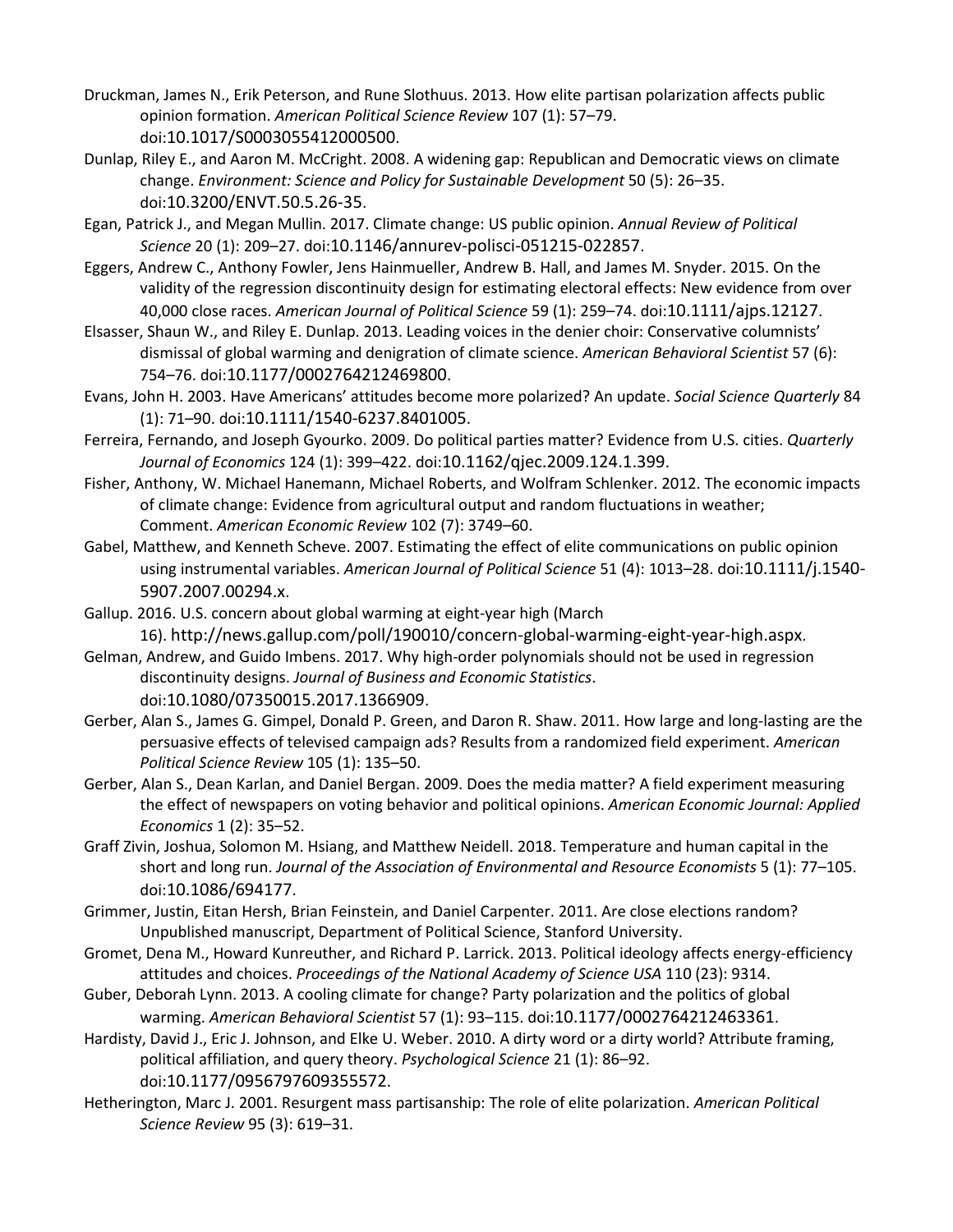Hinckley, Barbara, Richard Hofstetter, and John Kessel. 1974. Information and the vote: A comparative election study. *American Politics Quarterly* 2 (2): 131–58. doi:10.1177/1532673X7400200201.

- Hornsey, Matthew J., Emily A. Harris, Paul G. Bain, and Kelly S. Fielding. 2016. Meta-analyses of the determinants and outcomes of belief in climate change. *Nature Climate Change* 6:622.
- Howard, Peter, and Derek Sylvan. 2015. Expert consensus on the economics of climate change. Institute for Policy Integrity, New York University School of Law.
- Imbens, Guido, and Karthik Kalyanaraman. 2012. Optimal bandwidth choice for the regression discontinuity estimator. *Review of Economic Studies* 79 (3): 933–59. doi:10.1093/restud/rdr043.
- IPCC (Intergovernmental Panel on Climate Change). 2014. Climate change 2014: Synthesis report. Contribution of Working Groups I, II and III to the Fifth Assessment Report of the Intergovernmental Panel on Climate Change (Core writing team, R. K. Pachauri and L. A. Meyer, eds.). IPCC, Geneva.
- Jacobsen, Grant D. 2011. The Al Gore effect: An inconvenient truth and voluntary carbon offsets. *Journal of Environmental Economics and Management* 61 (1): 67–78. doi:10.1016/j.jeem.2010.08.002.
- Jacques, Peter J., Riley E. Dunlap, and Mark Freeman. 2008. The organisation of denial: Conservative think tanks and environmental scepticism. *Environmental Politics* 17 (3): 349–85. doi:10.1080/09644010802055576.
- Kahan, Dan M. 2015. Climate-science communication and the measurement problem. *Political Psychology* 36:1– 43. doi:10.1111/pops.12244.
- Kahn, Matthew E. 2007. Do Greens drive hummers or hybrids? Environmental ideology as a determinant of consumer choice. *Journal of Environmental Economics and Management* 54 (2): 129–45. doi:10.1016/j.jeem.2007.05.001.
- Kahn, Matthew E., and Daxuan Zhao. 2017. The impact of climate change skepticism on adaptation in a market economy. NBER Working paper, National Bureau of Economic Research, Cambridge, MA.
- Kam, Cindy D. 2005. Who toes the party line? Cues, values, and individual differences. *Political Behavior* 27 (2): 163–82.
- Koronowski, Ryan. 2014. The climate guide to governors. https://thinkprogress.org/the-climate-guide-togovernors-a822a998a94a/.
- Kousser, Thad, and Bruce Tranter. 2018. The influence of political leaders on climate change attitudes. *Global Environmental Change* 50:100–109. doi:10.1016/j.gloenvcha.2018.03.005.
- Lee, David S. 2001. The electoral advantage to incumbency and voters' valuation of politicians' experience: A regression discontinuity analysis of elections to the U.S House. NBER Working paper 8441, National Bureau of Economic Research, Cambridge, MA.
- ———. 2008. Randomized experiments from non-random selection in U.S. House elections. *Journal of Econometrics* 142 (2): 675–97. doi:10.1016/j.jeconom.2007.05.004.
- Lee, David S., and Thomas Lemieux. 2010. Regression discontinuity designs in economics. *Journal of Economic Literature* 48 (2): 281–355.
- Lee, David, S., Enrico Moretti, and Matthew J. Butler. 2004. Do voters affect or elect policies? Evidence from the U.S. House. *Quarterly Journal of Economics* 119 (3): 807–59. doi:10.1162/0033553041502153.
- Leigh, Andrew. 2008. Estimating the impact of gubernatorial partisanship on policy settings and economic outcomes: A regression discontinuity approach. *European Journal of Political Economy* 24 (1): 256–68. doi:10.1016/j.ejpoleco.2007.06.003.
- Leip, David. 2017. Dave Leip's atlas of US presidential elections. https://uselectionatlas.org/.
- Lenz, Gabriel. 2009. Learning and opinion change, not priming: Reconsidering the priming hypothesis. *American Journal of Political Science* 53 (4): 821–37.
- Levendusky, Matthew S. 2010. Clearer cues, more consistent voters: A benefit of elite polarization. *Political Behavior* 32 (1): 111–31.
- Malka, Ariel, Jon A. Krosnick, and Gary Langer. 2009. The association of knowledge with concern about global warming: Trusted information sources shape public thinking. *Risk Analysis* 29 (5): 633–47. doi:10.1111/j.1539-6924.2009.01220.x.